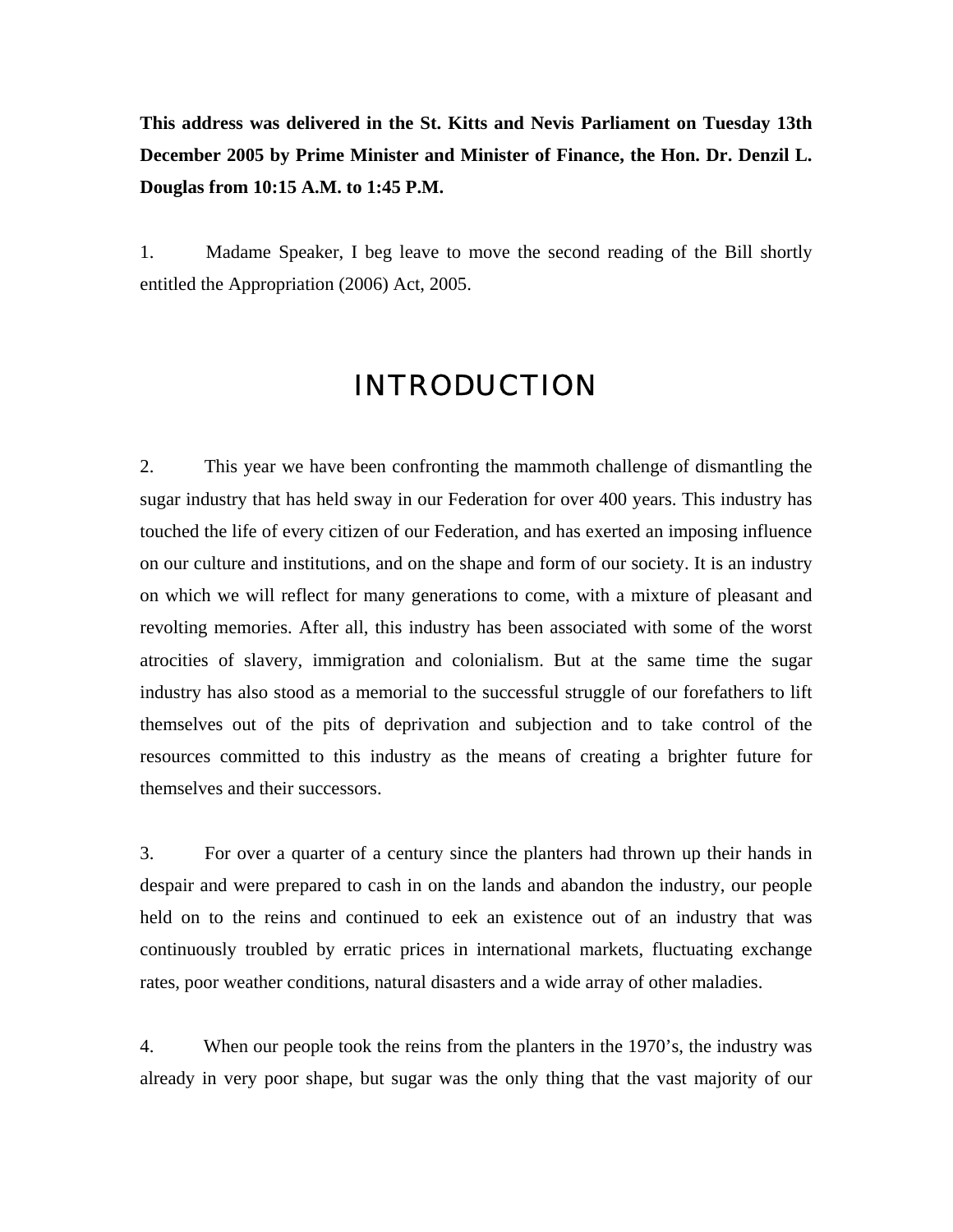workers knew, and there was hardly any other option available to them at that time. The choice faced by most of them was continued employment in the sugar industry or a protracted state of extreme poverty and deprivation. In short, sugar or starvation.

5. This is the reason why the diversification of our economy has been one of the primary objectives of my Government and why we have so vigorously taken up the challenge of building a well diversified service economy here in our beloved Federation. We were determined that our workers would not be left without viable options in the event that we were forced out of sugar production. We are therefore quite pleased that we have reached the stage where sugar production accounts for about 2.5% of our Gross Domestic Product, and that we can still look forward to increased economic activity in 2006, the first year during which there will be no sugar production in the Federation.

6. In other words, the demise of the sugar industry did not come upon us like a thief in the night. While we were exerting every effort to preserve and protect the industry for the benefit of the numerous estate workers and factory workers, we were also keenly aware that not all of the relevant factors were within our control, and we therefore set about putting the right infrastructure in place to promote the creation of jobs and the transformation of our economy with a view towards opening up new vistas of opportunities for our sugar workers and for all Kittitians and Nevisians.

7. The implementation of the strategy for transforming our economy did not begin when the factory horn signalling the end of crop blew for the last time earlier this year. It has only been accelerated. For instance, from the moment that my Government entered office in 1995, we immediately tackled the unemployment problem that had kept so many of our young people on the periphery of society. Our Short-term Work Experience Programme, introduced within months of the assumption of office by my Government, has made a serious and indelible dent in the level of unemployment in our country, and transformed some 1200 unemployed and disenchanted young people into productive members of our workforce.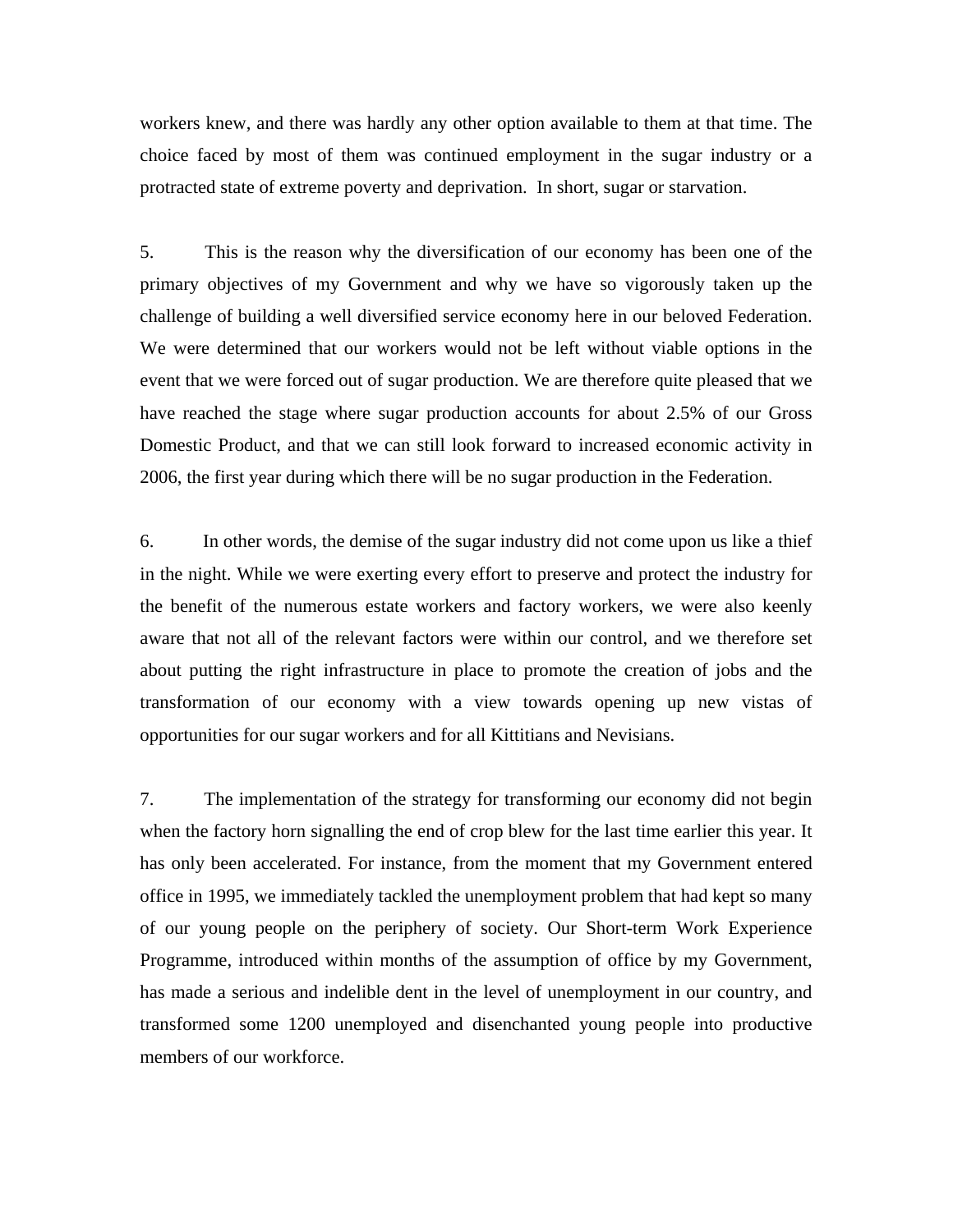8. We understood that unless the unemployment problem was addressed comprehensively and definitively, the closure of the sugar industry, which was being advocated at the time, would only have piled on unemployment upon unemployment with dire social consequences. But we also knew that the economy had to be kept on a path of economic growth, if we were to sustain the expansion in employment and create even more opportunities for our people to unleash their considerable talents, abilities and resourcefulness in the pursuit of self advancement and national progress. We therefore pursued a policy of infrastructure-led growth and of creating an economic climate conducive to domestic and foreign investment.

9. Hence, despite the many hurricanes that destroyed our infrastructure over and over again, our country still boasts some of the finest physical and economic infrastructure in our region. Our road network, which is continually being upgraded, has drawn commendation throughout the region. Our telecommunication systems are stateof-the-art and have facilitated the participation of our people and enterprises in the regional and global economies. Indeed the recent battle between the telecommunication giants that has been bringing down the cost of telecommunication in our Federation at a rapid pace, testifies to the success of my Government's strategy of liberalizing the telecommunications industry and fostering competition for the benefit of consumers.

10. My Government has also invested heavily in port infrastructure. We redesigned Port Zante and made it more secure through the implementation of a massive revetment project that has brought confidence to investors and has resulted in an immense surge in demand for real estate at Port Zante. This facility, which remained idle for so long, is now buzzing with activity and is acting as a magnet for substantial inflows of foreign investment. In addition, the contractors are now mobilizing with the view to implement a contract for the upgrading and expansion of the Robert L Bradshaw International Airport.

11. Our efforts at creating an investor-friendly climate and promoting economic growth have yielded significant results and helped to prepare us for the transition of our economy from the production of sugar. Our ability to attract the impressive Marriott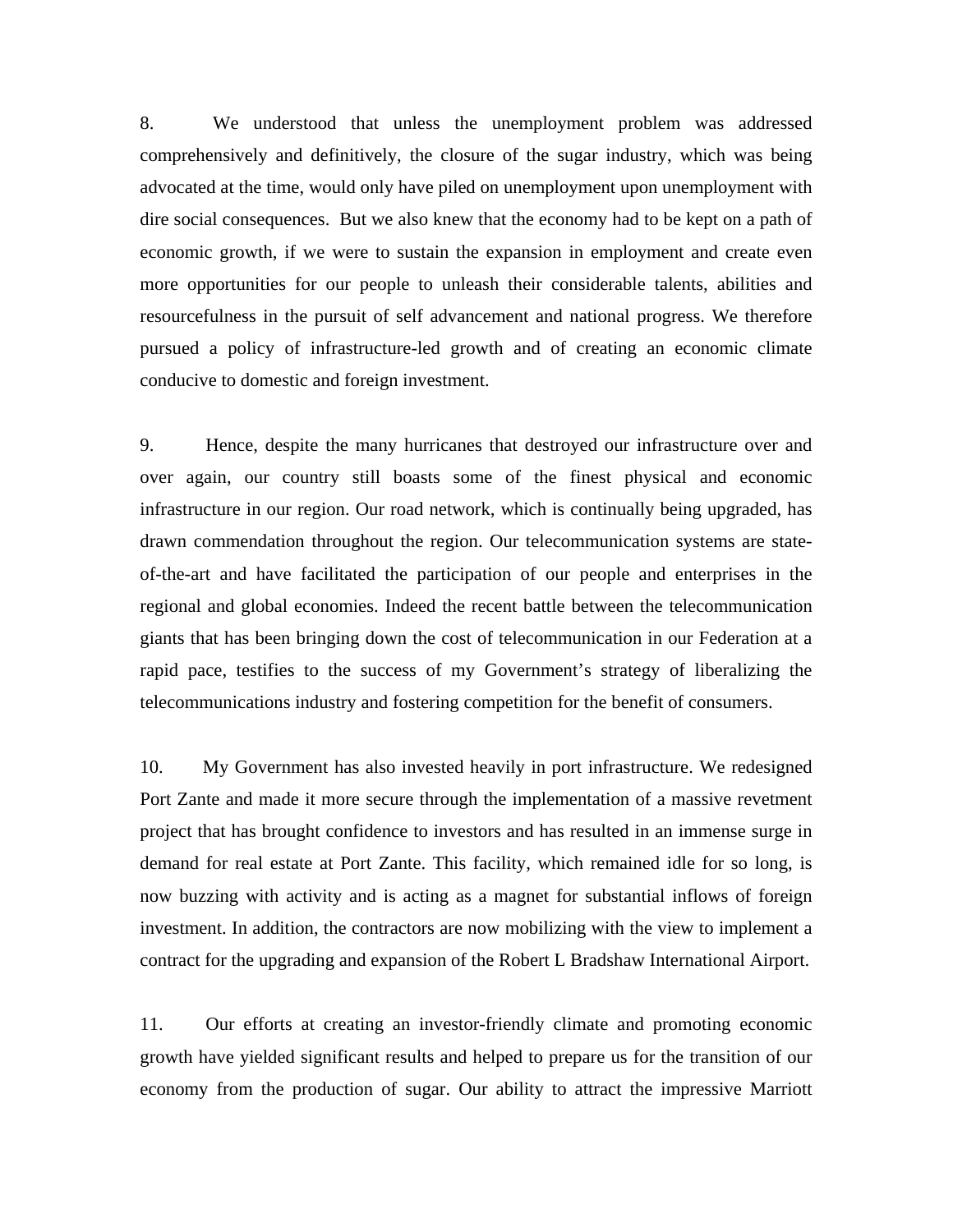Hotel to our shores has resulted in a significant boost in tourism arrivals and has spawned a wide array of tourism-related enterprises including hotels, restaurants, gift shops and various entertainment facilities. Moreover our ability to attract foreign capital to our railway operations has allowed our many visitors and residents alike to experience the rich natural treasures resident in the interior of St Kitts, and has placed our Federation at a significant competitive advantage in the relevant segment of the tourism market.

12. A wide range of other private sector investment projects are also at various stages of planning or implementation. These include on the island os St Kitts the impressive La Vallee Golf Course and Tourism Development Project, the Potato Bay Villa and Commercial Development Project, Kittitian Heights in the White Gate Area, the planned expansion of Rawlins Plantation Inn, Horse Racing and Entertainment Facilities at Beaumont Park, a Dolphin Park at Friars Bay and the massive Hotel, Villa Development, Golf Course and Marina Project being pursued by the Auberge Group that currently operates some of the finest and most exclusive hotel properties on the face of the globe.

13. Our economic statistics confirm the outstanding performance of our country in attracting investments to our shores. During the 1980's Direct Foreign Investment stood at an annual average of 11.3% of GDP, then at 12.5% in the 1990's and at an impressive 22.8% since the turn of the century. It is therefore not surprising that in 2002 St. Kitts and Nevis was ranked 3<sup>rd</sup> (third), after Luxembourg and Chad in the United Nations Index of Foreign Direct Investment Performance. The OECS as a whole ranked  $20<sup>th</sup>$  in this important index.

14. Madame Speaker, my Government's very successful programme of social development has also helped to prepare our country to cater to the needs of the persons affected by the demise of the sugar industry. In particular, we have provided affordable homes to over 1500 families in the Federation, including the families of hundreds of sugar workers. We have revolutionized our health system and have provided easy access to medical and health care for all of our people, including the poor, the elderly, the mentally and physically challenged, and persons with chronic ailments. In fact, it is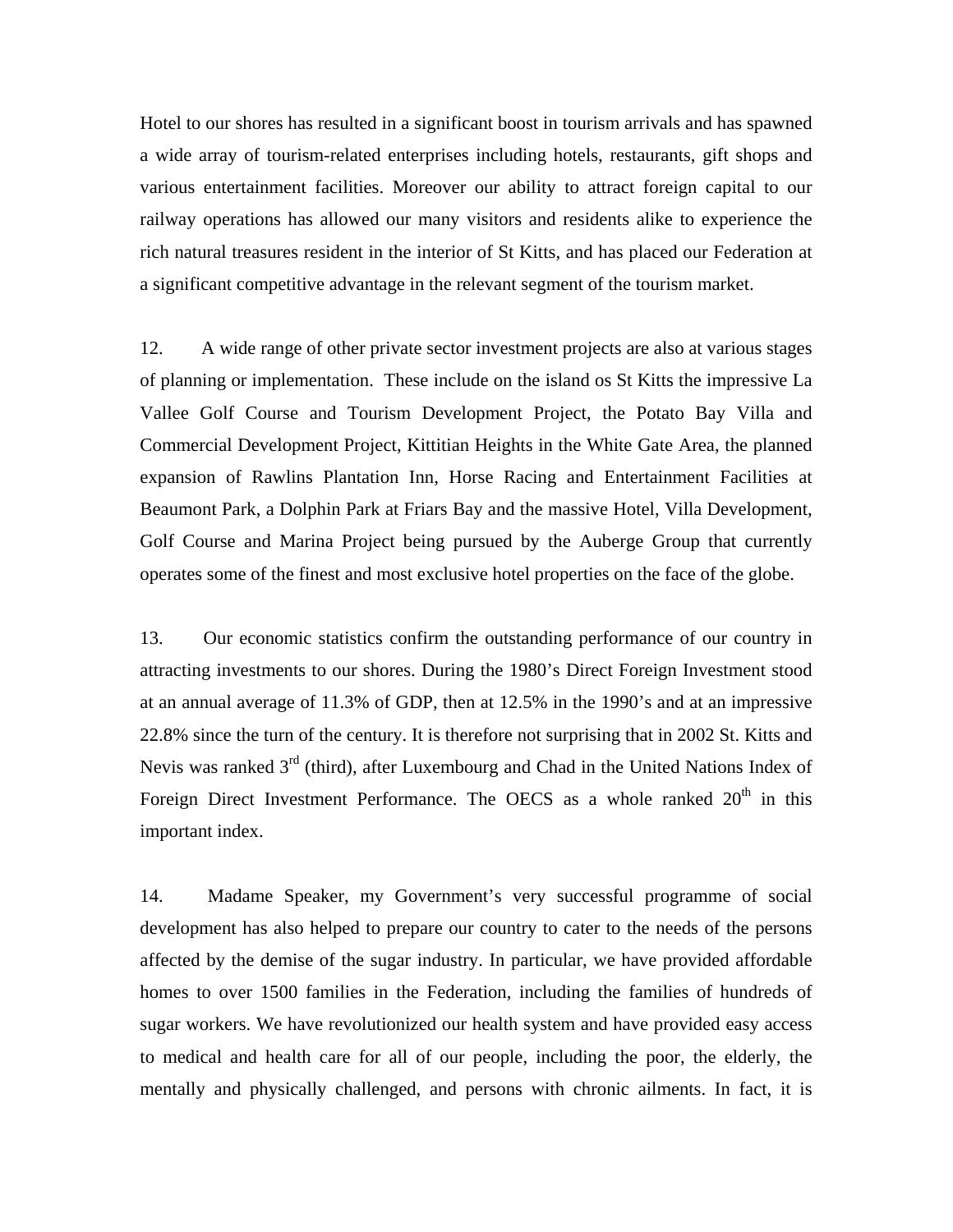through this impressive health system that our sugar workers continue to enjoy, free of charge, the high quality medical care that was previously provided by the SSMC.

15. Our Social Security Scheme has grown by leaps and bounds, and has progressively increased its minimum pensions and its assistance pensions to improve the lot of many indigents and many of the elderly persons among us. In particular, over the ten years my Government has been in office, assistance pensions jumped from \$1040 per annum to \$2640 per annum and minimum pensions increased by \$1440 from \$2160 per annum to \$3600 per annum. We have also empowered Social Security to take over the pension obligations of the SSMC as a means of protecting the welfare of retired sugar workers who were enjoying pensions paid by the SSMC at the time of its closure.

16. Madame Speaker, our Ministry of Education provides free education to all of our children and examination fees, free meals, and free books to children of poor families, including the children of hundreds of sugar workers. Our Ministry of Social Development has implemented a wide range of programmes that have brought great relief to the poor and underprivileged among us. These programmes include the provision of school uniforms for children of low-income families, the caring of the aged, the protection of children, and the promotion of gender equity. The success of these social programmes is beyond doubt and is verified by the ability of our Federation to consistently occupy a leading position among the top performers of the world as measured by the United Nations Human Development Index.

17. It is clear, therefore that although my Government has unveiled and implemented an impressive package of assistance tailored specifically to the needs of our displaced sugar workers, the extensive social infrastructure that we have put in place for the benefit of all of our residents and citizens, has helped to cushion the social impact of the closure of the sugar industry. Moreover, the growth of our economy over the years has helped to give our sugar workers a number of employment and entrepreneurial options to choose from as they seek to build a better life for themselves and their families.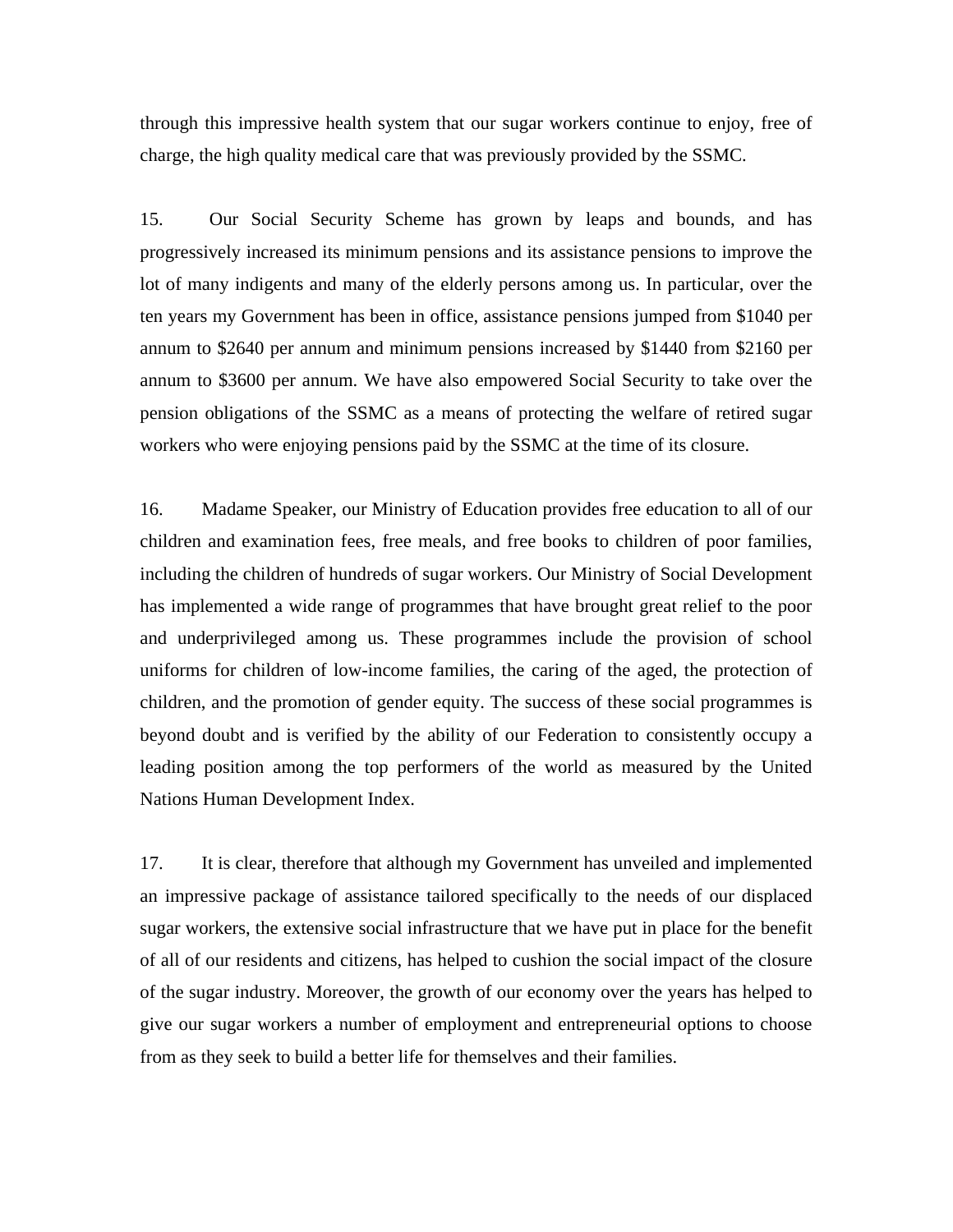18. Of course we fully appreciate that there are still many sugar workers that need help and we will continue to reach out to them and provide support and counselling where necessary. In fact, I have instructed the SSMC Transition Management Office to keep track of every single displaced sugar worker and to report on their progress on an ongoing basis so that appropriate and timely assistance could be provided to them as required.

19. We know that the transition from sugar and the transformation of our economy cannot be completed overnight and that there are still many challenges which we will have to confront along the way but we believe that we are on the right path and heading in the right direction. Hence, as a people, we must therefore continue our efforts to build up the momentum and move our country steadfastly along the road to increased prosperity and a better quality of life for all.

20. Unfortunately, the environment in which we are pursuing our programme of economic transition and transformation is not the most favourable one. Oil prices have been at an all time high for much of this year. This has carried up the price of gasoline and electricity in our Federation and around the entire globe, and threatens to stifle global economic activity and push up the rate of inflation. At the same time, our enterprises are faced with the challenge of sharply raising their competitiveness to take full advantage of the CSME and to survive and prosper in an intensively competitive global economy. In addition, the reconstruction of our economy after repeated natural disasters has carried total public sector debt, including the debt of the SSMC, to \$1966.3 million or over 177% of GDP at the end of the last fiscal year.

21. All of these issues must undoubtedly exert a significant influence on the strategic focus of economic policy formulation and implementation in our Federation. In particular, our development strategy must continue to give high priority to fiscal consolidation and to the reduction of the public debt, which if left unchecked, could undermine the growth potential of our economy and put at risk much of our very outstanding social and economic progress. However, our approach has to be balanced and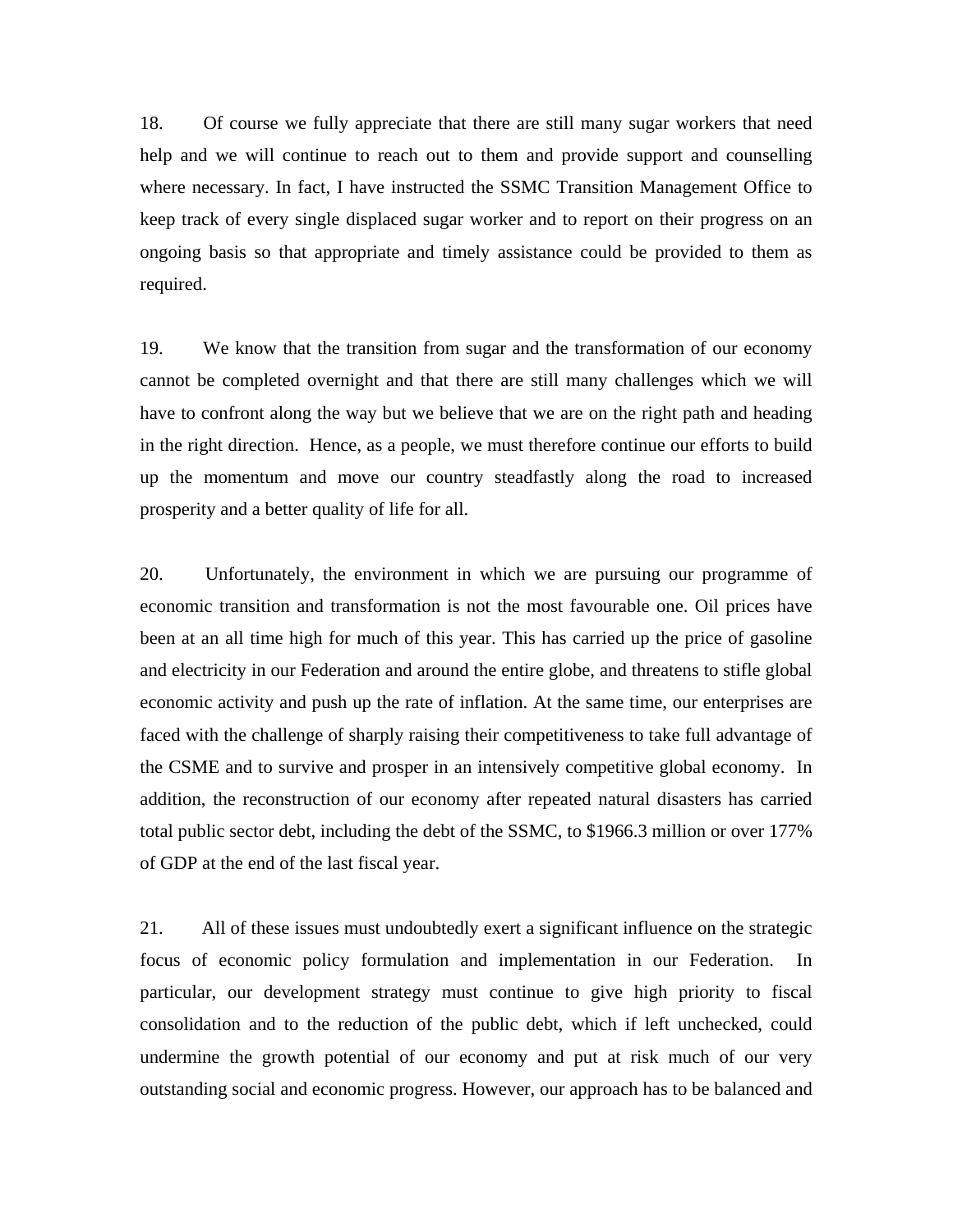it must give due weight to all the objectives that we have set ourselves and to all the factors critical to the advancement of the quality of life of our people.

22. The key objectives that have guided the budget preparation exercise this year, include:

- The continued transformation of our sugar-based economy into a modern, service-oriented, well diversified economy replete with opportunities for our people, including our former sugar workers, to progressively advance their standard of living.
- Continued macroeconomic stability characterized by relatively low levels of inflation; improved balance of payments operations including the further narrowing of the balance of trade deficit and continued increases in foreign direct investment; and sustainable levels of economic growth that would not only generate additional employment opportunities but would also support Government's efforts in respect of fiscal consolidation and debt reduction.
- $\hat{\cdot}$  The progressive reduction of the stock of public sector debt through continued fiscal consolidation, the privatization or commercialization of Government's assets and enterprises deemed amenable to private sector operations, and increased efficiency in the operations of statutory bodies.
- $\div$  Further reduction in poverty through the continued implementation of a wide range of social programmes and by the refinement of such programmes to ensure they are more precisely directed and that they reach the people who are genuinely in need of the services delivered by such programmes.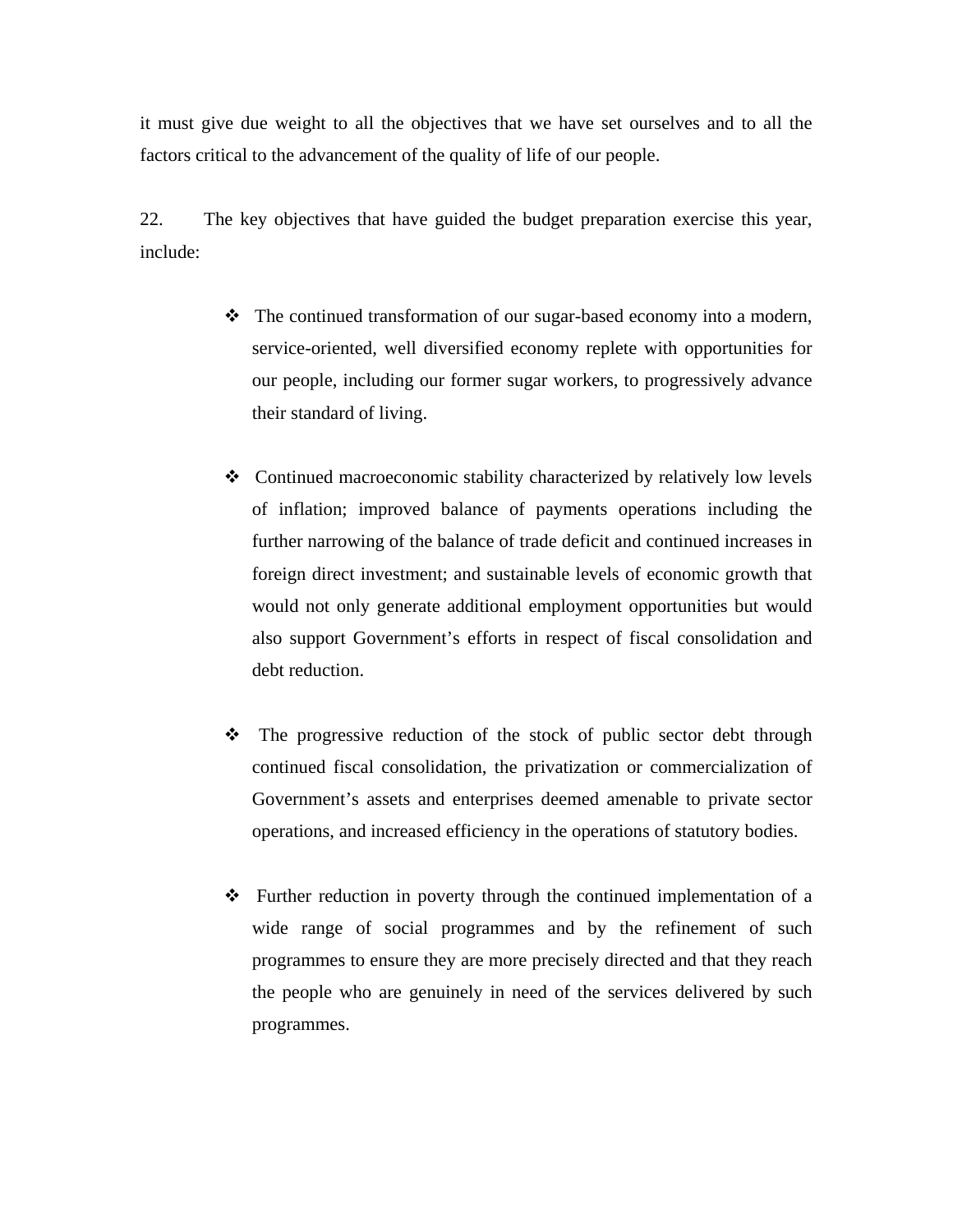- \* The reduction of crime and violence through even more vigilant and effective law enforcement and the continued implementation of comprehensive crime reduction strategies that take full account of the social, psychological and economic dimensions of criminal behaviour.
- $\div$  The continued empowerment of our young people through even more focused youth development programmes and the expansion of educational and employment opportunities that specifically target our young people.
- The maintenance of an appropriate balance between physical development and environmental sustainability.

23. Madame Speaker, our attainment of these important objectives is not only dependent on our own domestic circumstances, but also on the external environment that has been the source of much instability in so many countries, especially small island states such as ours. I will therefore proceed with an examination of the international and regional developments of relevance to our Federation.

# THE EXTERNAL ENVIRONMENT

*International Economic Developments*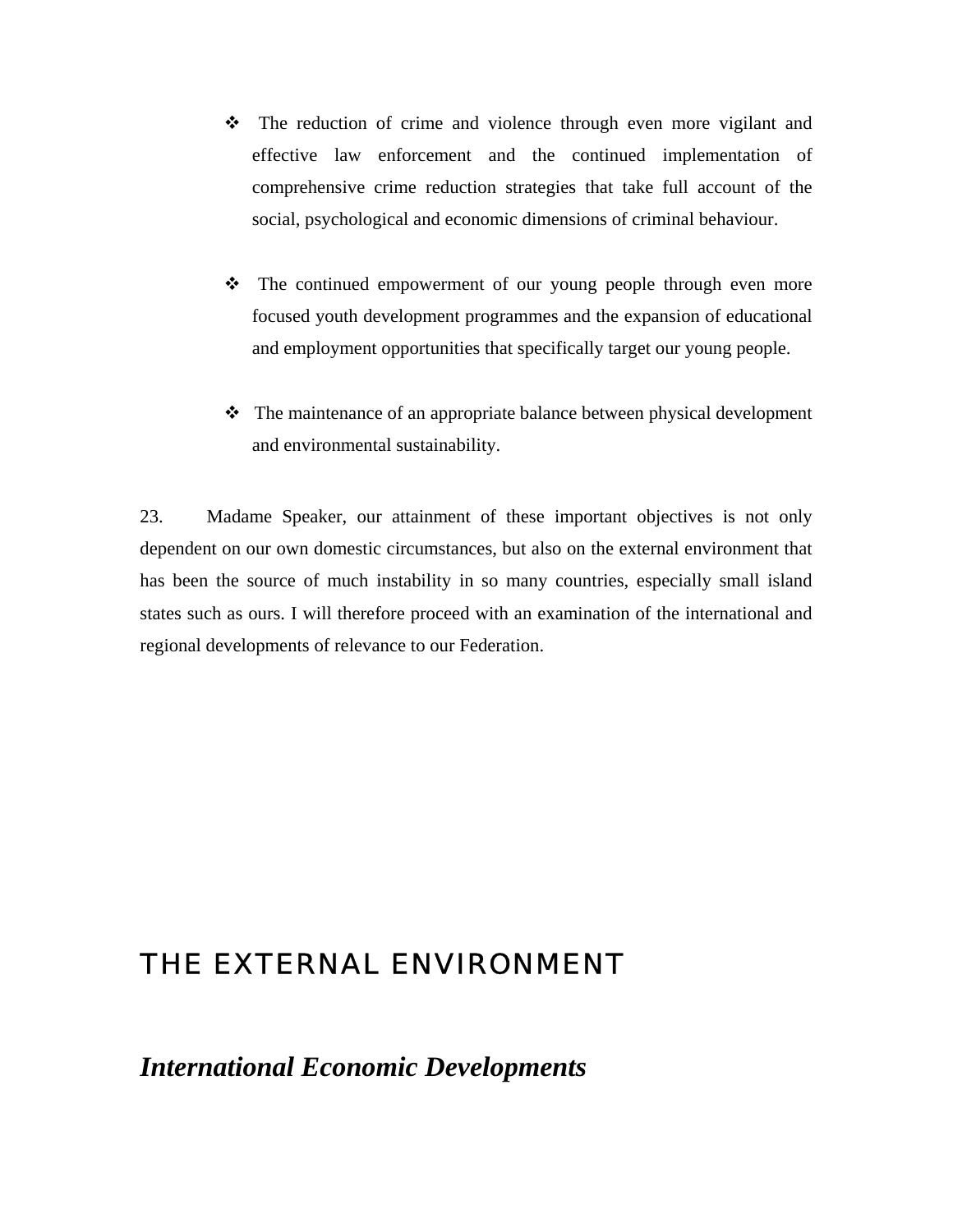24. Madame Speaker, despite the robust growth in world output in 2004 of 5.0% and the acceleration of services sector output in the first quarter of 2005, world output has been slanting downwards in recent months. In 2005, it is estimated that world output will fall to 4.3%, as a result of the slowing down of global growth in manufacturing and trade in the first quarter, the impact of higher oil prices, and the weakening of business confidence in most major world economies in the second quarter.

25. In industrialized countries, GDP growth is projected to ease moderately to 2.5% in 2005 from 3.3% in 2004. The United States is expected to exhibit growth of 3.5% in 2005 as a result of solid productivity growth. This is likely to be the highest growth rate for any of the industrialized countries in 2005. This estimated level of growth for the USA is quite impressive in view of the enormous cost to life and property and the direct impact on GDP growth inflected on the US by Hurricanes Rita and Katrina. In Spain and Canada growth output is projected to remain constant at 3.2% and 2.9% respectively, while in Germany, France, United Kingdom and Japan growth is expected to slow to 0.8%, 1.5%, 1.9% and 2.0%. Notwithstanding the overall decline in world output, the impacts of the Tsunami on the South Asian Countries and of Hurricanes Rita and Katrina in the United States, unemployment in advanced countries, surprisingly, has declined from 6.3% in 2004 to 6.1% in 2005 and is forecasted to decline even further in 2006 to 5.9%. Moreover, even with these substantial declines in unemployment, inflation has remained relatively subdued.

26. A recent publication of the IMF World Economic Outlook (WEO) shows that on average, growth in developing countries has declined to 6.4% in 2005 from 7.3% in 2004. In countries such as China and India, however growth is surging and is underpinned by strong liquidity in the banking system, robust expansion in the information technology sector, and accelerating industrial production. In the developing countries of the Western Hemisphere projections reflect the continuation of the downward trend in output growth. For 2005, forecasts indicate a 1.5% decline in output, underscored by declines in domestic demand and political uncertainties in some countries in Latin America.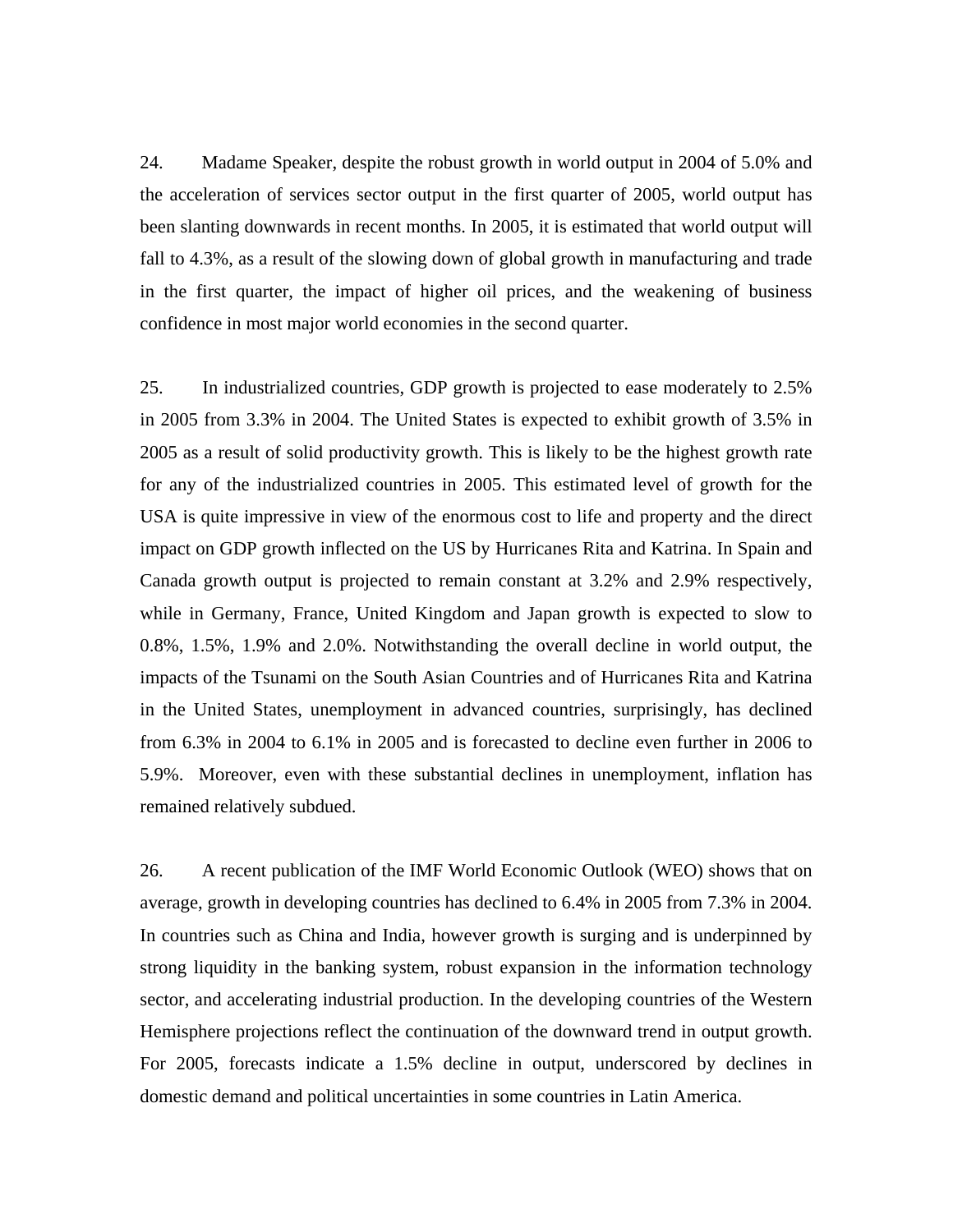27. Against the background of higher world oil prices, the World Economic Outlook projects global growth to stabilize at 4.3% in 2006. This stabilization is broadly on track with global expectations for growth brought on by accommodative macroeconomic policies in some countries, benign financial market conditions and increasingly solid corporate balance sheets. However there is still a great deal of uncertainty in the global economy with oil prices threatening to rise in the future. According to the World Economic Outlook, this is not the only area of concern, as attention must be paid to the indirect effects of higher oil prices on household savings. This has negatively impacted private consumption and weakened the purchasing power of households particularly in the United States.

28. Madame Speaker, it has become increasingly clear that the gyrations of the global economy will continue to present significant challenges for us. In particular, the increase in oil prices could stultify our attempts to foster economic growth. While global inflation is still quite moderate, the risk of escalating consumer prices continues to be a source of concern for Central Bankers around the world, and this fear of inflation is exerting upward pressure on interest rates. While the vast majority of our public debt has been negotiated at fixed interest rates, we could still be affected by substantial increases in international interest rates if we find it necessary to raise new loans to refinance maturing loans or to fund our capital budget. It is therefore critical that we generate significant levels of domestic savings through fiscal consolidation and capital market development, and reduce our reliance on external financing for new projects.

29. I turn now to Regional Economic Developments.

# *Regional Economic Developments*

30. Despite the challenging global economic environment that we now face, most of the countries within the Caribbean managed to improve their economic performance in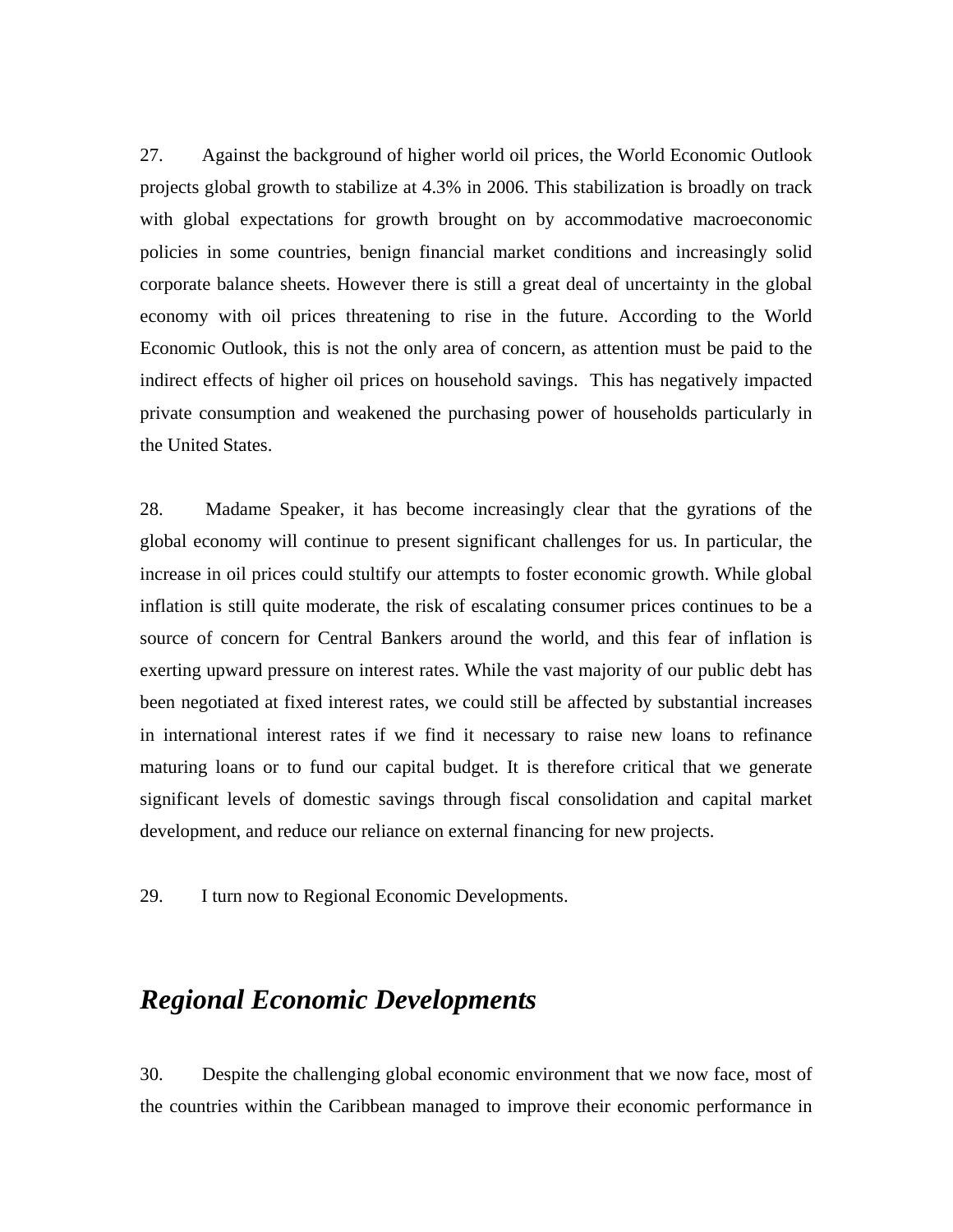comparison to the 2003 period. In the OECS, real GDP growth for the 2004 period accelerated to 3.9% from 3.5% in 2003. The major contributor to this improved performance was St. Kitts and Nevis with a growth rate of 6.4%. St. Lucia placed second in terms of real GDP growth in the OECS region, growing by a commendable 3.6%.

31. Madame Speaker, in my last Budget Address I referred to the economic difficulties that both Dominica and Grenada were facing at that time. I am pleased to report that, to date, the Dominican economy is showing signs of economic recovery anchored by an 11% growth in the Hotels and Restaurants Sector. It is projected that the economy of Dominica, underpinned by strong macroeconomic policy and increased private sector investment, will continue to grow in the upcoming year.

32. Unfortunately, the Grenadian economy is still suffering from the impact of hurricanes. Consequently, the Grenadian economy contracted by 3% for the 2004 period, as most of the major sectors registered declines. Although growth was recorded for the government services sector, the transportation sector, and the communications sector, the increases were not nearly enough to offset the reduction in the other major sectors. We fully appreciate and understand the difficulties of the people of Grenada because we have walked that road before and while our economy has recovered from the spate of natural disasters that shook our islands, the scar of public debt is still with us. We are hopeful though, that with the continued resilience and fortitude of the Grenadian people, their economy will return to the path of economic growth.

33. Most of the larger member countries of the Caribbean Community recorded positive growth in real output in 2004. Among the larger economies of the Caribbean, Trinidad and Tobago experienced the highest growth rate of 6.7%, underscored largely by an increase in the productivity and output of the energy sector. The economy of Belize recorded a growth rate of 5.0%; This however, represented a downturn in growth from 9.4 % recorded in the previous year, as a result of a decline in activity mainly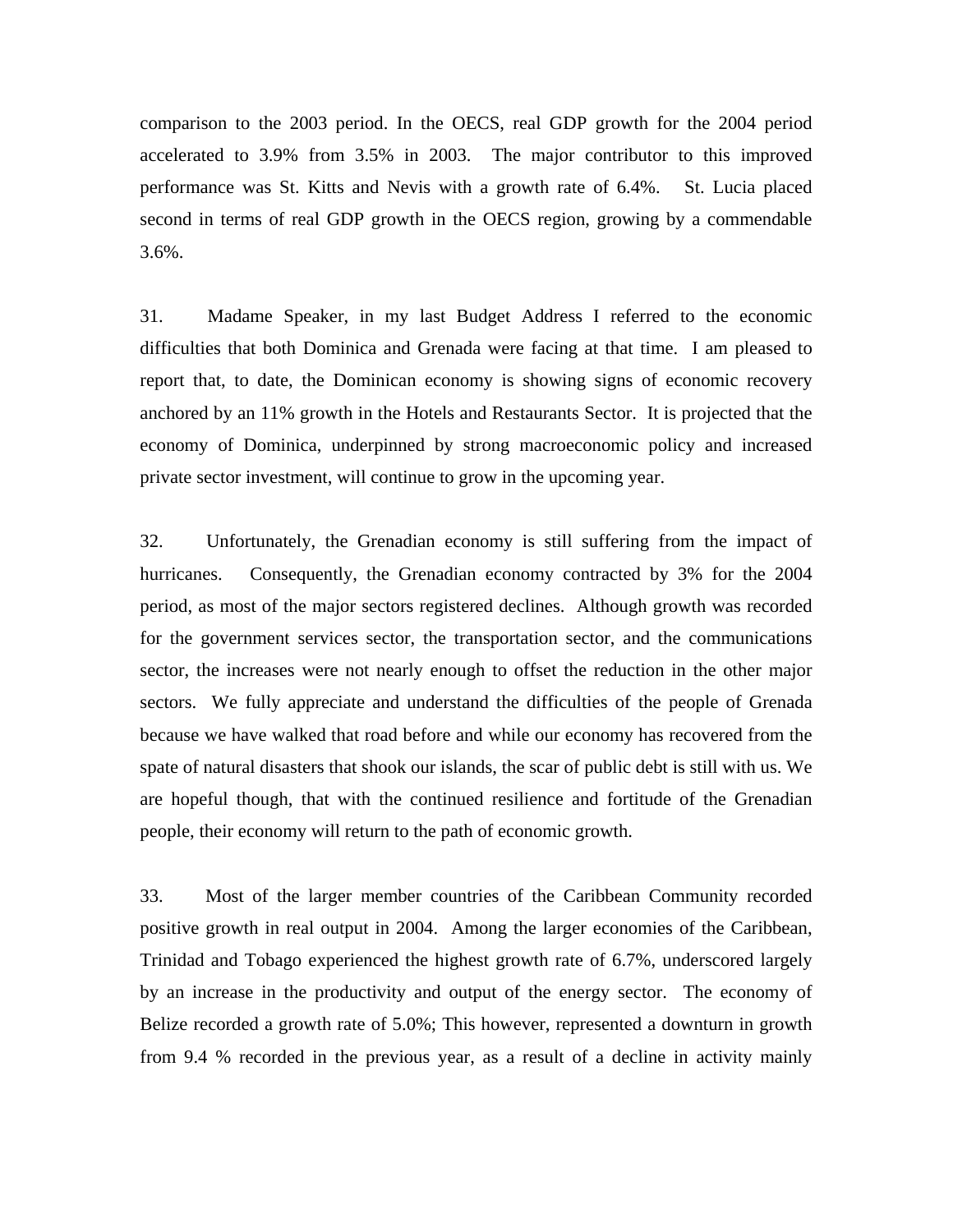associated with the tourism sector. The effect of major natural disasters in Jamaica and the Bahamas resulted in economic growth rates falling below earlier projections.

34. Madame Speaker, I have no doubt whatsoever that the CSME will bring great benefits to the Caribbean Community as a whole and would help to raise regional growth rates. The CSME would enhance the region's prospects for the efficient utilization of labour and other factors of production, while providing access to a greater variety of goods and services in a more competitive environment. This could in turn accelerate the pace of regional economic development, and provide improved standards of living and enhanced employment opportunities in the region.

35. However, while the benefits of the CSME for the region as whole is beyond doubt, it has become quite clear that not every country in the region will share in these benefits unless some appropriate mechanism is put in place to redistribute the gains of the CSME in a fair and equitable manner. As I indicated in last year's budget address there could be some winners and some losers as we proceed with the implementation of the CSME. It is now quite clear that OECS countries will be among the losers. Earlier this year, Heads of Government of the OECS received a study commissioned by the OECS Secretariat, which presented hard data highlighting the real and potential benefits and challenges for OECS Member States' participation in the impending CSME. The study highlighted the fact that the balance of trade between the OECS and the rest of CARICOM has been increasingly unfavourable to OECS countries, widening from US\$214 million to US\$481 million between 1980 and 2003.

36. Moreover, one of the distinguished Economists of the OECS and the Caribbean as whole, Sir Alister McIntyre has expressed the view that "the provisions in favour of the LDC's in the revised Treaty of Chaguaramus need to be revisited and operationalized, as a priority matter." He further opined that "a case can be made for elaborating these provisions in the form of detailed annexes to Protocol VII of the Revised Treaty of Chaguaramus or in texts of equivalent legal authority."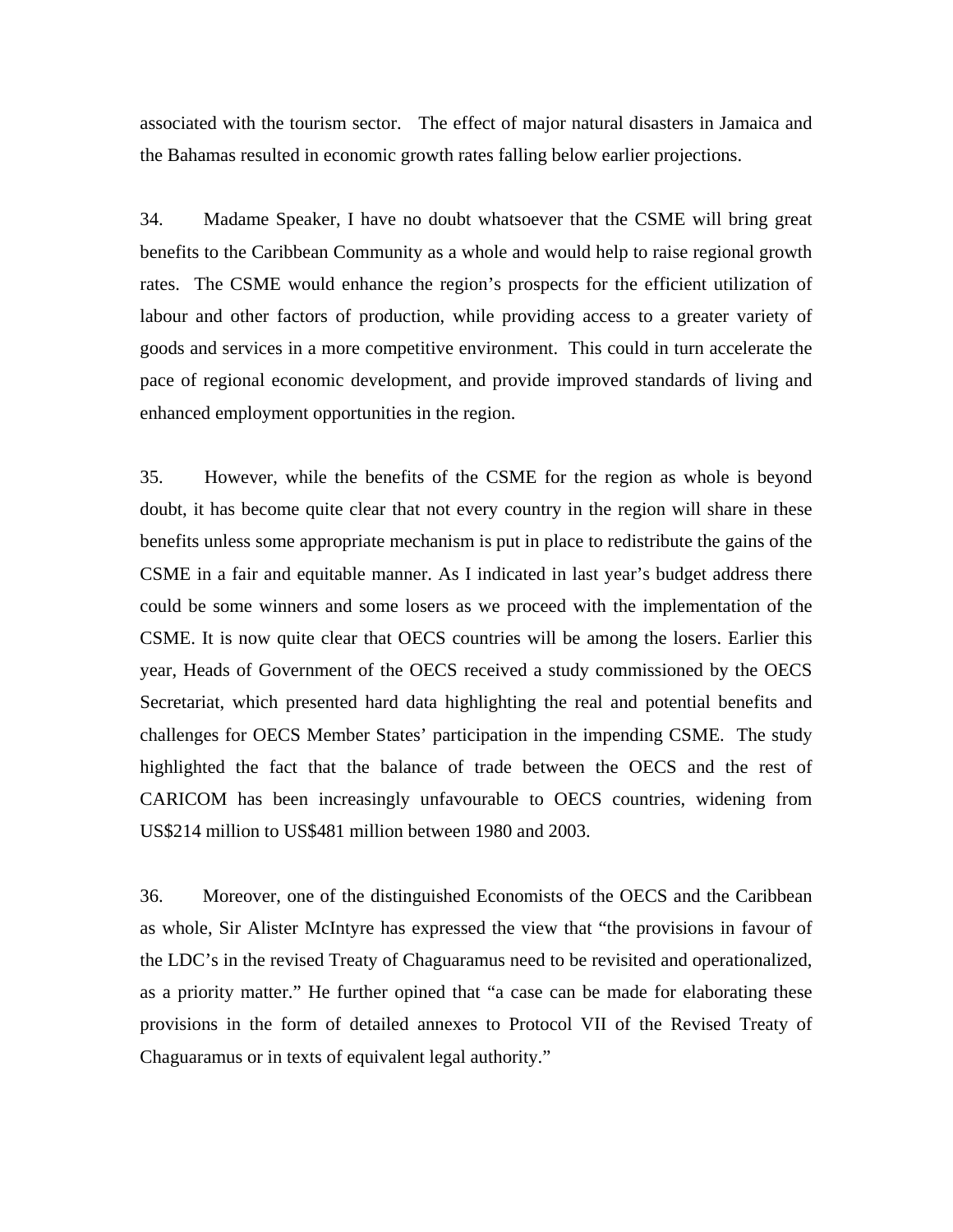37. I fully support Sir Alister's position on the need to activate the provisions in favour of the LDC's. I also believe that the proposed Regional Development Fund could play a significant role in redistributing the gains of the CSME. In fact, I share the view of a number of OECS Heads that the establishment of a properly constituted and wellfunded Regional Development Fund is an important prerequisite to the participation of the OECS in the CSME.

38. In addition, even if the issues surrounding the Regional Development Fund are resolved expeditiously and we are able to proceed with the implementation of the CSME in January 2006 as planned, it will also be necessary to monitor the progress of the OECS countries in the CSME and keep the relevant Protocols under review so that appropriate adjustments could be made to ensure that the tiny nations of the OECS are afforded special and differential treatment in the CSME as intended by the original framers of the CARICOM Treaty when they placed the OECS countries in the category of Less Developed Countries.

39. I am confident that the people and leaders of the Caribbean will resolve all outstanding issues in a manner that facilitates the expeditious implementation of the CSME to the benefit of the Caribbean Community as a whole and each individual member state. We are therefore proceeding with our preparations for participation in the CSME. In particular, we have made good progress with the implementation of the provisions relating to the freedom of movement of people, and we have recently launched our machine-readable passport in the format agreed to by CARICOM member states.

40. Madame Speaker, The Political Party that I am privileged to lead, has had a long tradition of giving strong and unwavering support to the regional integration movement. We believe that, in view of the trend toward globalization and the increasingly fierce and intense competition in global markets, regional integration is even more critical to the progress of the Caribbean region than ever before. We will remain true to this tradition. But we firmly believe that the regional integration movement could only stand on a firm footing if the relevant institutions are governed by the principles of fairness and equity,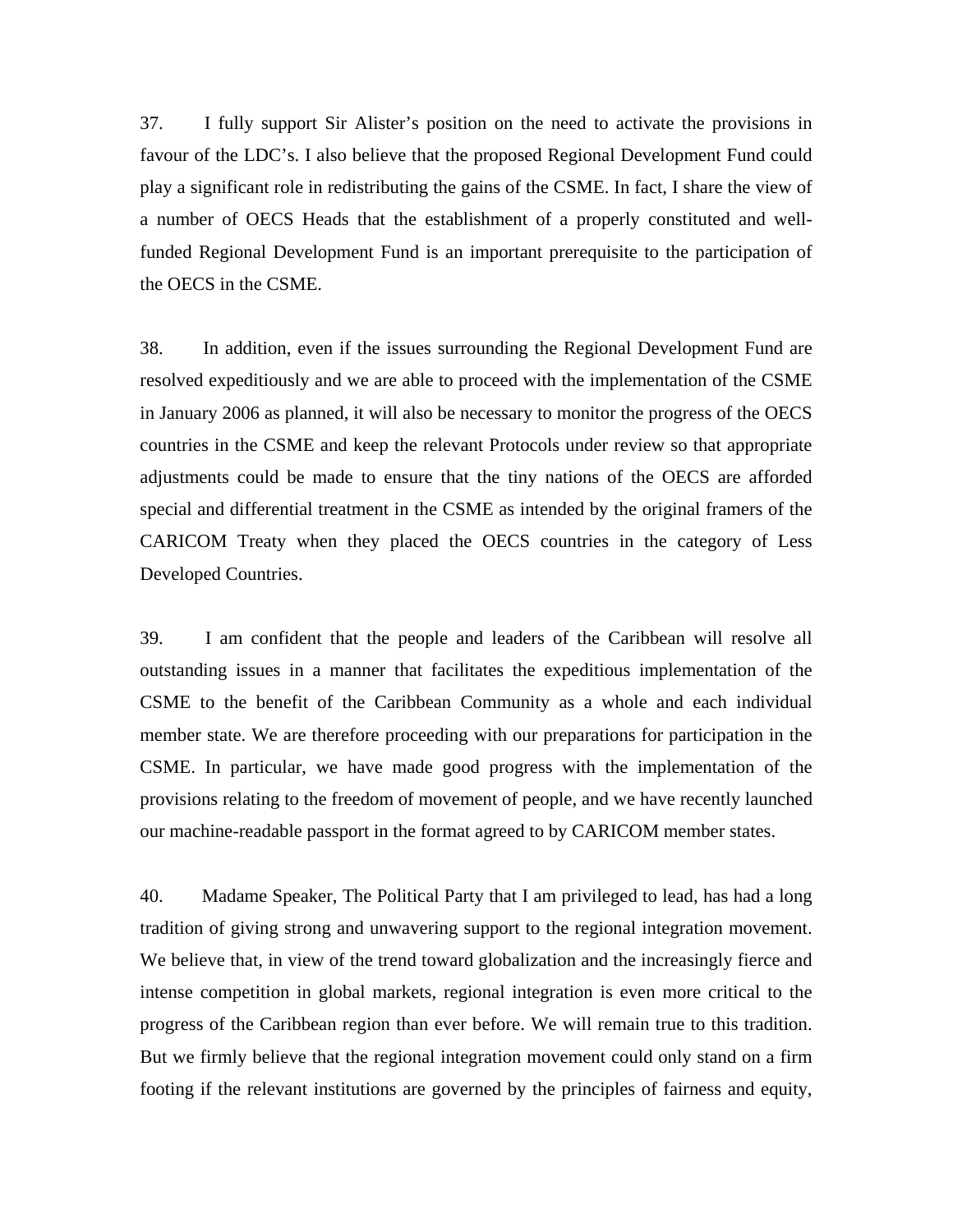and if each member draws real and tangible benefits from participation in these institutions.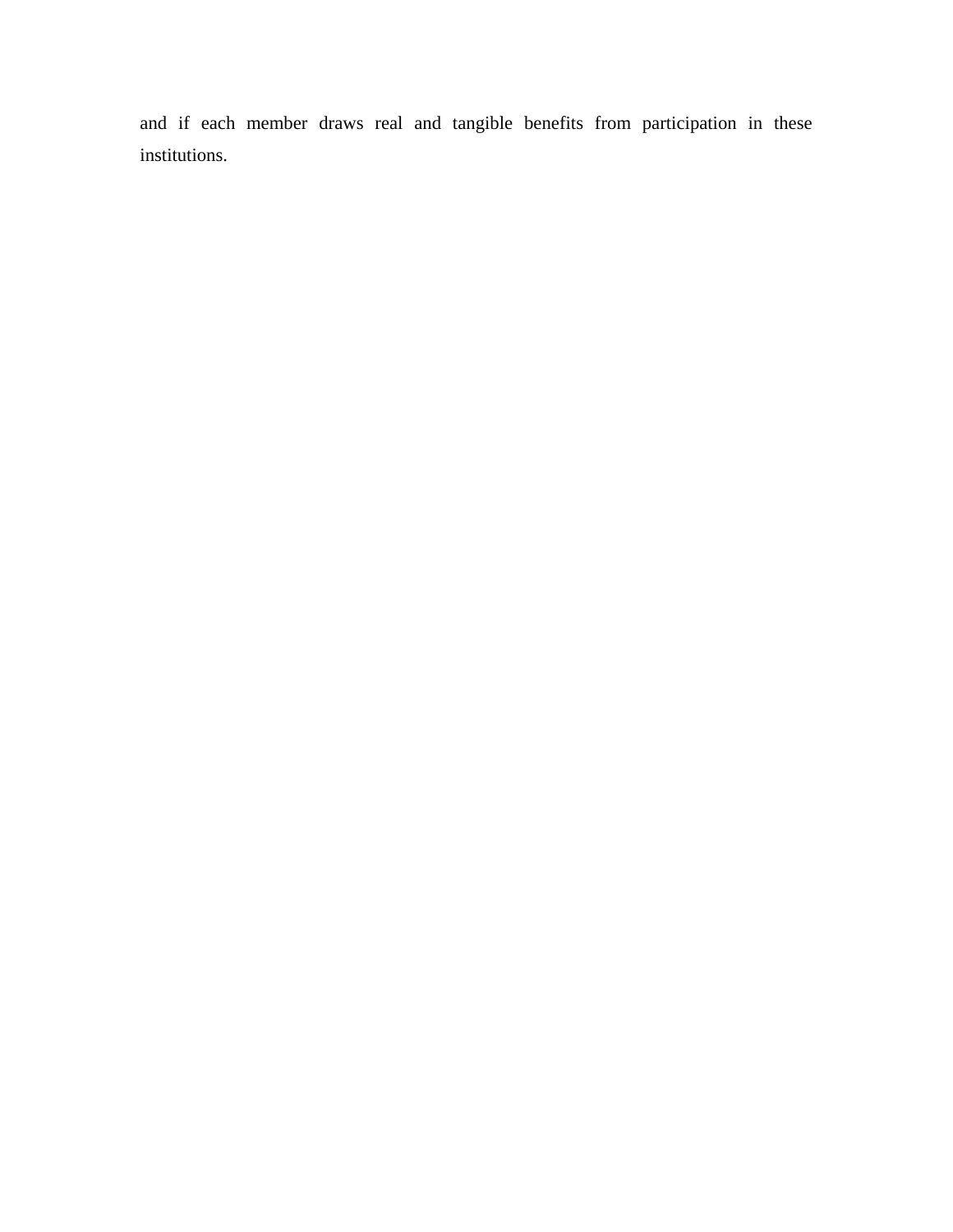# THE DOMESTIC ECONOMY

# *Output, Prices and the Balance of Payments*

41. This year has been particularly encouraging for the St. Kitts and Nevis economy. Following a difficult two-year period in 2002 and 2003 when economic activity was relatively sluggish, the Federation of St. Kitts and Nevis posted an impressive growth rate of 6.4% in 2004. This performance is commendable by any standard but especially when viewed against the backdrop of our relatively high public sector debt, the uncertain global economic climate, war and terrorism around the globe, and rising oil prices. Indeed, our growth rate has eclipsed the average growth rate of 3.9% for the Eastern Caribbean Currency Union as well as the average of 5.6% for developing countries in the Western Hemisphere and the average of 3.3% for the industrialized countries. In the Caribbean as a whole, only Trinidad and Tobago, with its massive windfall from increased energy prices managed to surpass the very remarkable growth rate achieved by our Federation.

42. What is even more remarkable is that this exceptional level of economic growth was not accompanied by a massive escalation in consumer prices. In fact, during 2004, the rate of inflation as measured by the movement in retail prices remained relatively subdued at 2.3% for the year. Moreover, a comparison of retail prices in the first sixmonths of this year with retail prices in the first six months of last year reveals that the inflation rate has remained stable at 2.2% per annum.

43. Madame Speaker, the main impetus for the 6.4% growth in 2004 emanated from increased activities in the areas of Tourism, Transport, Non-Sugar Agriculture, Manufacturing and Construction. The Tourism Sector, in particular, recorded very impressive growth in 2004 as a result of the substantial increases in tourist arrivals that was facilitated by the increase in the stock of hotel rooms and the resulting increased airlift into our Federation. The performance of our Tourist Industry is reflected in our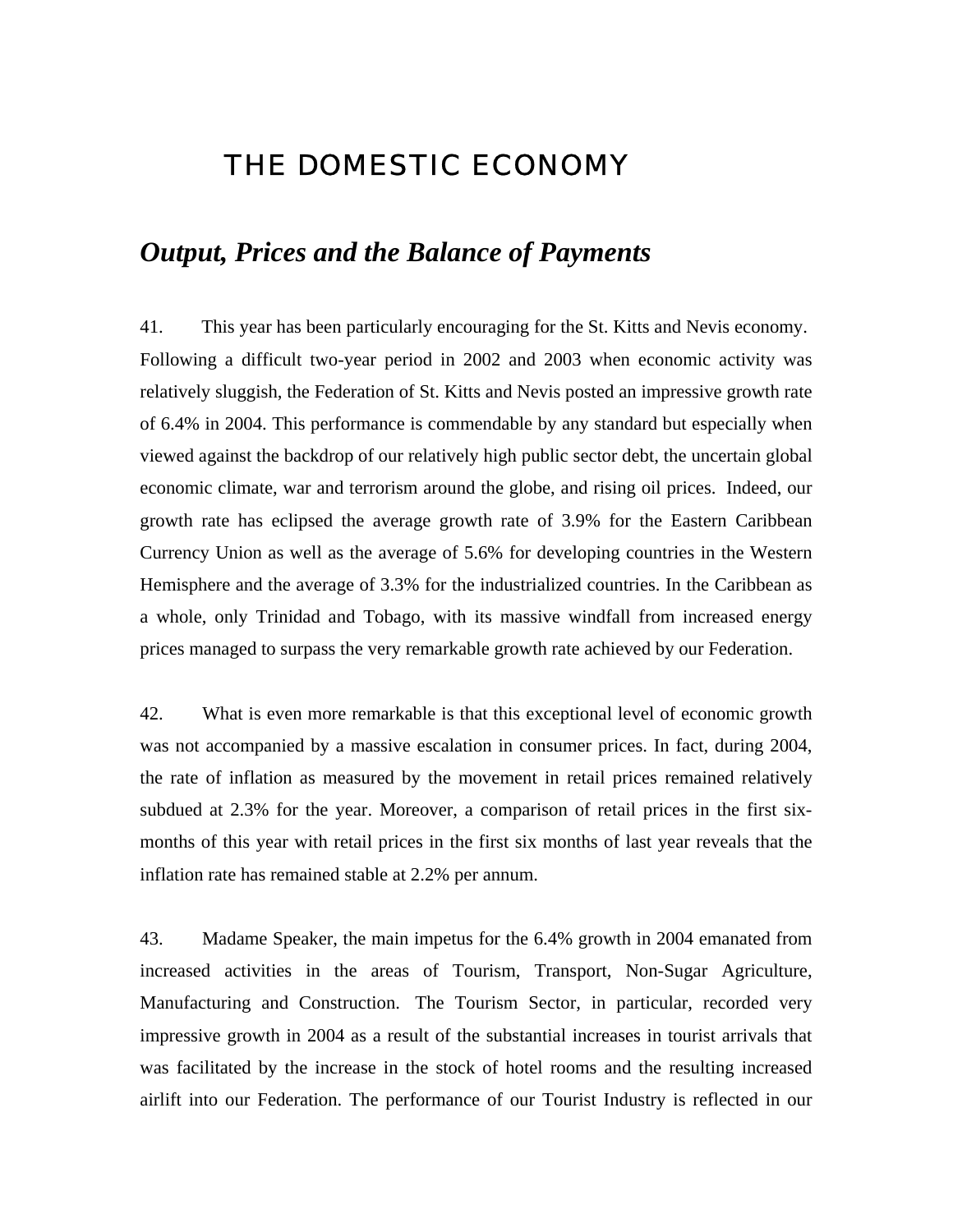GDP statistics by a mammoth 32.6% increase in the output of the Hotel and Restaurant sector.

44. Madame Speaker, I will now speak to the Balance of Payments statistics, which records the inflows and outflows of funds arising out of transactions between the Federation of St. Kitts and Nevis and the rest of the world. In 2004, the Federation's current account position improved quite remarkably relative to 2003. The current account deficit narrowed to \$236.4 million or 21.3% of GDP in 2004 from \$312.5 million or 31.3% of GDP in 2003. This significant improvement was due mainly to higher tourism receipts, which grew by 39% to reach \$282.9 million in 2004. On the other hand, the merchandise trade deficit expanded slightly by 1.2%.

45. Madame Speaker, during 2004 several major investment projects were completed. Therefore, significantly lower inflows of foreign direct investment were recorded, and as such, the surplus on the Financial and Capital Account fell by 10.0% to \$267.6 million or 24.1% of GDP. Nonetheless, the overall balance of payments position of St. Kitts and Nevis recorded a surplus of \$36.9 million or 3.3% of GDP in contrast to the deficit of \$2.6 million or 0.3% of GDP that was recorded in 2003.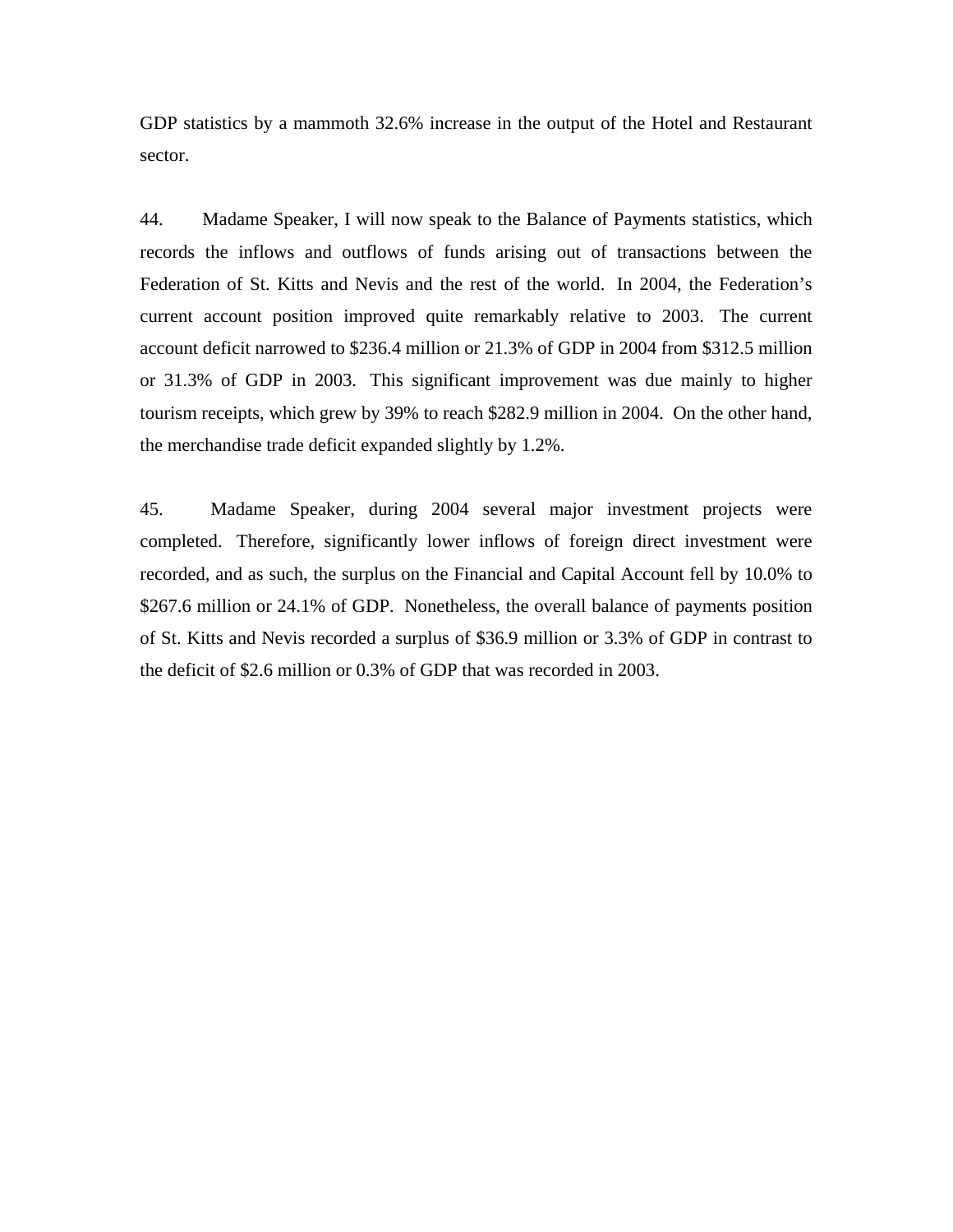# *The Tourism Sector*

46. Madame Speaker, my Government has identified tourism as one of the major components of our economic growth strategy and we have therefore channelled much of our resources to the development of this sector. The contribution of the Hotel and Restaurant sector as a percentage of GDP has increased from 5.6% in 2003 to 7% in 2004, which is indicative of our efforts here. However we believe that this increase is very conservative as tourism activity is much more pervasive. In this regard the formulation of tourism satellite accounts is being considered in order to capture activities in the sector, which are not currently included in our formal GDP accounting.

47. Madame Speaker, a much clearer insight into the performance of the sector can be gained by looking at the figures in respect of stay-over visitors. In 2004 there was a whopping 32.6% increase in stay-over visitors in the Federation. This momentum has continued unabated into the first half of 2005 where already a 19.4% increase has been observed. It is therefore anticipated that when the final figures for 2005 are revealed another bumper year would have been achieved. Our efforts at increasing cruise passenger arrivals have also been successful. Cruise ship passenger arrivals to St. Kitts increased by 78% in 2004, up significantly from a 12.5% decline recorded in 2003. This has been attributed to a number of factors including improvements to the port facilities which renewed the confidence of the cruise lines; the operations of the St. Kitts Scenic Railway; and the ongoing efforts by the Tourism Authority to enhance the tourism product and the visitor experience.

48. Madame Speaker, the closure of the sugar industry has therefore come at a time when this government was already laying the foundation for a vibrant and sustainable tourism sector. My Government has sought to maximize the sector's contribution to GDP, to expand the sector's ability to generate additional foreign exchange and to increase the employment opportunities within the sector. It is well known and documented that over the past ten years my government has spent large sums of money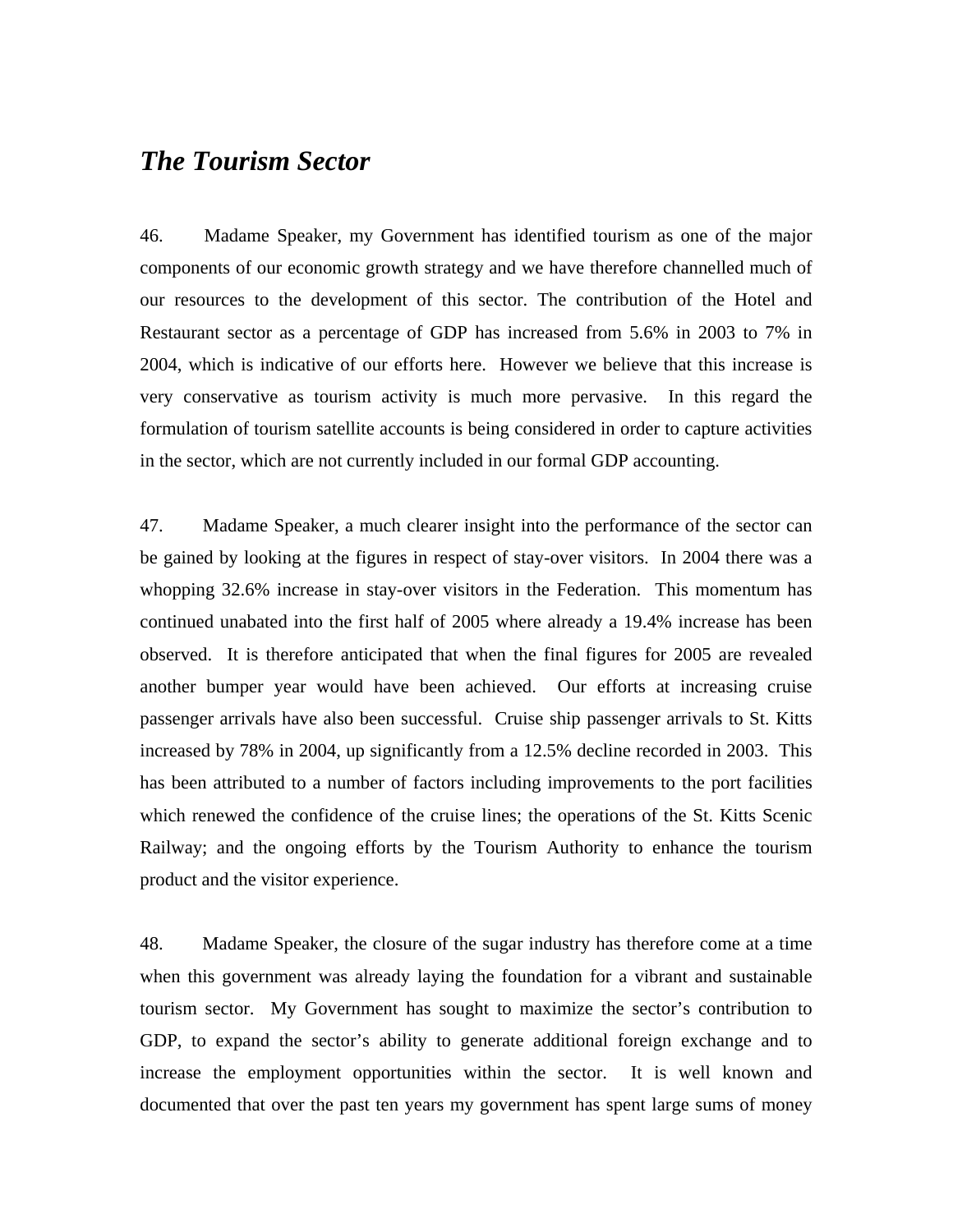building, repairing and improving and, in the case of Port Zante, rebuilding critical physical infrastructure for the tourism industry.

49. The airport expansion project, which is now getting underway, is directly related to our efforts to improve our ability to handle more airlift and to welcome the expanding flow of visitors and residents through our international airport. The adjoining airport bypass road project will not only expedite access from one side of our city to the next, but it will help to ease the incidence of downtown traffic congestion which threatens the quality of the visitor experience. Snail pace traffic through busy city streets is not a desirable experience anywhere for anyone, and it certainly must not become a regular part of our visitor's experience.

50. Madame Speaker, both of these large capital projects are necessary and economically viable because of the future projections for the growth of our tourism industry. Over the past year, several future private sector owned tourism projects have been announced, valuing in excess of US \$700 million and to be built out over the next two to five years. Such projects will be taking place on the Southeast Peninsula, in Frigate Bay, at Whitegate, at La Vallee and on Nevis. Care will be taken that these projects, one or two of which have already broken ground, will be compatible with the natural environment of our islands while transforming our country's ability to supply additional high quality accommodation and recreation facilities including luxury hotel rooms and villas, world class golf courses, and at least one super yacht marina. The attraction of these high value and high quality investments from the local, regional and international private sector speaks volumes for the high confidence that the financial and entrepreneurial sectors have in the future of our tourism led economy.

51. Madame Speaker, during the past ten years my Government has also invested heavily in the training of our young people and has launched the Hospitality Services Division at the Clarence Fitzroy Bryant College where students are being taught the value of academic training while being exposed to an understanding of the requirements of customer service in the real market place. There are more of our young people being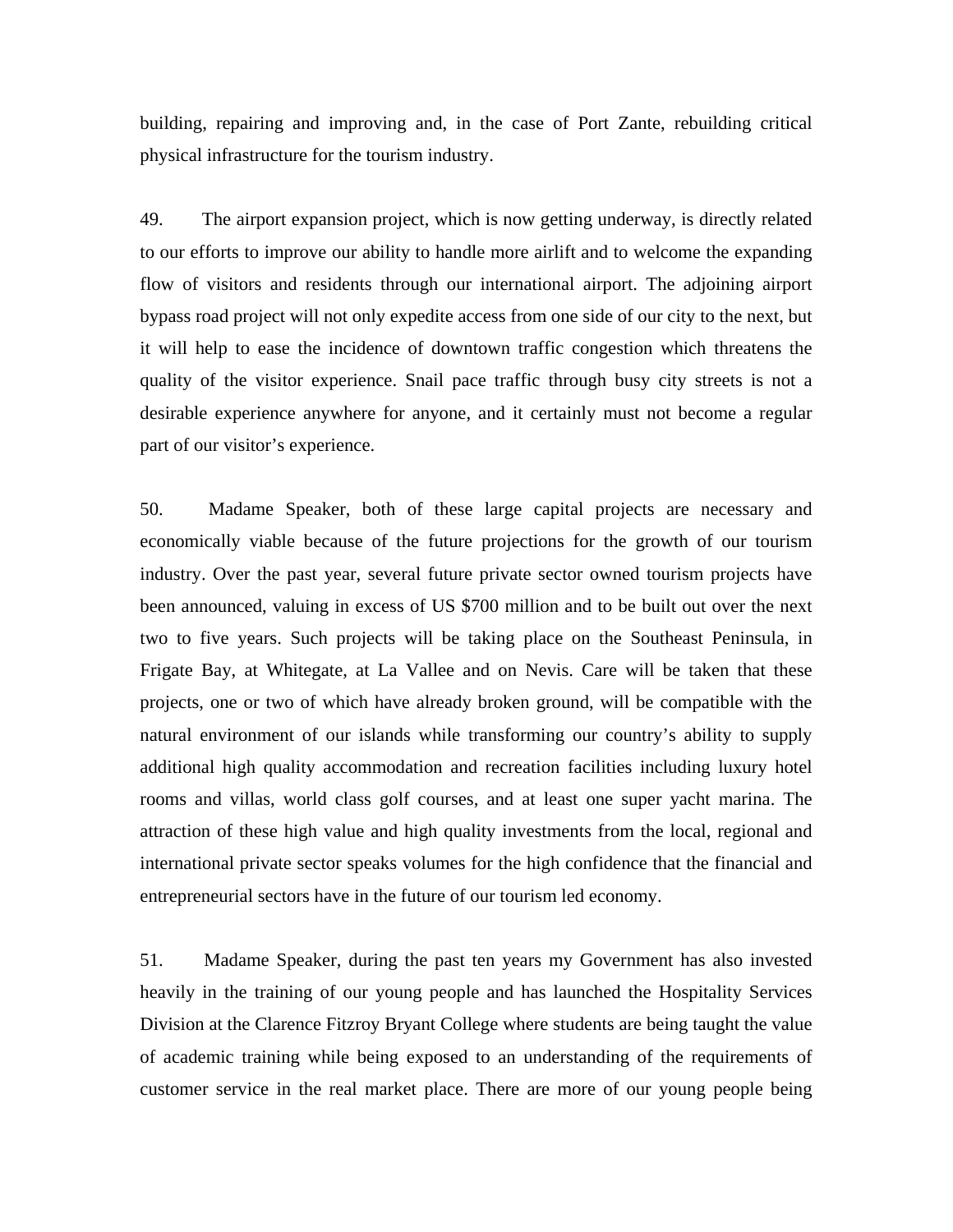trained in tourism today than ever before. However, we need to make sure that we continue to expand our ability to marry academic training with internships and real job opportunities in the work place, so that our heavy investment in training can be translated into successful and enjoyable careers in tourism for our youthful population.

52. My government understands that Tourism is an economic development tool, which should not be measured, in mere growth of arrivals. Tourism has been a key component of my government's economic development strategy from our very first day in office. But the need to wind up our sugar industry has brought with it the opportunity for a greater sense of urgency and focus on the development of our hospitality services sector. However, one of the strengths of the sugar industry was its ability to reach into our communities and bring income to even the poorest of families. Hence, if Tourism is to effectively replace the sugar industry we must maximize its impact by fostering strong linkages between the tourism sector and key sectors including agriculture, and craft production.

53. We cannot measure the importance of such a vital sector by just head count. The business of tourism must be measured by the real contribution that it makes to our country's national accounts, by its impact on the livelihood of our people and our communities and by its contribution to the profitability and growth of stakeholder enterprises of all sizes. We need to measure more effectively the contribution that tourism expenditure makes to the sectors of our economy which supply services directly to the visitor, including such establishments as hotels, casinos, bars, restaurants, night clubs, sites and attractions, duty free shops, taxi operators, artists and craft producers. We also must better measure the impact of tourism expenditure on indirect service entities such as food and beverage import distributors, manufacturers of brewery products, soft drinks and other local products, our farmers and fishers, entertainers, security services and other service suppliers to hotels, restaurants and accommodation facilities.

54. Madame Speaker, the increased level of excitement that is now being generated about the future of our tourism industry must not be taken for granted. It has come as a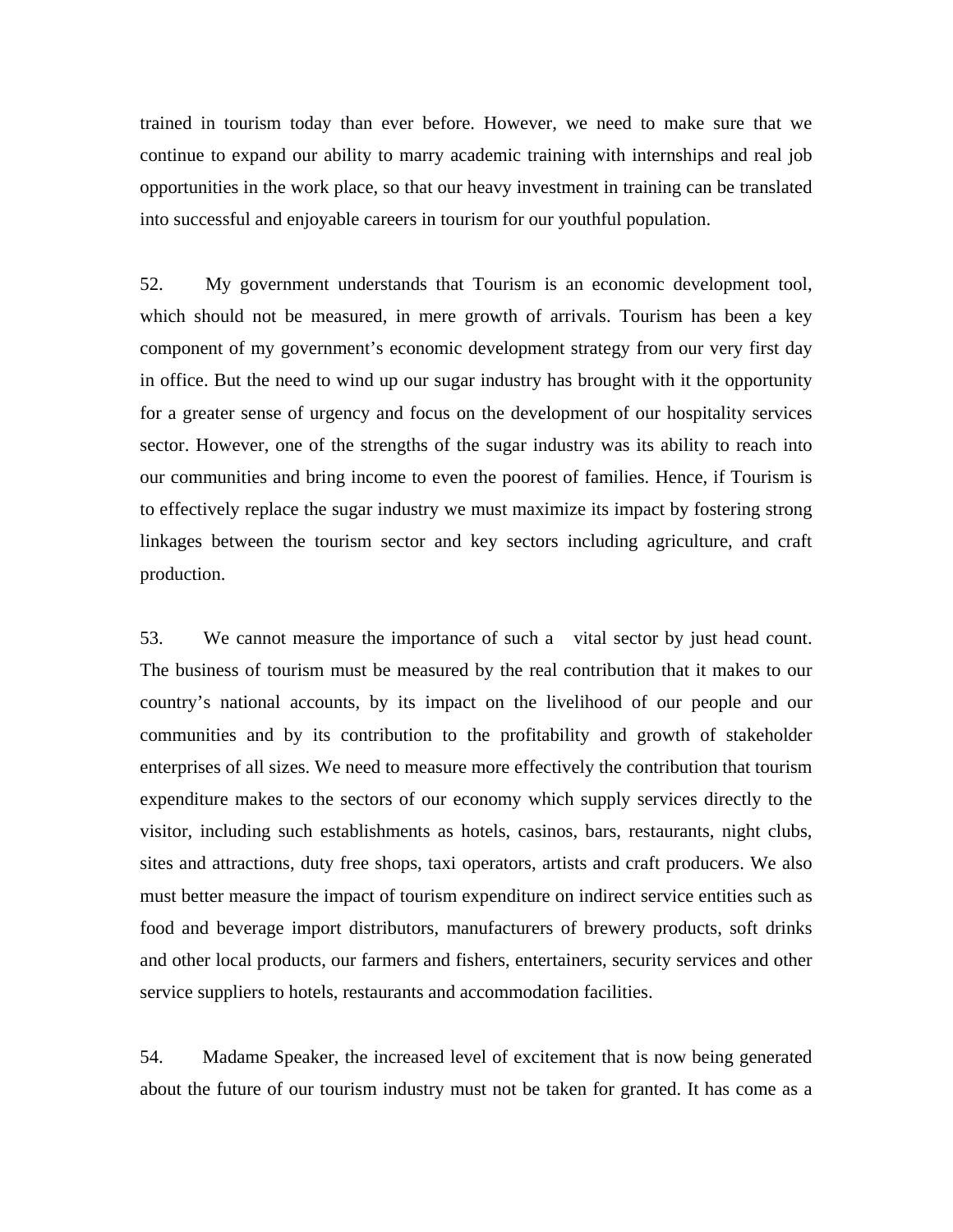result of a lot of hard work, in the past and in the present. But there is even more work to be done in future if we are to achieve our objectives as an emerging tourism destination. Our ultimate goal is to create a tourism product and reputation that can compete on the same level with the finest destinations in the world. The future quality of our country's product and reputation will be best measured by the actual Kittitian-Nevisian experience that our visitors have while here, and what they actually say about us to their friends and family when they return home. Madame Speaker, our country's reputation for cleanliness, safety, natural beauty, a colourful history and caring people, must be strengthened and protected at all costs if we are to have a vibrant and sustainable tourism industry in the future.

# *The Sugar Industry*

55. Madame Speaker, the 2005 sugar crop brought to an end the production of sugar in St. Kitts and Nevis. For this crop output fell by 3,428 tons or 24.2% to 10,729 tons relative to 14,157 tons in 2004. Such a low level of output has been attributed to the fact that only 60% of the crop was harvested. The volume of sugar exported therefore was grossly affected, falling to approximately 10,000 tons, which represents a 25.0% decline over the 2004 exports. Consequently, net earnings from sugar exports also declined. As at the closure of the sugar industry on July 30th 2005 total liability owed by the St. Kitts Sugar Manufacturing Corporation (SSMC) to the St. Kitts-Nevis-Anguilla National Bank and the Development Bank was EC \$347 million. It is anticipated that by the end of the year the debt will increase to \$380 million mainly as a result of interest payments and the winding up expenses, including severance payments to the workers.

56. Madame Speaker there is no doubt that the decision to cease the production of sugar for export under the EU/ACP Sugar Protocol Agreement is among the most momentous that any Government of this Country will ever make. It is momentous not just because it is the culmination of a thirty-year old treaty that had underpinned the social and economic development of our country but more importantly because it brings to an end one of the longest and most significant periods of our history. A history which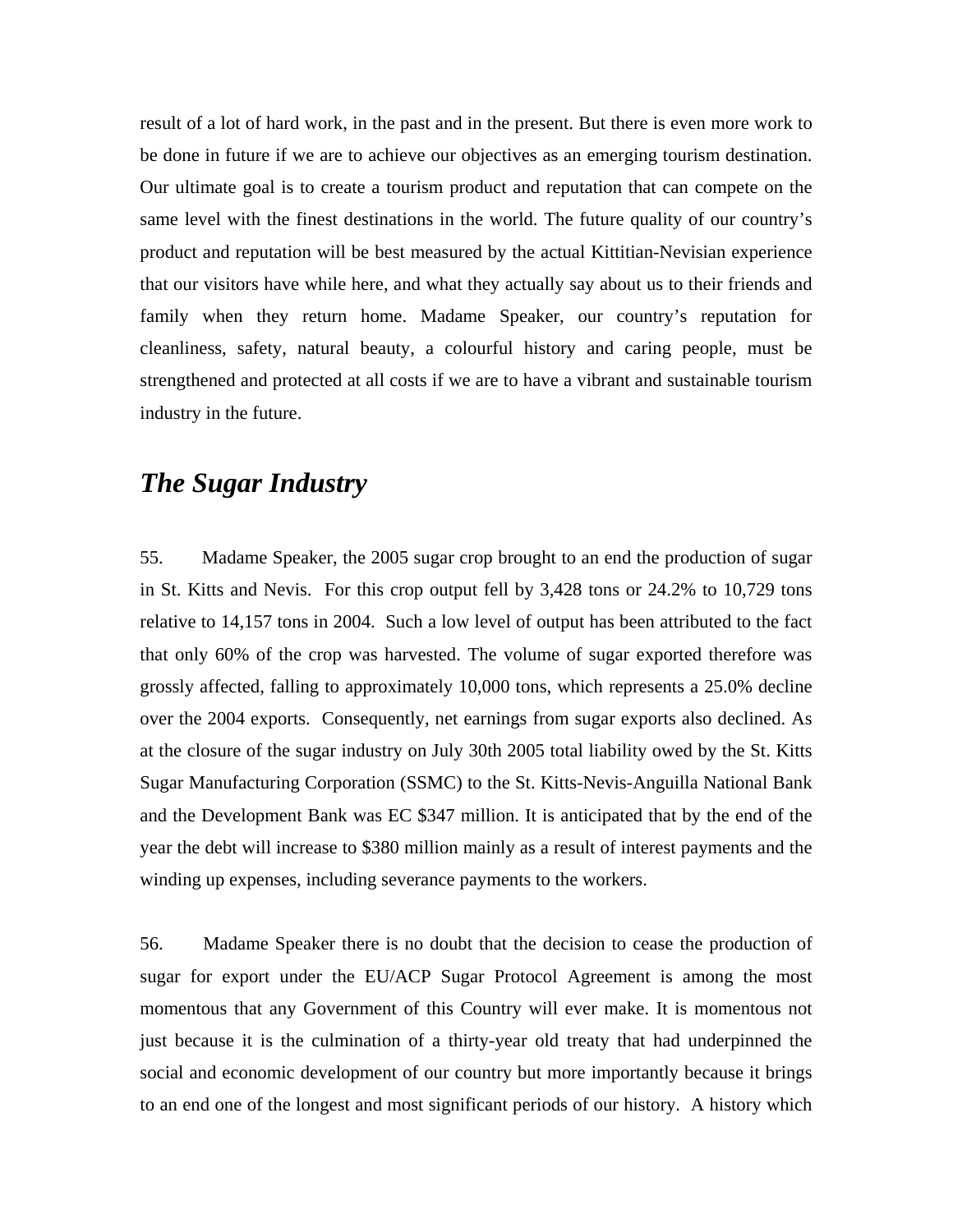saw our free fore parents torn from their ancestral homes and brought here to toil under the most unimaginable circumstances of cruel servitude. A history, which ultimately records their triumph through us their descendants who now inherit the earth so liberally sprinkled with their blood, sweat and tears. To that extent the decision to cease the production of plantation based monoculture heralds the end of an era about which if we are honest we will admit that we have mixed feelings.

57. I believe that all of our citizens and our national and international partners, stakeholders and friends are aware that we are currently in a transitional period vis-à-vis the sugar industry and that a considerable amount of time and effort have been put into carrying out urgent, and critical activities, necessary not just to expiate the past, but more importantly to secure the future. These activities are continuing and include winding up of the sugar industry operations; making arrangements for the redundancy of sugar workers and the payment of severance and other benefits; securing and managing the SSMC's assets; retiring of the debt of the sugar industry; implementing soil conservation, drainage and ghaut stabilization programmes; managing the socio-economic impact; sourcing funding for transitional activities; implementing social safety net programmes; planning for the alternative use of the sugar lands; and charting the course for the wider economic adjustment.

58. Madame Speaker, dealing with the transition to date has been an arduous and difficult task constrained as we are by human, technical and financial resources and I think that at this time it is only fitting for us to thank all those who have assisted us either directly or indirectly through the provision of technical assistance and other resources. I would particularly like to highlight here the role of IICA that from the very outset provided us with the team leader for the Transition Management Team and other resources for feasibility studies. The British Government's Department for International Development has also been quick to assist us and we have benefited from their timely intervention through which we have been provided with corporate advice on the SSMC, and funding for land use analysis and for a review of social protection strategies.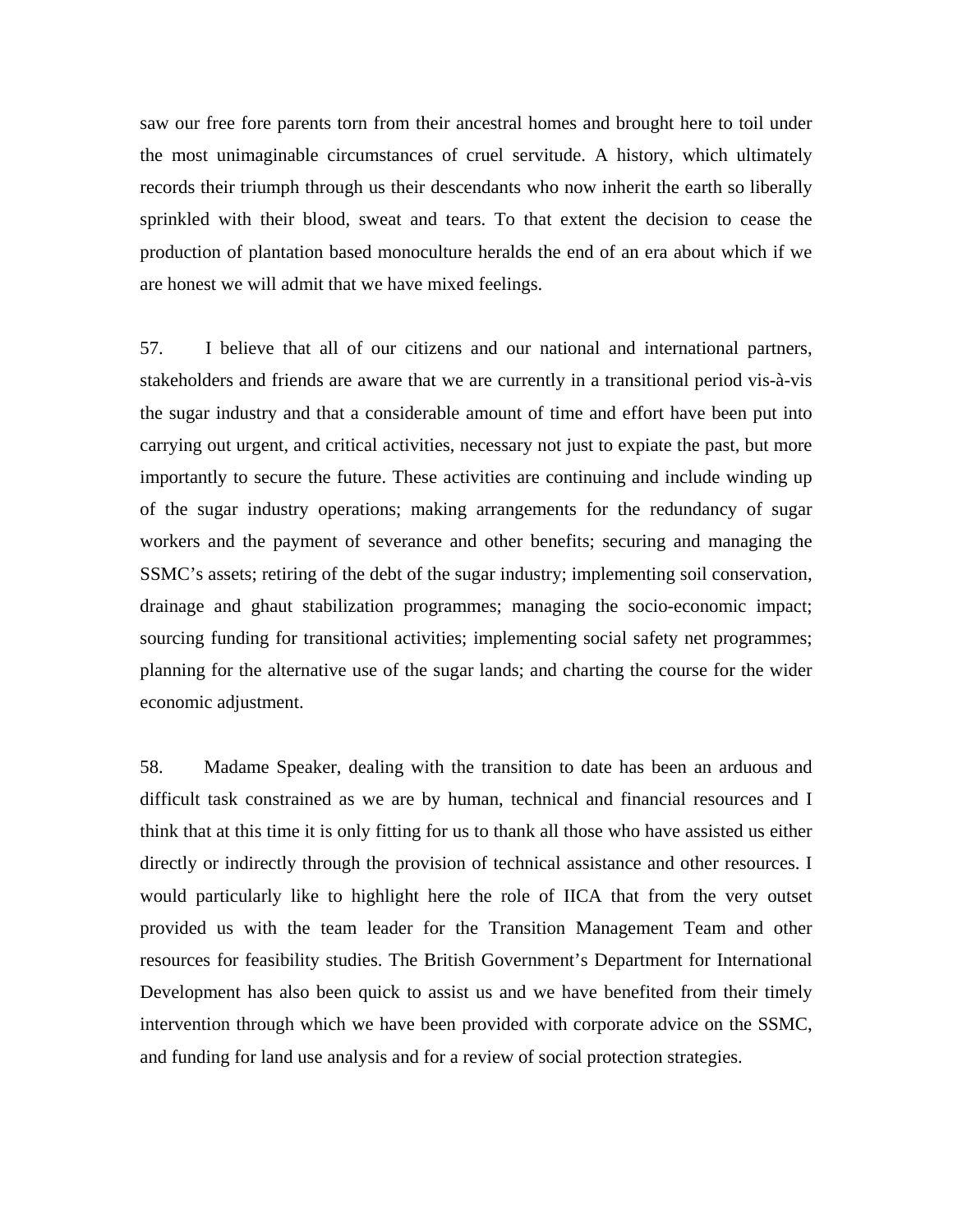59. Other significant partners that have assisted us and continue to provide essential support include the Republic of China "Taiwan", CIDA, CARICOM, CDB, CARDI, the OECS, ECCB, the IMF, the World Bank, the Government of Cuba, the OAS, various UN Agencies such as FAO, UNDP and UNEP as well as the USA, Sweden and Norway. The EU is of course our main point of reference on this issue simultaneously fulfilling the roles of treaty and development partner. We will continue to negotiate with the EU and to interact constructively with them through the European Commission to secure the best possible outcome for St. Kitts and Nevis. We thank all of our partners for their support and would ask that they consider that we are at only the very beginning of a long process of reconstruction and development and we will be depending on their continued assistance.

60. While we reflect on the distant and not too distant past, we are more determined than ever to continue to forge an economically bright and prosperous future for our people demonstrating, as one wit puts it, that life can be even sweeter without sugar. That is why our immediate concern following the end of the 2005 crop was to ensure that workers in the sugar industry were given their just desserts and paid the severance package that had been negotiated by their trade union. The total severance package for sugar workers based on the 1961 Collective Bargaining Agreement signed between the Labour Union and the SSMC amounted to some EC\$27 million. Madame Speaker, I am proud to say that despite false rumours and wild conjecture my Government decided to honour that agreement in full. Some EC\$18 million was paid out in September of this year, the rest will be paid over the next few months.

61. Madame Speaker, we have also set out to establish social programmes to support and cushion the most vulnerable as they embark on a working life outside the security of the industry. To this end, we have been implementing a comprehensive package of assistance for sugar workers which includes free access to medical care, the securing of the pensions of retired sugar workers through the Social Security Scheme, training and job attachments with a stipend of \$250 per week, the provision of irrigation and farm equipment, duty and tax concessions to facilitate entry into farming, fishing, and taxi or passenger bus operations, and easy access to land for the purpose of farming. My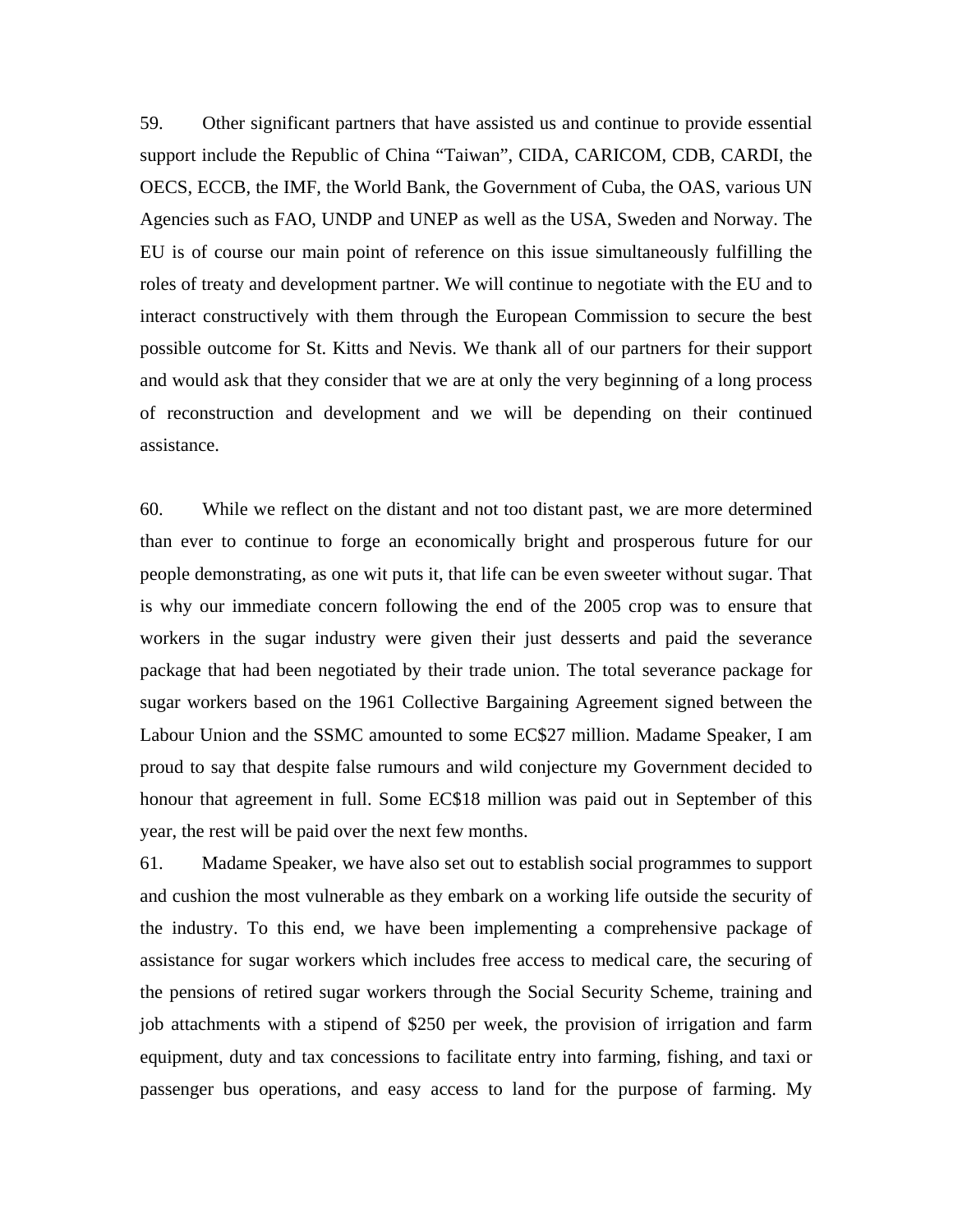Government, supported by our development partners, has also launched a number of social programmes, ranging from managing change and psychological counselling modules to financial counselling and job specific retraining programmes that have been designed for and continue to be delivered to workers from the industry. Former sugar workers are also being assisted in finding alternative employment and many have done so. Indeed, within a few months after the closure of the industry at least 205 of the displaced workers had already found alternative employment. In addition the OECS Labour Survey has indicated that at least 600 jobs are available in the private sector. The challenge for us now is to prepare the former sugar workers to take up these positions.

62. The sugar industry dominated the economy and society of St. Kitts and Nevis for over 350 years and it has only been in the last twenty years or so that we have seen a significant waning of that economic influence as we have been able to stimulate other economic sectors such as tourism, banking and light manufacturing. We recognize, therefore, that the Country must undertake a comprehensive reconstruction programme in the wake of the upheaval caused by the loss of so important an industry in order to maintain economic and social stability and eventually to generate self sustaining growth not only in a post sugar agricultural sector but in all sectors of the economy.

63. Madame Speaker, in the immediate aftermath of the 2005 crop we quite rightly focused on the social impact of the loss of the sugar industry. But we are keenly aware that the standard of living of the former workers could only be secured and improved over the long-term by sustained economic growth. We are therefore devoting much of our attention to the acceleration of the economic transformation necessary to maintain and increase the high level of social development for which we have been cited internationally. We are in the process of completing an Adaptation Strategy and Action Plan, as required by the European Union for the awarding of assistance to mitigate the impact of the changes to the Sugar Protocol Countries from 2006. So far the EU has allocated 40 million Euros for the 18 ACP sugar-producing Countries, including St. Kitts and Nevis for 2006. Allocations for the period beginning 2007 have not yet been determined. We do not know at this time what the allocation for St. Kitts and Nevis will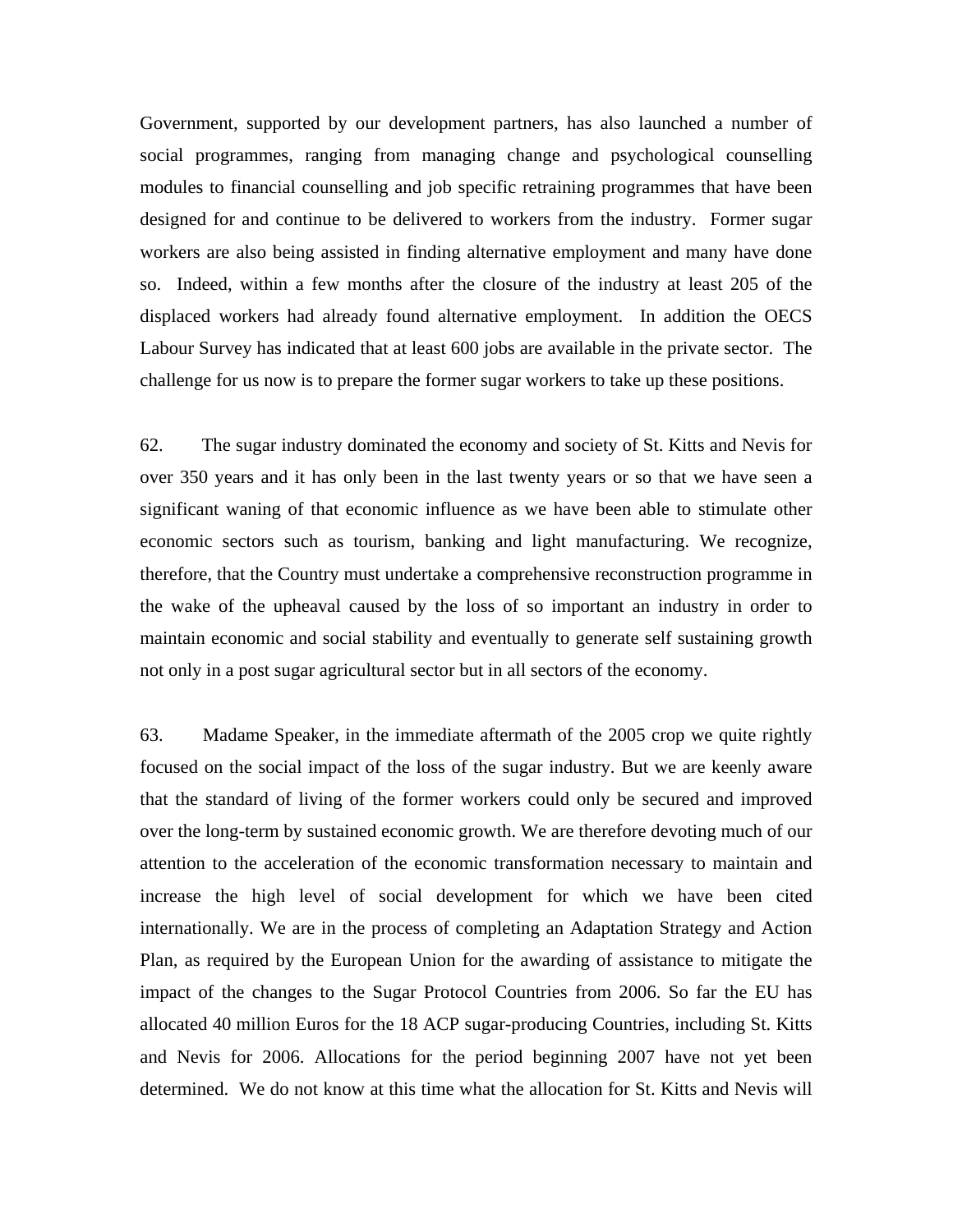be for either of these time periods. We do not even know exactly when EU resources will be available. We are therefore entering a period of great uncertainty with regards to both the level and the timing of assistance that we will be receiving to support us through this difficult time.

64. Madame Speaker, while I have spoken of the difficulties and challenges that we face in managing this historic change, I believe that exiting from a failing sugar industry has also provided us with significant opportunities. It is important that we see the adaptation process of the ensuing period as an opportunity to reconfigure the economy of St. Kitts and Nevis to be more productive, responsive and competitive. Earlier in my address I spoke about the contribution of the tourism industry to our economy and its expanding role in generating backward and forward linkages with other industries through creating demand for goods and services. Later I will be looking at the expanded opportunities for non-sugar agriculture as factors of production such as land, once reserved exclusively for the sugar industry are freed up. What I am urging us all to do is to positively embrace the openings that accompany all the changes consequent on the exit from sugar production.

65. In this regard, we are currently exploring the feasibility of using sugar cane to generate energy both in the form of biomass and through the production of ethanol. Similarly, the historical assets of the sugar industry are an invaluable cultural resource that can be preserved while also being used to enrich the tourism experience in our Country. We have therefore requested the assistance of the European Union in establishing a sugar museum and in helping preserve many of the historical assets of the sugar industry for our own education and enjoyment and as tourist attractions. We are also in discussion with private investors in respect of a range of other enterprises that we expect would make good use of the resources released from sugar and provide alternative jobs for sugar workers. These proposed enterprises include rum production, fresh water fish farming, shrimp farming, fruit juice processing and the production of cut flowers.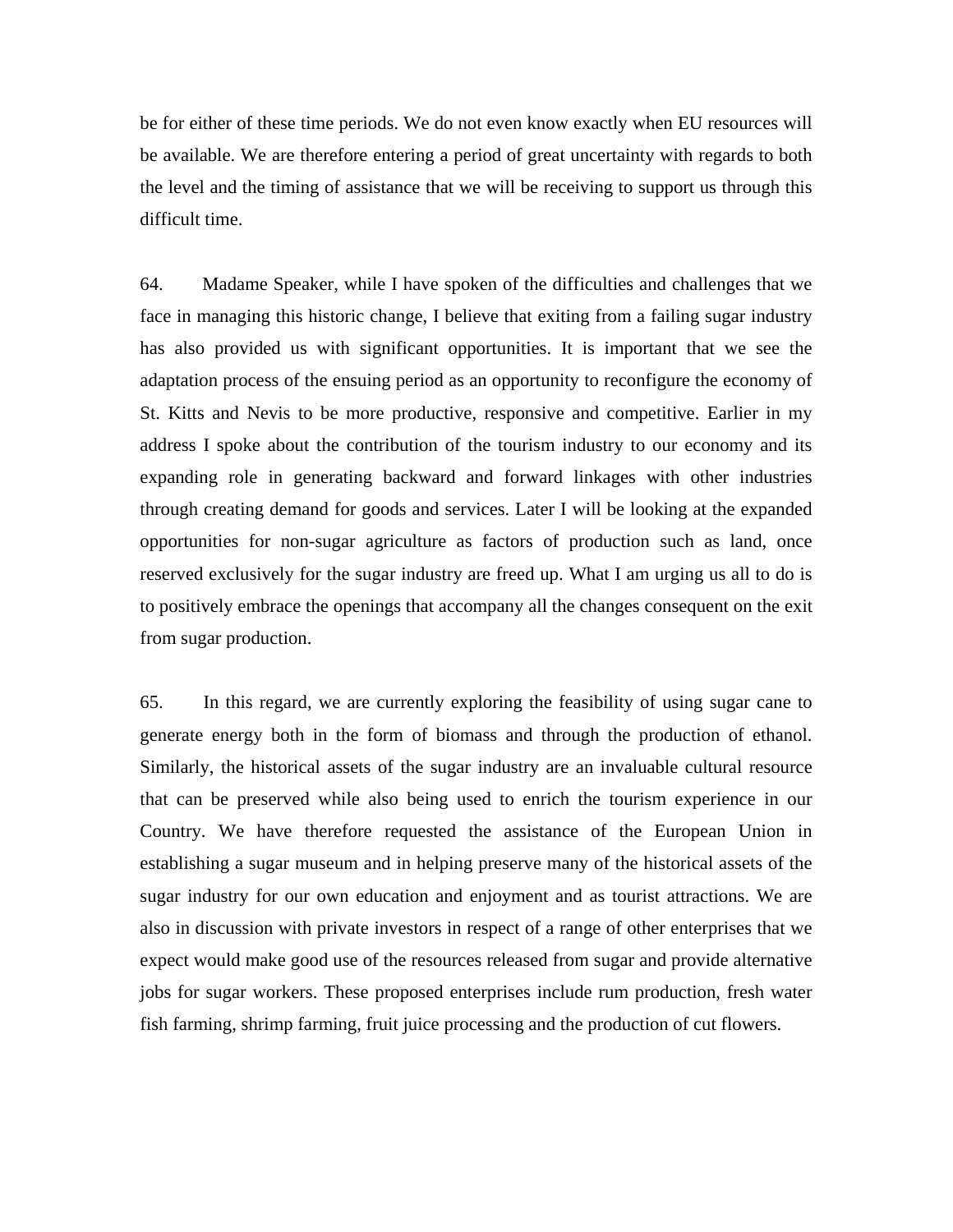66. Of course, we expect that non-sugar agriculture would be an important source of employment, growth and foreign exchange earnings in our post-sugar society. Hence, I will now address non-sugar agriculture specifically.

# *Non-sugar Agriculture*

67. Madame Speaker my Government understands the critical importance of non– sugar agriculture in our transition away from sugar production. The agricultural sector is a sine qua non in terms of our economic development strategy and will therefore feature prominently as we position our economy for the future. As the competent authority in this regard the Ministry and Department of Agriculture have developed a strategic plan for the development of non-sugar agriculture over the period 2005 to 2009. One critical area to be addressed would be the development of water for irrigation.

68. My Government has been seeking support from external agencies and during the month of October a positive response was received from the Food and Agriculture Organization (FAO) that funds have been approved for a water harvesting study. Access to water sources will enable farmers to expand the period of vegetable production from six to twelve months of the year. Special focus during the plan period will also be placed on the production of locally grown fruits. Moreover, the Department of Agriculture has already expanded its propagation of fruit trees including the traditional ones such as sugar apple, custard apple and soursop.

69. This year the Ministry of Agriculture successfully hosted the fifth Caribbean Week of Agriculture, which attracted 160 overseas participants, as well as 10 regional Ministers of Agriculture. Of special interest were the Department of Agriculture's 10th Anniversary Open Day and Regional Trade Show that were held this year as part of the Week's activities. The trade show attracted exhibitors from the region who were able to demonstrate a wide range of processed agricultural products thereby demonstrating to local farmers additional opportunities for adding value to their farm produce. Also on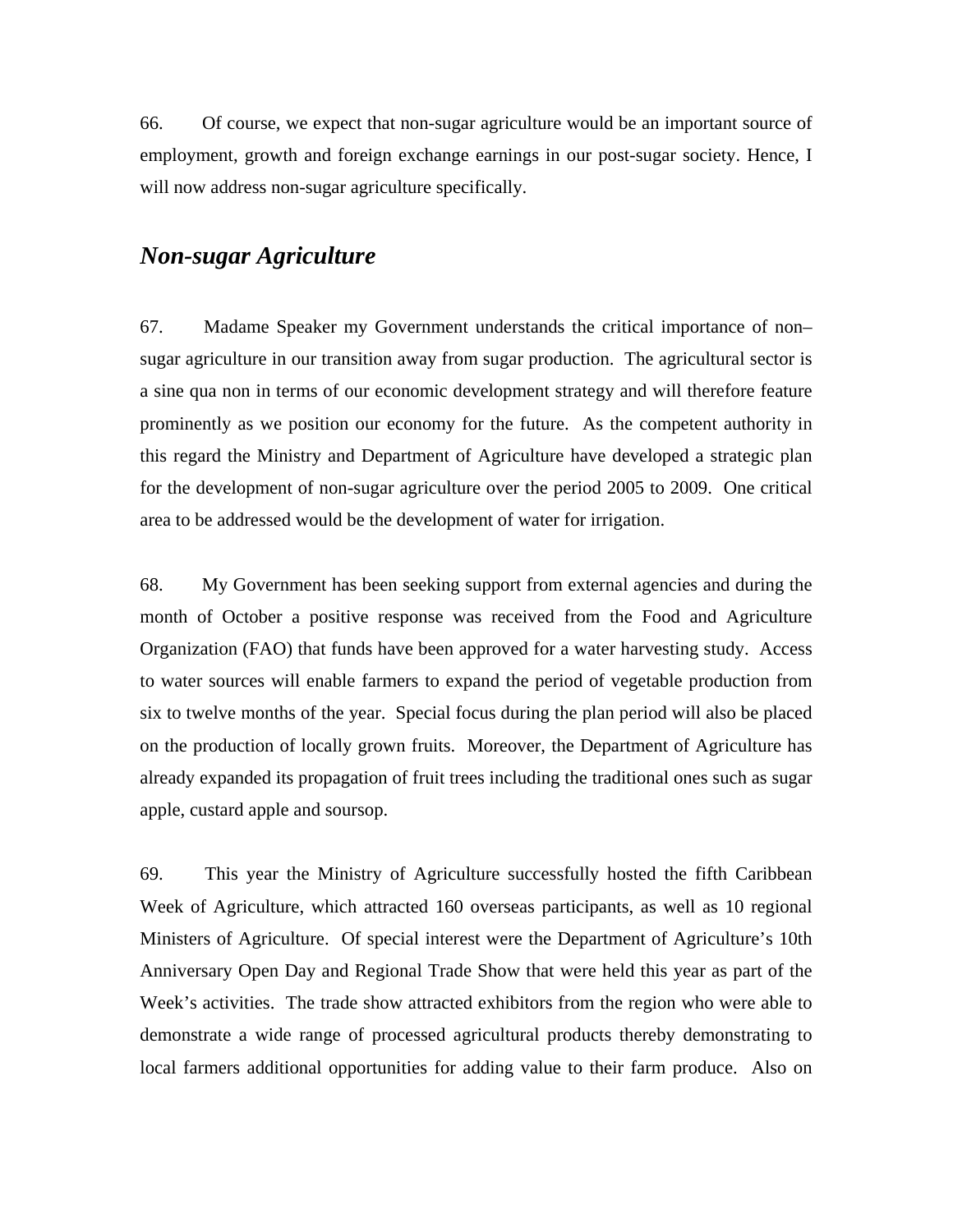display was a wide range of local crop produce indicating that the technology exists for the production to expand beyond the traditional first half of the year.

70. Madame Speaker, the implementation of the strategic plan has separate programmes for crop and livestock development. The general objective of the crops programme during the plan period is to facilitate commercial production of crops so as to ensure food security, foreign exchange savings and sustainable development. During the first nine months of 2005 crop production generally declined when compared with the same period for 2004. The decline was due mainly to the very high rainfall during October and November of 2004 and the dry conditions during February and March of this year. These extreme weather conditions adversely affected crop growth and resulted in reduced yields. The only increase in production was recorded for yam from 33,000 lb in 2004 to 43,000 lb in 2005.

71. Madame Speaker, the output of the livestock sub-sector has declined in the first half of 2005 but we expect that with the implementation of our strategic plan livestock production will quickly return to the path of growth that has secured for us a doubling of pork production and the approximate quadrupling of beef production over the four years between 2000 and 2004. The strategic plan for 2005 – 2009 clearly outlines a national plan for livestock development with its main objective being to increase food security. In particular, we propose to encourage the establishment of commercial farms, investigate the possibility of using sugar cane for feeding cattle, introduce new breeds of sheep, construct dog proof areas to secure small ruminants, identify appropriate pig production sites with adequate provision for sanitation, housing and feeding and allocate a sufficient area of land to livestock production to facilitate the local production of a greater percentage of the meat consumed in our Federation.

72. Madame Speaker, the Department of Agriculture has also identified potential sites around the island specifically for pig production. This is critically important as we make strides to enhance our tourism product where the issue of aesthetics is of major concern. This is expected to significantly increase pork production once farmers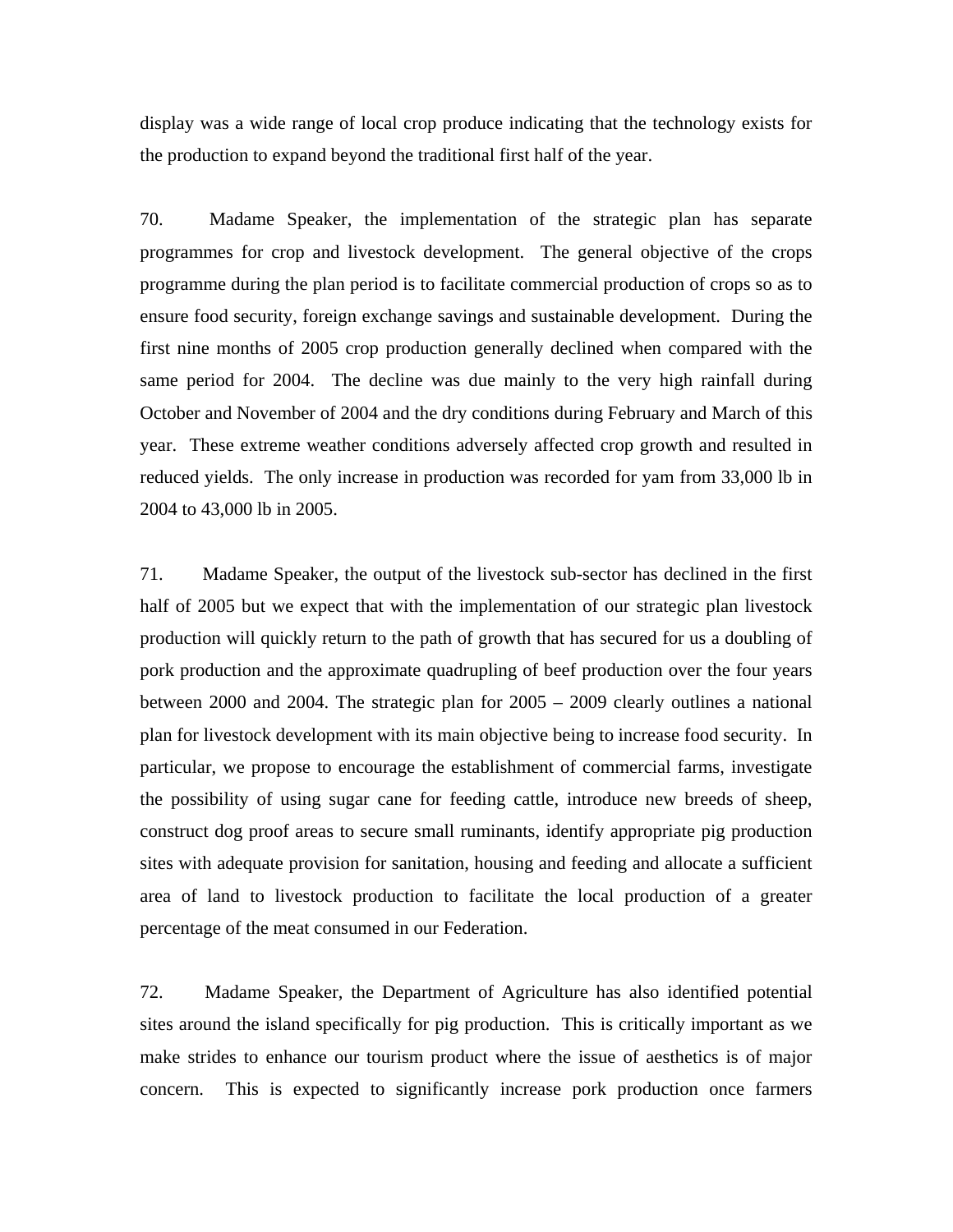commence production. Madame Speaker, I personally have noticed the large volumes of hams and other pork products that come into the country at Christmas and other festive occasions and have on several occasions encouraged farmers and other entrepreneurs to get into processing thereby adding value to their produce and getting better prices. My Government is therefore committed to giving the necessary support and incentives to persons who are interested in these kind of value added activities.

73. Madam Speaker let us now turn our attention to fisheries. Total fish landing in 2004 increased to 913,790 lbs or 37.9% with a total value of \$6.0 million, \$1.2 million more when compared to the corresponding period in 2003. This is evidenced by increases in the catch of higher priced pelages such as dolphin, snapper, tuna, mackerel and conch. The first nine months of 2005 was also inspiring as the value of fish landing increased to \$5.1 million, nearly 11% more than the \$4.6 million recorded for the same period in 2004. This is indeed impressive given the fact that total poundage declined for the period. It is very encouraging also to know that our fisher folk are becoming more competitive and looking towards higher priced catches that would yield more value for their efforts.

74. Over the years, my Government has shown its steadfast support for the fishing industry. I am happy to report that the Old Road Fisheries Complex funded by the Government of Japan is presently in the first phrase of implementation and significant activity is scheduled to take place in the 1st Quarter of 2006. The complex is marked for completion in 2006 and thereafter similar projects slated for Sandy Point and Dieppe Bay would be undertaken. Plans are also in motion Madame Speaker, to build a much needed fisheries complex in our sister island, Nevis.

# *Industrial and Enterprise Development*

#### **The Manufacturing Sector**

75. Madame Speaker, activity in the manufacturing sector stabilized during 2005. Having withstood varied setbacks originating from instability in the global economy and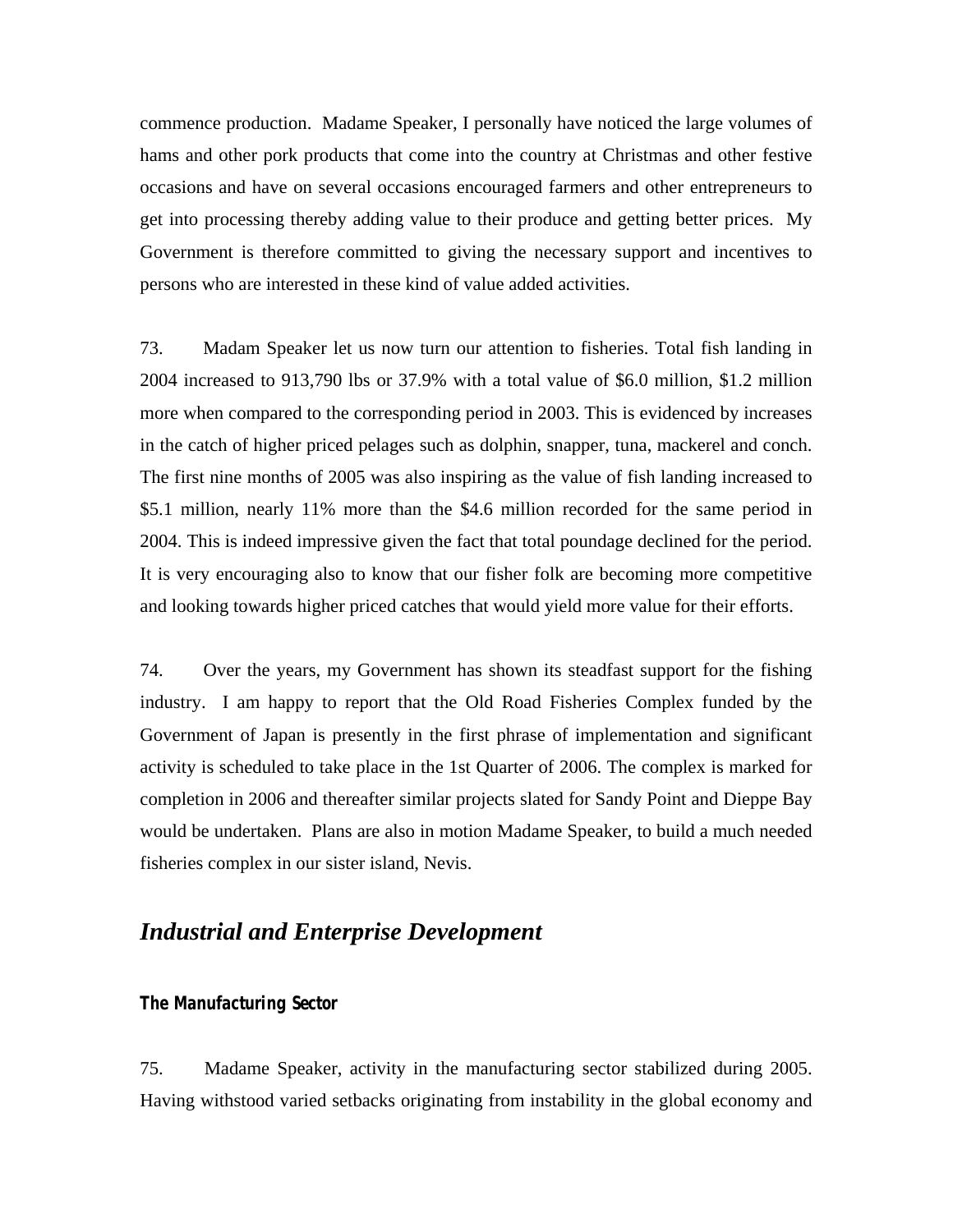the effects of 9/11, we are now seeing new stages of growth and recovery in many factories. In fact, generally, 2005 has shown much improvement in the performance of the manufacturing sector as a whole.

76. For instance, there have been significant expansions at Kajola Kristada Ltd. and Jaro and Lutron Liamuiga. In fact, Lutron Liamuiga opened up some 50 new job opportunities during this year. A number of companies, including Sun Island Clothes, Victory Packaging Company and Kajola Kristada have also introduced new products with a view to enhancing the competitiveness and market appeal of their product lines. On the other hand, Sensor Scientific had to close its doors in March of this year, and Carib Craft Studio and Custom Coil had to downscale their operations as a result of unfavourable market conditions.

77. The prospects for future growth in the manufacturing sector are quite good. My Government is also in discussions with two new manufacturers looking to join the sector, one to be involved in the manufacturing of latex products such as latex gloves, condoms and plastic bags; and the other in creating paper hand bags. Moreover, the continued growth of the economy of the USA is resulting in increased demand for electronic products in particular, and Lutron Liamuiga as well as Electrofab are reaping significant benefits from this growth in demand.

#### **Small Enterprise Development Unit**

78. Madame Speaker, My Government continues to pay very close attention to small and micro enterprises. In particular, the Small Enterprise Development Unit (SEDU) continues to help entrepreneurs by providing financial assistance, training, monitoring and mentoring programmes. During the year 2005, SEDU processed thirty-four (34) loans of which one third of the clients were female entrepreneurs. SEDU has also been involved in organizing and conducting training programmes for the SSMC workers. SEDU helped to arrange a two-day training workshop, "From Niche Idea To Business Plan", which was facilitated by the Caribbean Technological Consultancy Services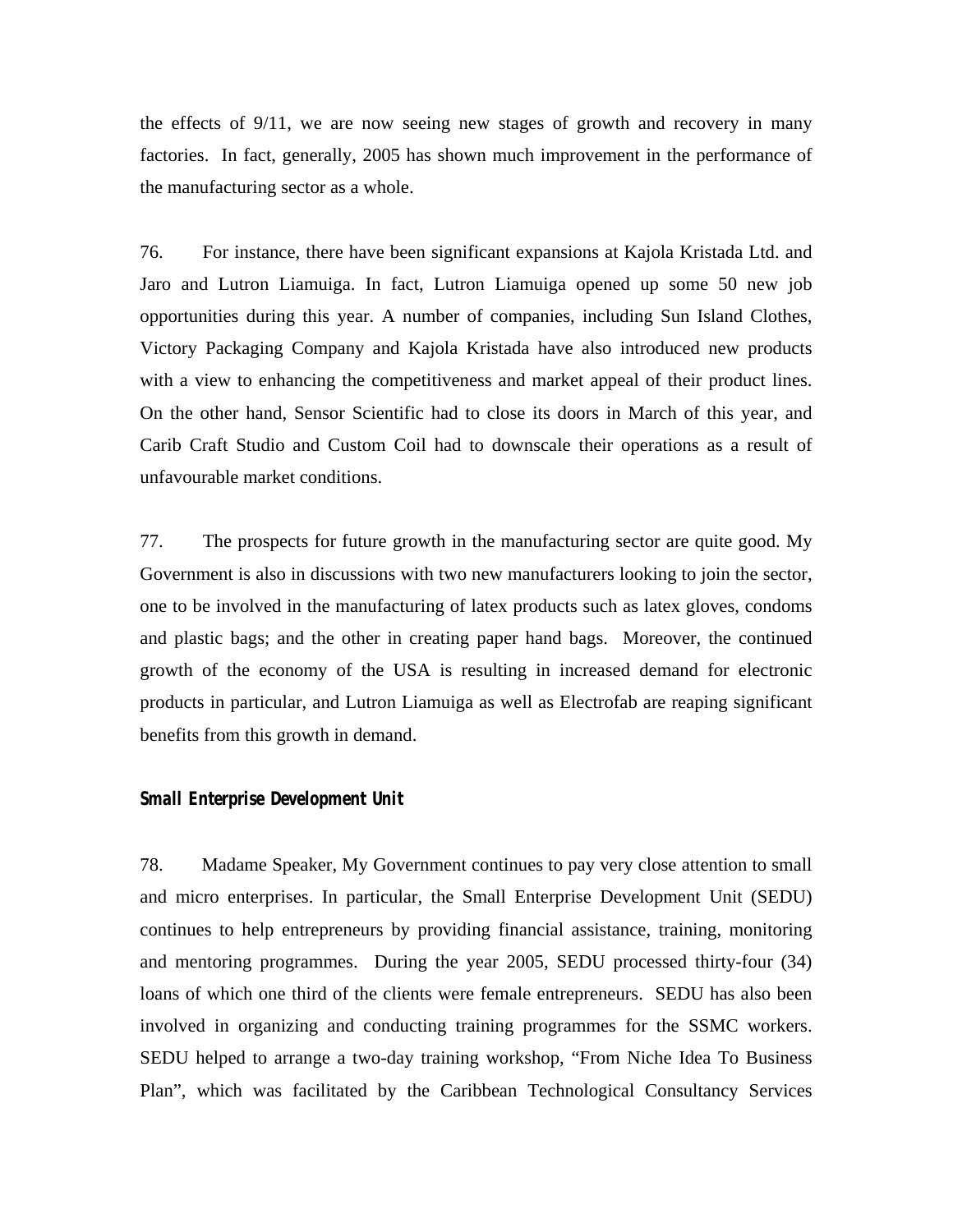Division of the Caribbean Development Bank and was attended by forty employees of the SSMC drawn from management, administrative personnel, technicians, tractor drivers and field workers.

79. SEDU continues to place considerable focus on equipping our young people with the skills required to pursue entrepreneurial ventures. In this regard, SEDU played an important role in the establishment of the Innovative Company Project of the Junior Achievement Programme on St. Kitts and Nevis. Groups of students representing most secondary schools in the Federation were involved in the pilot programme coordinated by the Eastern Caribbean Central Bank. The programme sought to help young people better appreciate and understand the role of business in our society. It provided basic education for students at the Secondary level by having them organize and operate an actual business enterprise. The project was delivered in collaboration with the Non-formal Youth Skill Training Programme. It was designed to train fifteen (15) young entrepreneurs for business in three skill areas - Landscaping, Barbering and Hairdressing. The UNESCO funded programme was conducted over a period of three months and participants attended training fulltime. Upon graduation participants also received assistance in the form of equipment.

80. Madame Speaker, another critical activity that is being undertaken by SEDU is the Pan Caribbean SME-ICT Competitiveness Development Programme. This is an initiative by the Commonwealth Secretariat that seeks to enhance the development of SME and ICT/E-Commerce strategies of competitiveness in the Caribbean. Presently the staff of SEDU is undergoing training to enable them to play a major role in the implementation of this important programme that is so much in keeping with my Government's quest to promote the competitiveness of our enterprises so that they fully exploit opportunities in the CSME and in global markets.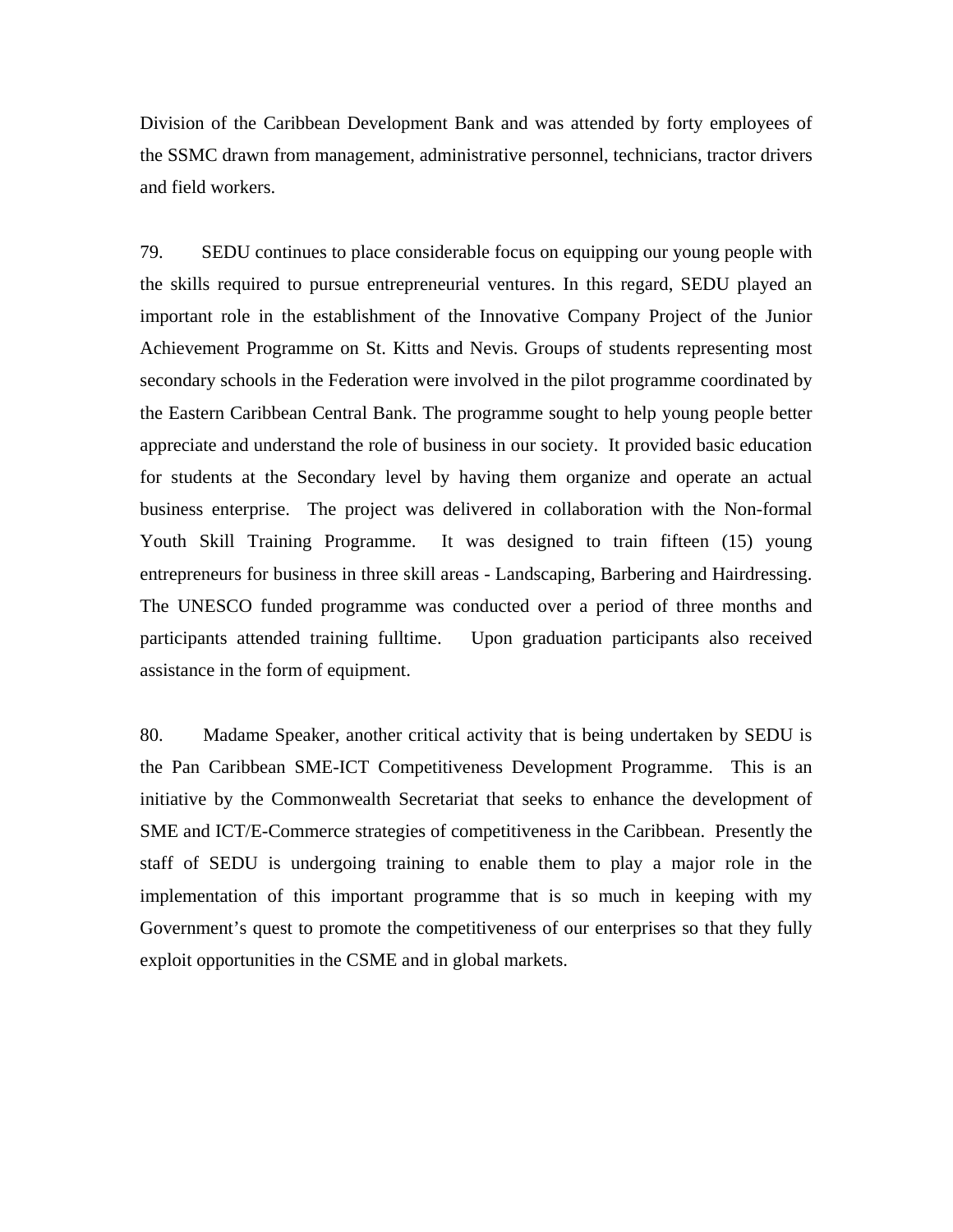#### **Information Technology and Telecommunications**

81. Madame Speaker, the liberalization of the telecommunications sector has had a tremendous impact on the economy and on the lives of ordinary citizens in the Federation. Mobile phone service has spiralled to a near 65% penetration rate from its measly 9% level four years ago, surpassing the penetration rate for fixed line telephone service. More significantly, this 65% penetration rate is approximately 12% above the average for the entire Caribbean Region. Since the introduction of pro-competition reforms, the number of internet subscribers has doubled while the price of the service continues to fall. Closely aligned with this trend in the increased access to internet services is the trend towards access to broadband via ADSL or cable. Overall, the range of telecommunications services being offered continues to expand dramatically and we anticipate this will continue well into the future.

82. Madame Speaker, the dramatic reduction in telephone rates is no secret. Four years ago, the cost per minute for a telephone call to the United States was in the vicinity of EC\$3.25. A call between St. Kitts and St. Lucia, two OECS states, cost about \$2.25, and local calls were running above 20 cents in cost. The cost of international calls has now decreased by approximately 50%, the cost of calls within the OECS has been reduced by about 77% while local calls have enjoyed a 70% downward shift in cost. In addition, over the past 18 months, the Telecommunications sector has attracted close to \$25 million in new investment.

83. It is this increasing access to improved services at reduced prices coupled with new capital investments that excites small entrepreneurs and that encourages established business to increase their own capital investment, expand their horizon and explore new areas of business. A commendable number of small entrepreneurs have opened dealerships in mobile phone accessories and pre-paid phone cards. This can only help to put the growth of the economy on an upward trend.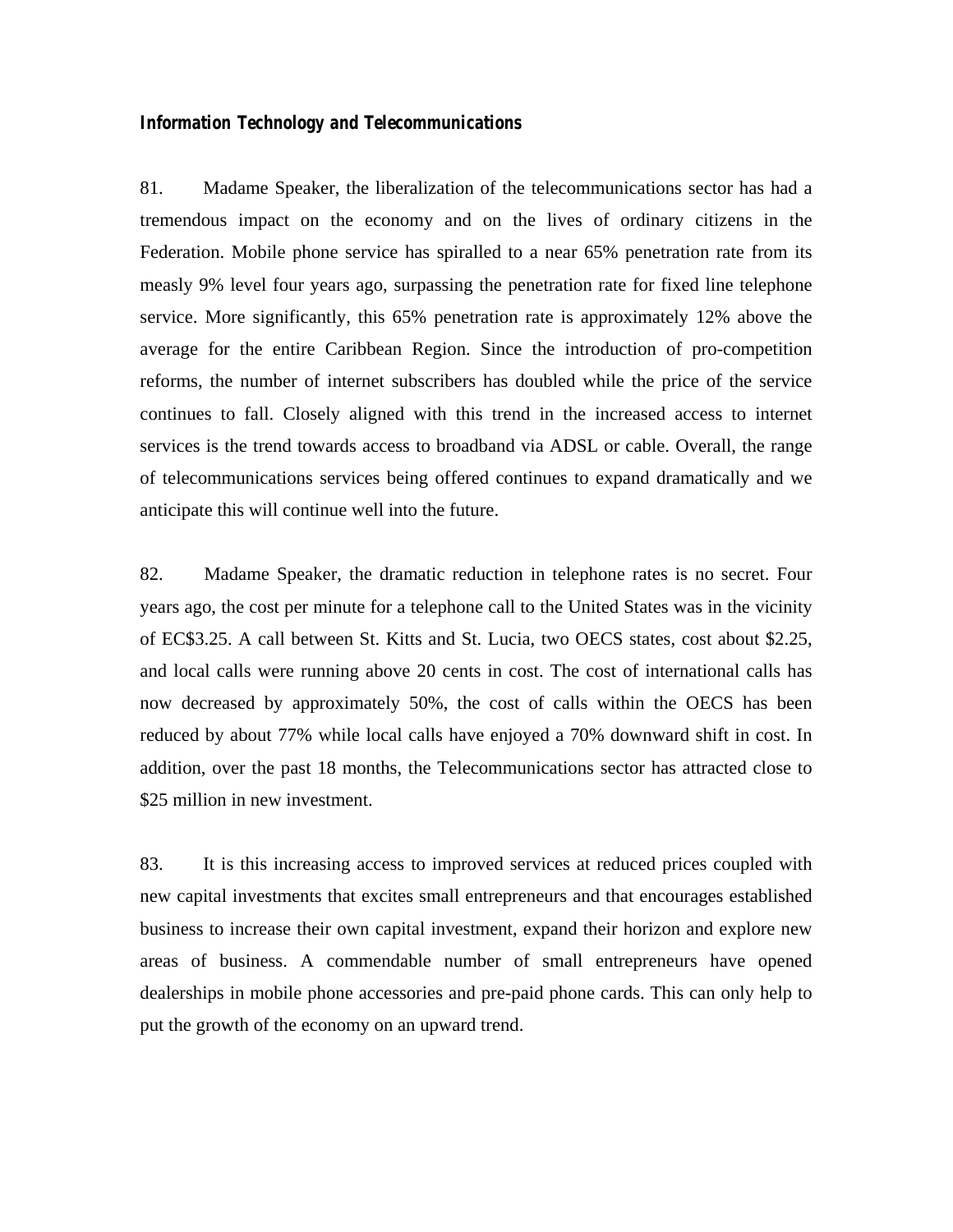84. Madame Speaker, the advances we have made in information and communications technologies since liberalization have given us reason to continue to invest in the development of our human resources. My government will continue to invest in the development of our people through the implementation of the Information Technology-Based Training and Management Project. The project has three main components. The first component involves institutional strengthening aimed at implementing a strategic ICT policy that will guide the development of the ICT sector for many years to come. The second component involves a number of training opportunities and the construction of new computer labs. The final component of the project involves the provision of community access point for citizens to access, learn and use Information and Communications Technology.

85. It is also the aim of my Government that more and more of our young people would put their training to use and establish enterprises in the Information Technology Sector. Consequently, we are in the process of establishing an Information Technology Park and Business Incubator Division at Conaree Industrial Park with the assistance of the European Union (EU). My Government is also receiving technical assistance from the Mexican Government to advance this important project. During 2005 a delegation visited the Universidad Autonoma del Estado de Hidalgo (UAEH) and various institutions in Mexico to gather information that has been invaluable in assisting the Federation in understanding the institutional context in which such a facility can best be developed. We are also currently in the process of laying the foundation for collaboration between the Clarence Fitzroy Bryant College and the UAEH, which should provide further impetus to the IT Park Project.

### *The Financial Sector*

#### **Commercial Banks**

86. Madame Speaker, growth in commercial banking assets in the Federation continues to be quite remarkable. As at the end of December 2004 assets held by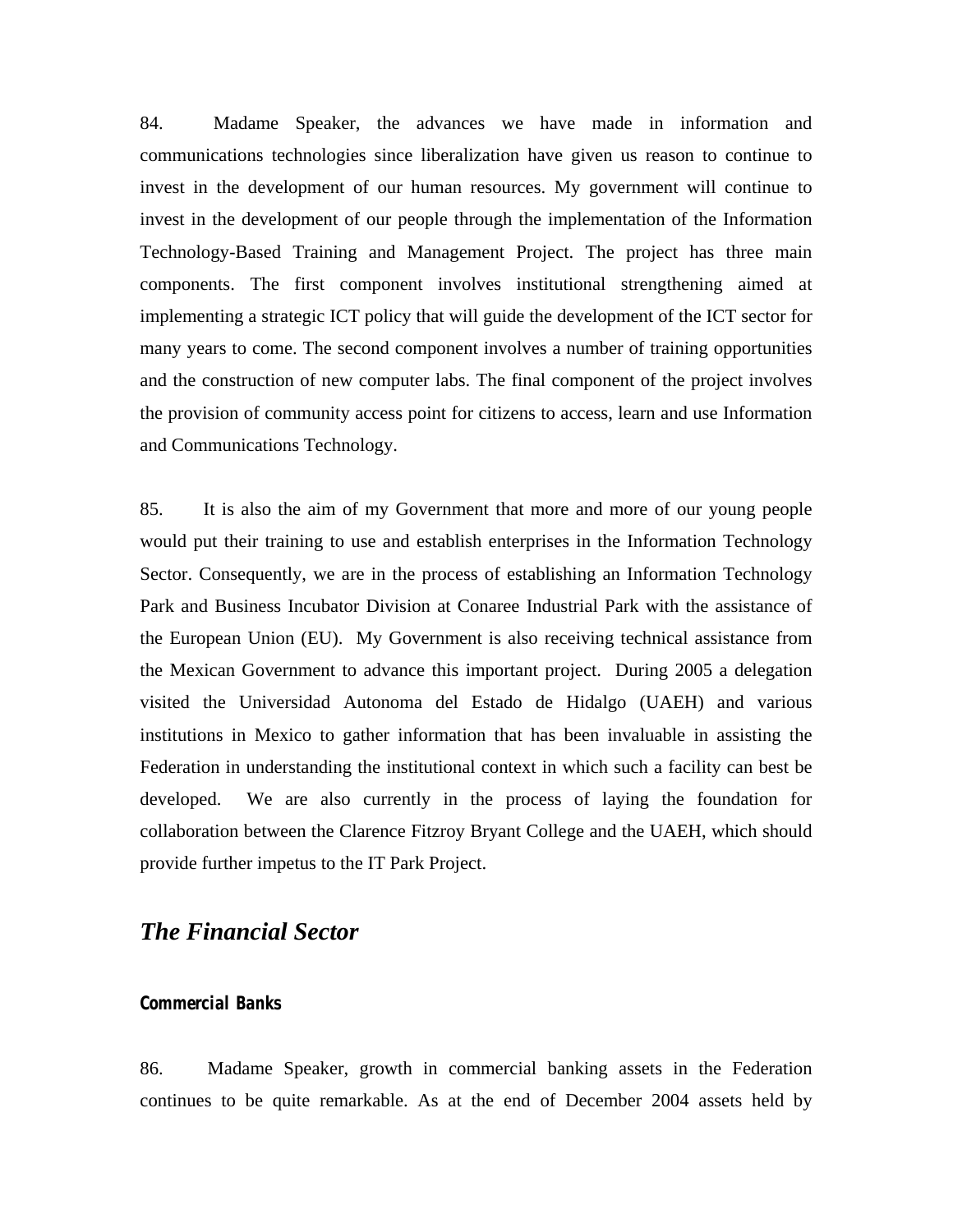commercial banks totalled \$2.7 billion, an increase of \$443 million or 19.8% higher than the previous year. Similarly, deposits and loans and advances followed the same upward trend. Deposits increased by \$0.3 billion or 20% from \$1.5 billion at the end of 2003 to \$1.8 billion at the end of 2004, whereas loans and advances increased by \$0.3 billion or 30% from \$1.0 billion to \$1.3 billion. Consistent with the substantial increase in our growth rate and the resulting increased demand for credit, the commercial banking system was able to dispose of much of its excess liquidity as the loans and advances to deposit ratio increased from 72.0% at the end of 2003 to 75.6% as at the end of 2004.

87. However, data for 2005 shows that liquidity in the banking system has been increasing again. As at the end of July 2005 commercial banking assets increased by \$129.2 million thereby pushing assets to the \$3.0 billion mark. In addition, deposits increased at a faster rate than loans and advances, and the Loans and Advances to Deposits ratio decreased from 75.6% at the end of 2004 to 73.5% at the end of July 2005.

#### **The Development Bank**

88. Madame Speaker, I now turn to the Development Bank. This important financial institution officially opened the doors to its new and spacious headquarters on May 26th 2005 with much elation. The Bank opened with renewed vigour and a strong determination to continue on the path of serving individuals from all parts of society and thus continues to assist my Government in carrying out its developmental mandate.

89. Indeed the Bank has a solid record of performance on which to build. For instance, in 2004 the Bank approved 1,581 loans to the tune of \$113.8 million. Of this, \$55.2 million or 48.5% was allocated to Industry, \$24.1 million or 21.2% to Housing-Mortgage, \$14.8 million or 13.0% for Education and \$0.9 million or 0.8% to Agriculture. Over the last nine months of 2005, loans approved amounted to 1,551 at a value of \$52.0 million with approvals for Home-Mortgage and Education increasing to 41.7% and 22.7% respectively over the period.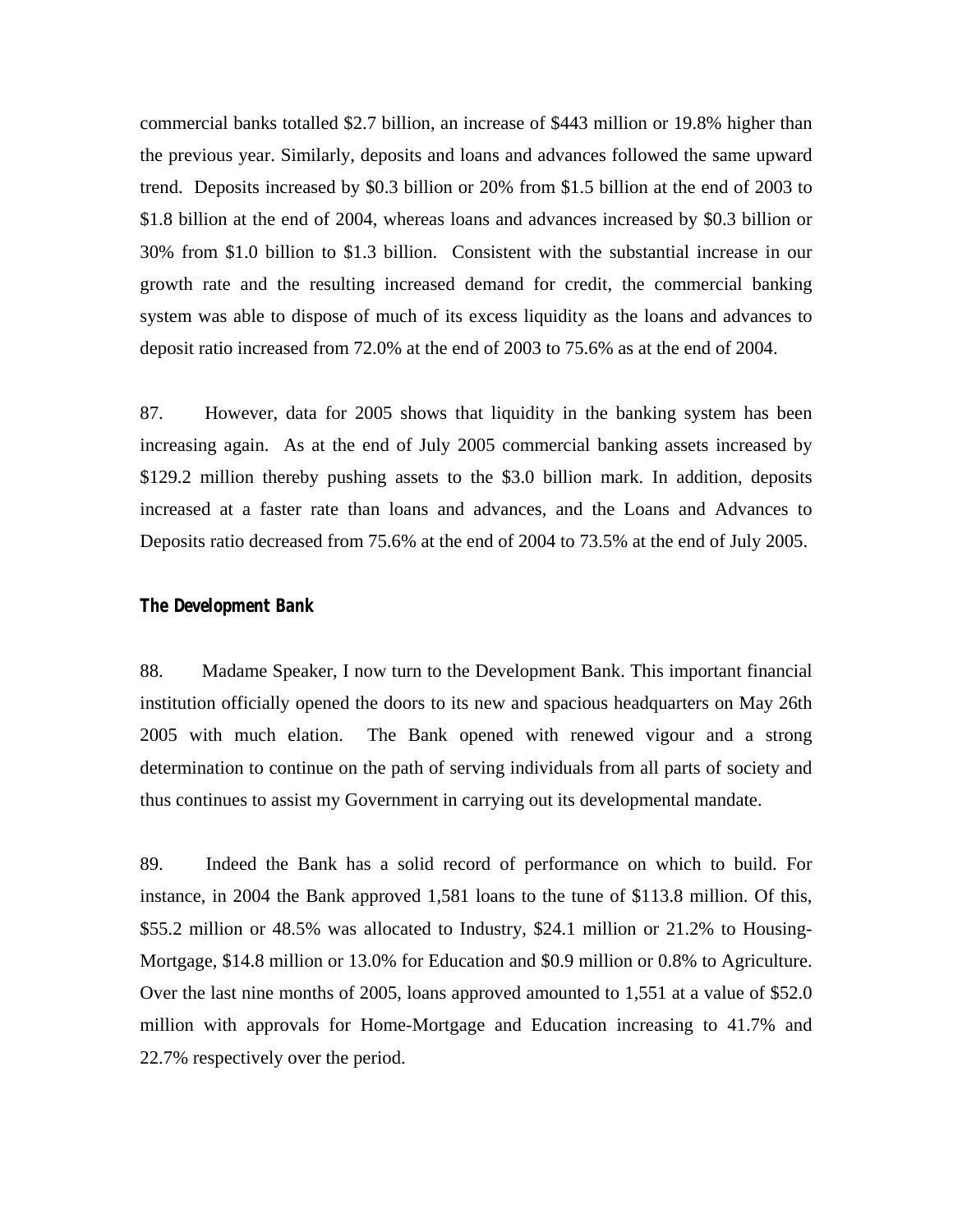90. The Bank has in 2005 taken on the new initiative of ensuring that workers displaced by the closure of SSMC have the opportunity to source the necessary funds desired to start small enterprises. Towards this end, the Bank conducted three (3) consultations and planning seminars for the former SSMC workers and has developed a special package for individuals who are desirous of becoming entrepreneurs. Presently, loans are available for both farmers and fishers at the following concessionary rates:

| Loans          | <b>Interest Rate</b> |
|----------------|----------------------|
| Up to $5000$   | 4.5%                 |
| $5000 - 10000$ | 5.0%                 |
| 10000 upwards  | 5.5%                 |

91. I urge persons making a livelihood from these professions to take advantage of these packages to better themselves, their income earning potential and at the same time increase their contribution to the growth and development of our beloved country.

#### **International Financial Services**

92. Madame Speaker, in order to ensure the proper supervision and regulation of the Financial Sector, the Financial Services Department has embarked on an ambitious inspection programme, which involves the conducting of Anti-Money Laundering and Counter Terrorist Financing examinations. In accordance with the Proceeds of Crime Act, 2000, anti-money laundering and counter terrorist financing inspections of 100% of the money services sector, approximately 92% of the insurance sector and 40% of the international financial services sector have been conducted.

93. The Financial Services Commission, which is the ultimate regulatory body for Financial Services in St Kitts and Nevis, is in the process of restructuring so that a single regulatory unit may be formed. This unit will be able to properly regulate non-bank financial intermediaries (insurance companies, development banks, money remittance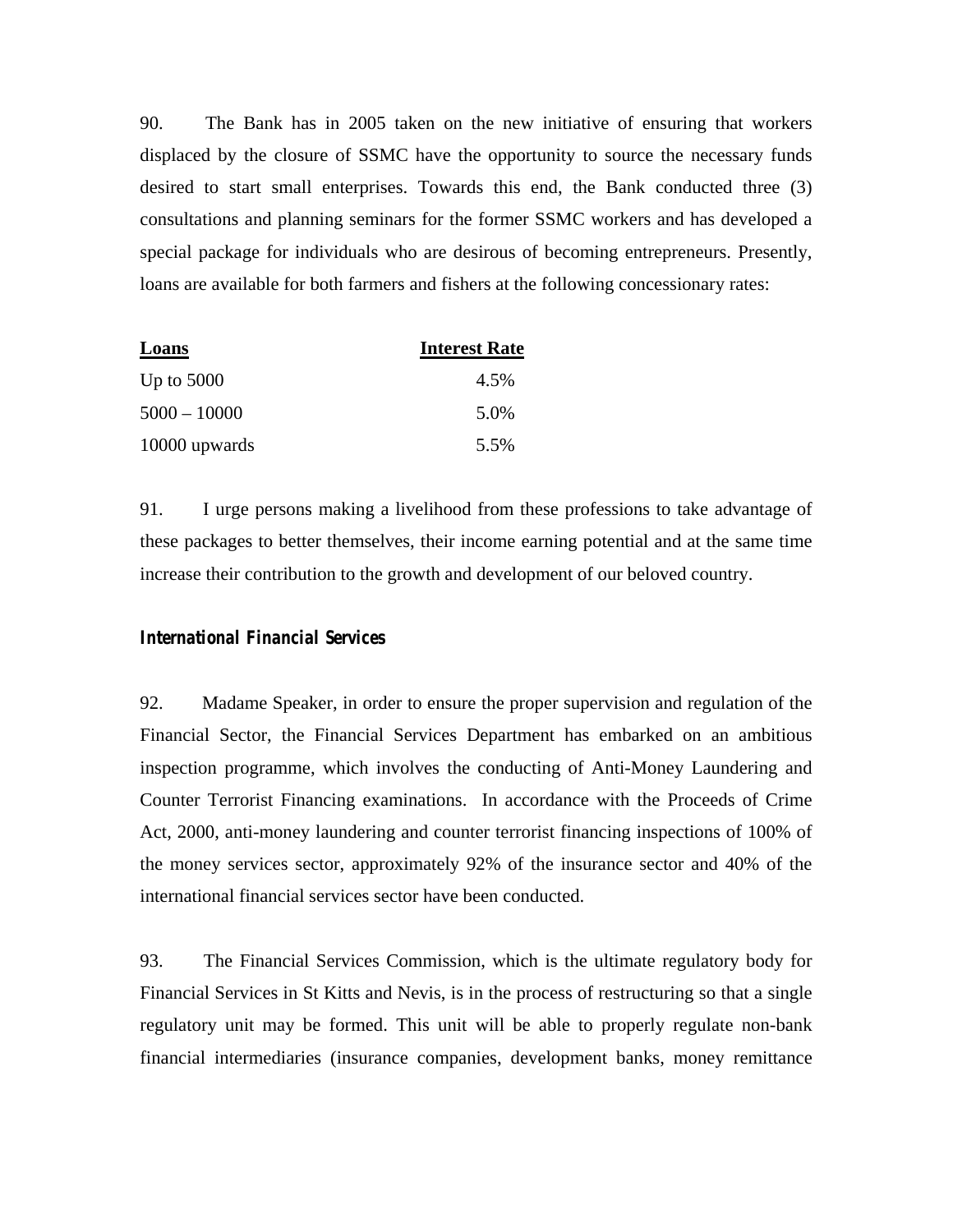businesses and credit unions) and therefore help to bolster even further the stability of the financial system.

94. We are now in a position to devote our full attention to the marketing of our jurisdiction as a well-regulated modern financial centre. In this regard, The Marketing and Development Department has spent a considerable amount of effort promoting the new St. Kitts Foundations. Hence, this year alone we have already registered 116 Foundations, which is more than 4 times the aggregate number of Foundations registered in the two previous years. In addition our Ship Registry, which commenced operations in February of 2005, has already earned a profit of \$67,500 for the few months that it has been in operation. It is projected that the Government will earn up to three times this amount during next year alone, and this figure is expected to increase exponentially as our International Ship Registry is already being regarded as one of the more professional and well-regulated registries in the world. The Corporate Registry operated by the Financial Services Department is making good progress, having collected over \$1 million in fees for the year to date.

#### **Money and Capital Market Development**

95. Madame Speaker, my Government continues to provide the requisite support to the further development of the Eastern Caribbean Securities Market (ECSM) and simultaneous transformation of the financial system by putting in place the necessary enabling environment. This has assisted the Eastern Caribbean Securities Exchange, the flagship institution of the ECSM, to better position itself to become the leading exchange within CARICOM, as we move into the CSME.

96. To date, two major non-ECCU companies have listed on the ECSE, namely Grace Kennedy and First Caribbean, which are two of the most dynamic companies in the Caribbean. The total number of listed companies has therefore increased to nine. The number of brokerage firms has also increased from the initial four to nine including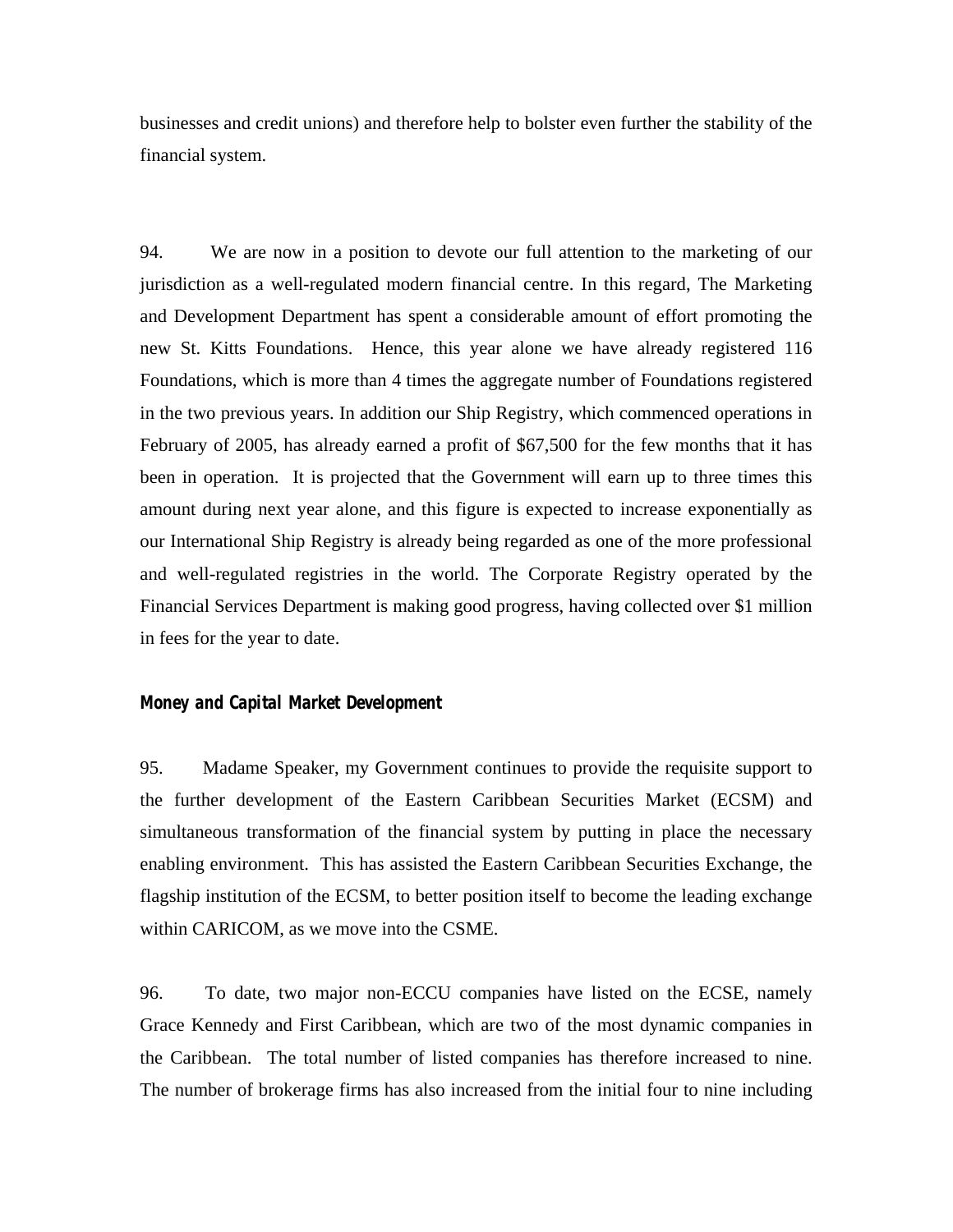one non-ECCU intermediary from Trinidad and Tobago. The Eastern Caribbean Securities Exchange is recognised as a gateway for channelling foreign investment into the region to augment domestic savings for growth and development. The Eastern Caribbean Securities Exchange also provides an efficient market place in which private sector agents can explore a range of financing possibilities for our new and emerging business sectors.

97. The Eastern Caribbean Securities Exchange's primary trading platform continues to facilitate the efficient issue of member Governments' securities in the Regional Government Securities Market. Since the initial bond issue by my Government in November 2002, activities in this market have significantly increased through monthly issues. Currently there are twelve sovereign issues, including bonds and treasury bills, by four member Governments listed on the market.

98. It us our aim that both the RGSM and the ECSE will usher in a new culture of accountability, good governance and transparency in the financial system as more stringent discipline is demanded of the participating agents. We also expect these initiatives to accelerate financial deepening and the creation of a single financial space in the Eastern Caribbean Currency Union. In my view, the overall programme of capital development in the ECCU will not only serve to give added impetus to the process of regional integration but will also complement my Government's own Financial Sector Development Programme which is geared toward the transformation of our economy to a more service oriented economy and the marketing of St Kitts and Nevis as a leading International Financial Centre.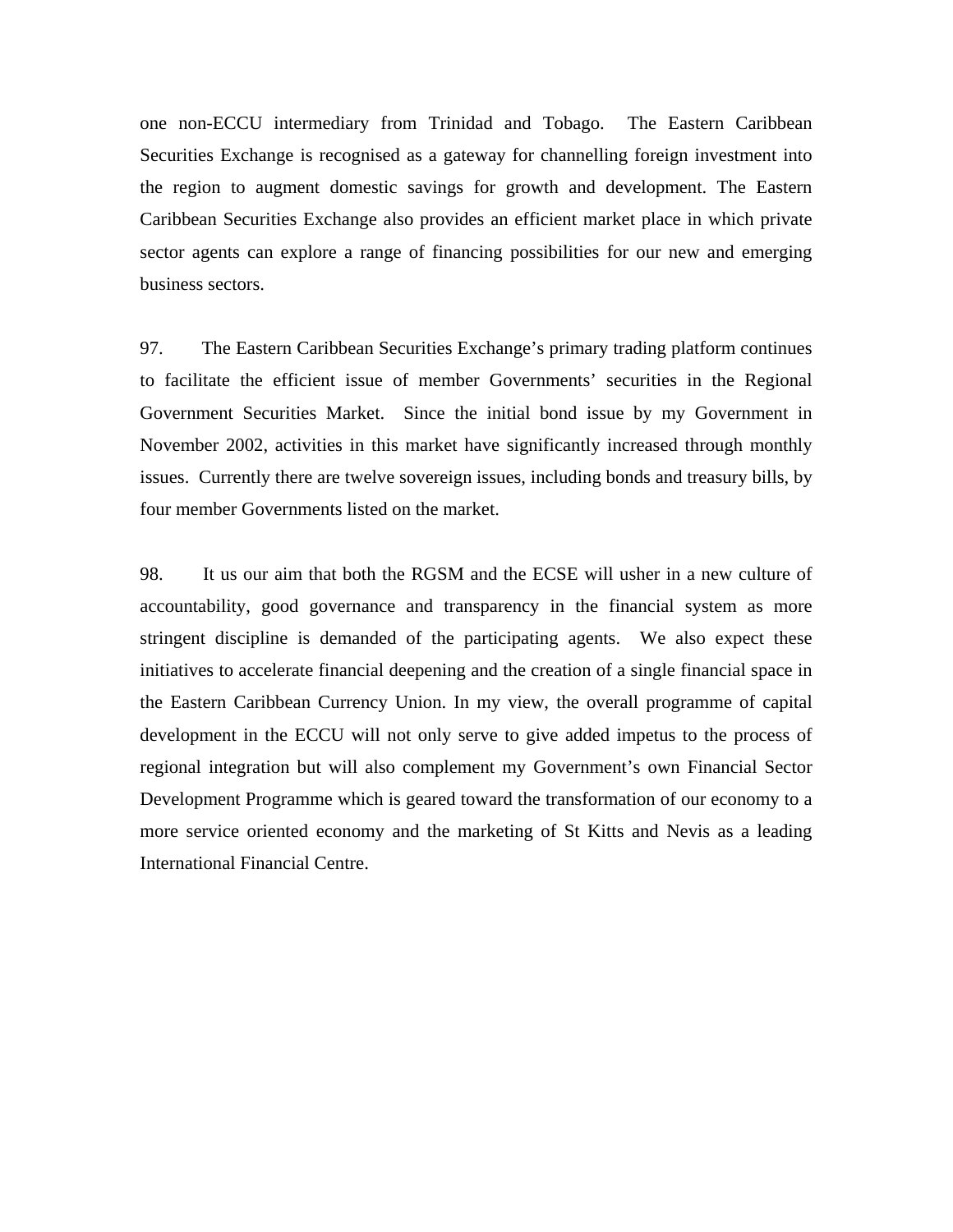# PUBLIC FINANCE

### *Fiscal Review*

99. Madame Speaker, the revenue collections for 2004 totalled \$287.03 million, surpassing the previous year's collections by \$31.13 million or 12%. Current Expenditure, recorded an increase of \$35.60 million or 13%, ending the year at \$309.1 million. Over the period 2001 to 2004 Current Revenue increased by \$85 million or 42% while Current Expenditure increased by \$59 million or 23.6%. The rapid growth of revenue relative to expenditure over this period is a reflection of the success of the Government's effort at consolidating its financial position through appropriate fiscal adjustments.

100. However while we were able to achieve substantial slowdown in the growth rate of recurrent expenditure over the period 2001 to 2003 this was disrupted somewhat in 2004 mainly as a result of rising fuel costs, and the very high subsidy Government was providing consumers to cushion the shock of the escalating energy prices. Hence in 2004 we recorded a Current account deficit of \$22.1 million, an increase of \$4.5 million over the previous year's deficit. Of course, increased fuel costs and subsidies accounted for nearly \$20 million of this deficit. Hence, the deficit before we take account of the effect of the increases in oil prices, is approximately \$2.5 million which is less than 15% of the deficit in the previous year and less than one quarter of 1% of GDP. Madame Speaker, we have signed the Petro Caribe Agreement with Venezuela which we expect would assist us in financing a portion of the cost of fuel. It is our aim to use the very cheap financing facility that would become available to us under this agreement to replace some of the higher cost debt that we have incurred to finance development projects.

101. Madame Speaker, Capital Expenditure, including direct payments and purchases by donors amounted to \$64.6 million in 2004 compared with Capital Expenditure of \$44.8 million in 2003. This increase in Capital Expenditure combined with the Recurrent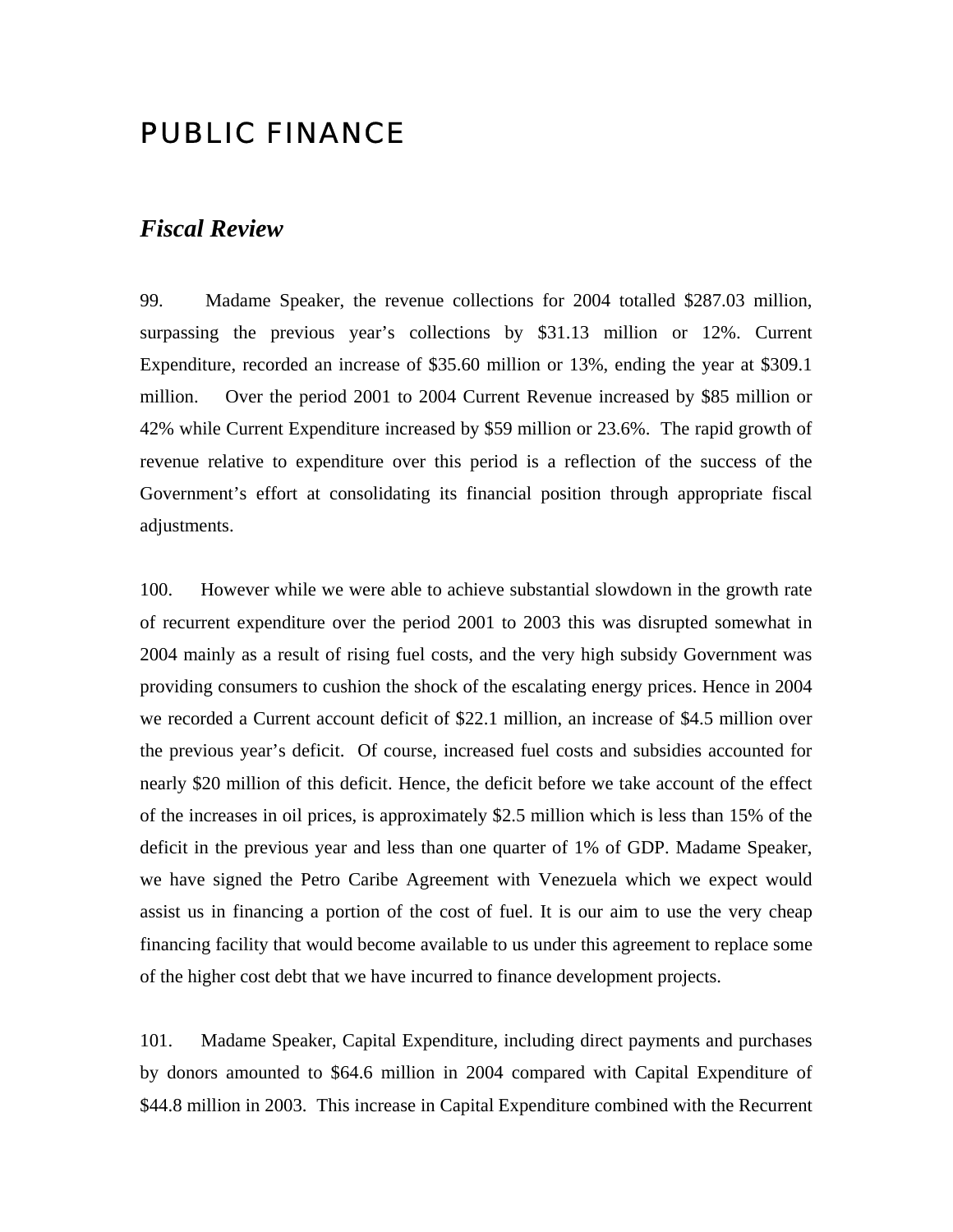Account deficit brought the Overall Balance to a deficit of \$79.6 million, about \$11 more than the previous year's Overall Deficit. The Primary Deficit was \$12.9 million or just over 1% of GDP in 2004. This represents a massive improvement in the primary deficit of 9.5% reported for 2000, the year before we embarked on the fiscal consolidation programme. In my view this impressive turnaround speaks volumes about the effectiveness of our efforts at fiscal consolidation.

102. Madame Speaker, a careful examination of Recurrent Revenue discloses that there was substantial improvement in the collection of all categories of taxes over and above the 2003 performance with the exception of Taxes on Property. Indeed there was a 34.4% or 18% increase in tax revenue in 2004. However, Non-Tax Revenue under performed its 2003 level. This is an area to which we will devote considerable attention in the year ahead.

103. The increase in Recurrent Expenditure was due to increases in Personal Emoluments and Wages, Operating and Maintenance Expenses, Interest on Foreign Debt, Pensions and Gratuities and Regional and International Contributions. Personal Emoluments and Wages increased as a result of the 10% increase granted to civil servants in 2004. The increase in Operating and Maintenance Expenses was due largely to the high cost of fuel used in electricity generation and to the amount that Government had to pay suppliers to subsidize the cost of unleaded gasoline and liquid petroleum gas. Interest on debt increased by \$1.5 million to \$66.7 million. Expenditure on Pensions and Gratuities rose in line with the number of public servants attaining the age of retirement and the growth in expenditure on Regional and International Contributions reflected my Government's commitment to fulfilling its membership obligations in very strategic regional and international organizations. The role of these institutions will assume even greater importance in the context of the CSME and the move towards trade liberalization and globalization.

104. Madame Speaker since the demand for public sector investment outweighs the available resources, my Government has been forced to prioritize capital projects in order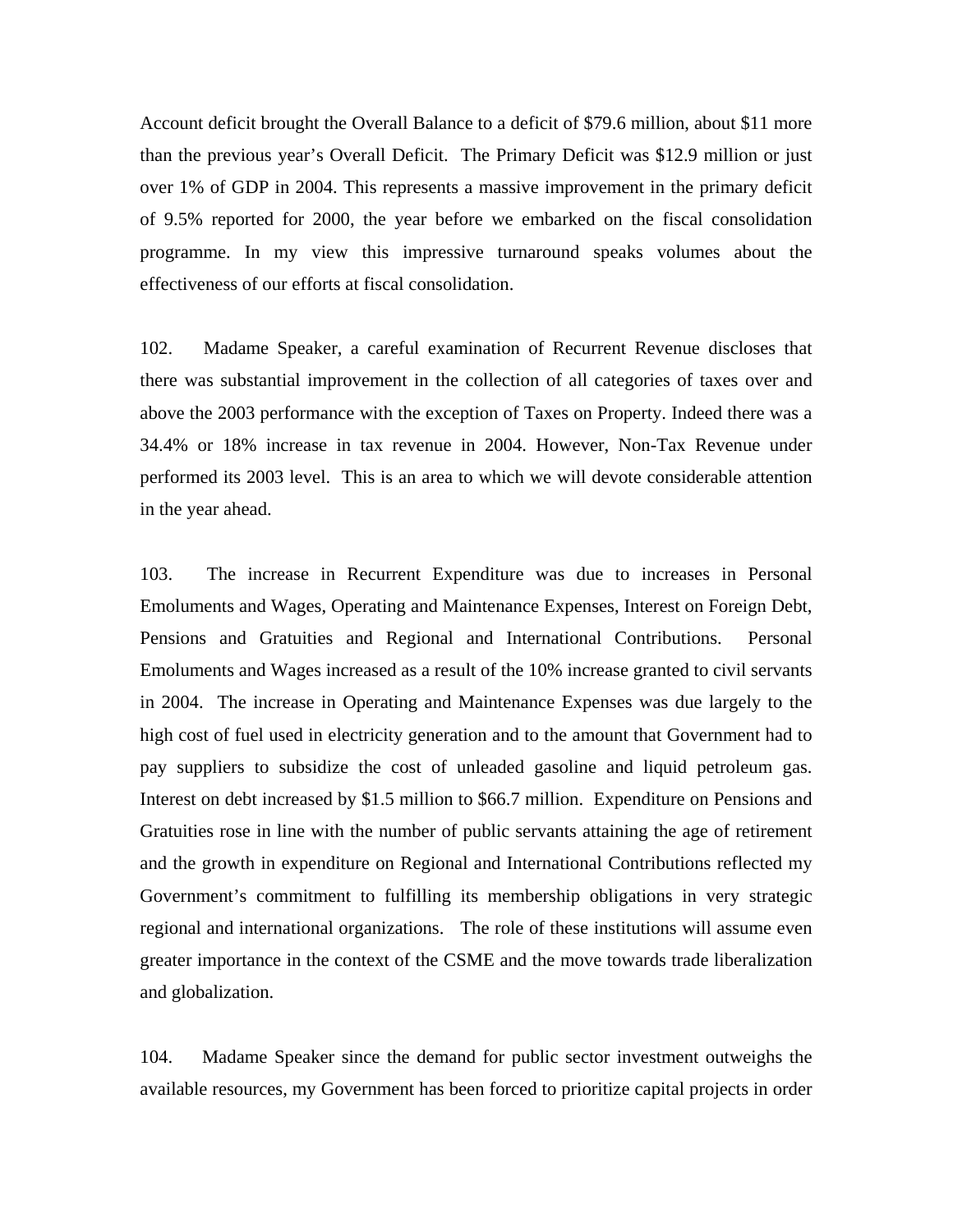to obtain optimal returns from those resources. We continue to pursue mainly those projects which have the potential to increase economic growth and to help to propel the economy towards the desired goal. Capital Expenditure in 2004 amounted to \$54.6 million. The increase in Capital Expenditure was as a result of ongoing projects as well as new projects which came on stream during the year. During 2004 the Economic Infrastructure sector continued to be the largest sector with respect to size of projects undertaken and funds expended. Other sectors in which development occurred during the period were the General Administration Sector, the Social Services Sector and the Economic Services Sector.

105. Madame Speaker, in 2004 an innovative mix of projects aimed at promoting economic growth in the midst of fiscal stabilization was pursued. The specific projects which contributed to capital expenditure included the repairs to roads throughout St Kitts, the Electricity Supply Improvement Project, the Water Distribution Project, the Secondary Education Project, the Warner Park Development Project and Infrastructure for Low Income Housing.

106. Madame Speaker it is evident from the foregoing summary of our fiscal performance that we are continuing our efforts to strengthen our fiscal position by containing expenditure and increasing revenue collections. This is recognized by, the IMF Report at the end of the 2004 Article IV consultations which stated that "revenue performance in 2004 was strong due to both the acceleration in economic activity and the administrative improvements at the Customs and Inland Revenue Departments." However, Expenditure rose significantly, reflecting higher world oil prices, a factor that is totally beyond our control.

107. Madame Speaker, the public debt of the Government of St. Kitts and Nevis remains excessively high at \$1996.3 million or 177.6% of GDP. Of this amount, which includes the debt of the Nevis Island Administration, the SSMC and the other public corporations, the sum of \$1050.1 million is attributable to the Federal Government. The winding up of the SSMC and the associated severance payments have put some upward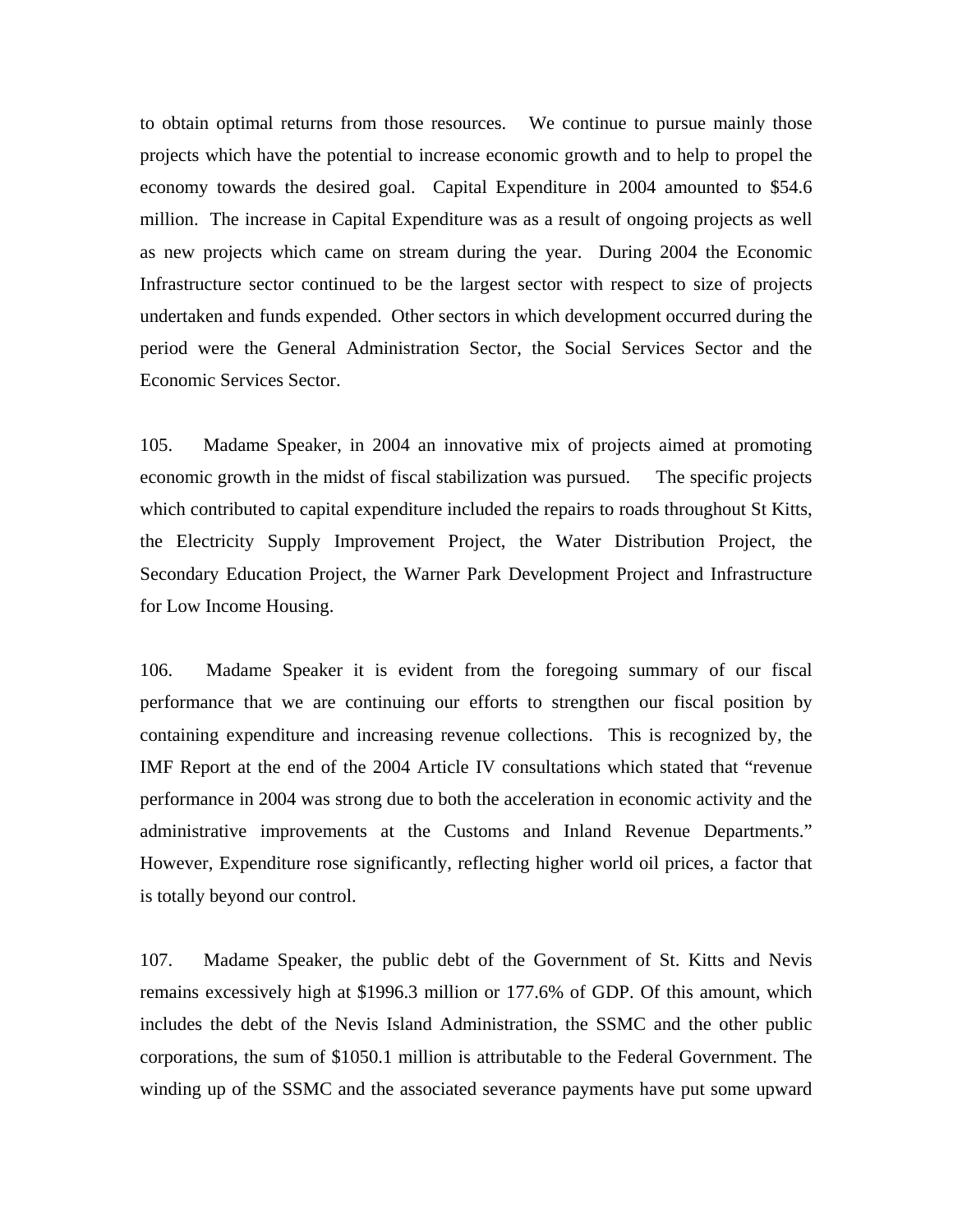pressure on the debt. Some of these costs, including those relating to the servicing of the debt, the security of the assets of the SSMC, and the protection of the environment, will continue and will place considerable strain on the federal budget.

108. Madame Speaker, the SSMC Debt which stands at \$380 million is a particularly challenging issue. However, this Debt is fully secured by appropriate lands, and we have agreed to enter into an arrangement with the St. Kitts-Nevis-Anguilla National Bank whereby the debt would be serviced and retired over a 25-year period from the proceeds of the sale of lands. We will recruit professionals with the appropriate marketing and land development expertise to spearhead and manage the land sales programme with a view to ensuring that we obtain the best possible prices for the lands sold as part of this arrangement.

109. Madame Speaker, last year, I gave a broad outline of our strategy to reduce the public debt. The components of the strategy included continued and intensified fiscal consolidation, asset management including privatization and commercialization, liability management, and the enhancement of economic growth. It is clear that our strategy for enhancing growth is achieving substantial results, and that, except for the devastating impact of increased energy prices, our fiscal consolidation programme is on track. We are also actively engaged in management of our debt liability and in seeking to identify opportunities for reducing debt service payment through the adjustment of debt maturities and interest rates. Unfortunately, the rising interest rate climate that characterizes global and regional capital markets places considerable limits on the scope of such activities at this time.

110. Madame Speaker, with regard to our Privatization and Commercialization Programme, I am pleased to advise that the Privatization Office has been working steadfastly to identify and value the relevant assets that would be available for sale and to establish a clear timetable for sale that would take into account market conditions. Madame Speaker, I know that there has been some anxiety concerning the pace of the privatization process, but my Government is of the view that this a very sensitive issue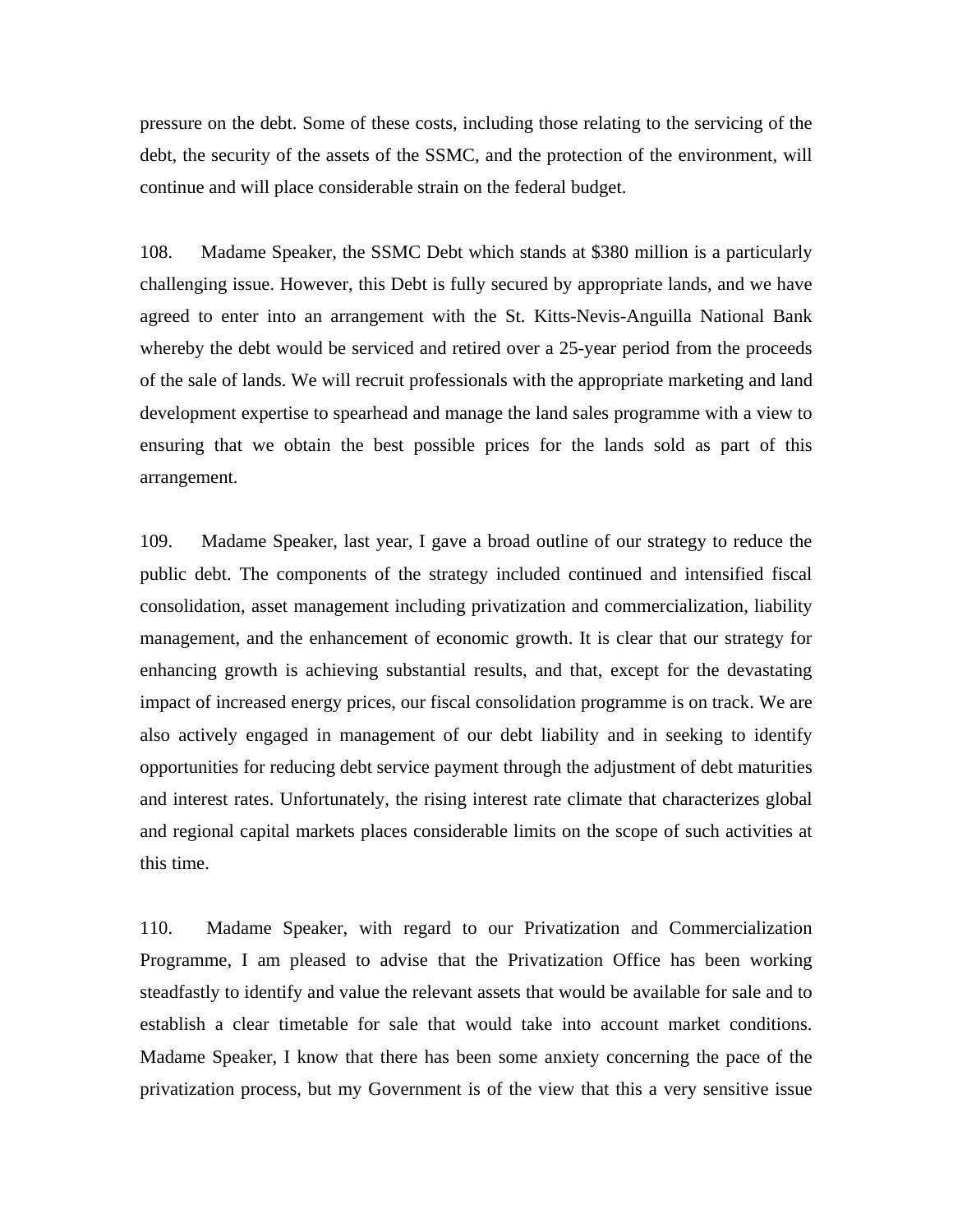affecting the patrimony of our people and that we should take every precaution to ensure that our people are duly consulted, that they fully understand the process and that they reap maximum benefits from the implementation of a privatization and commercialization strategy. My Government has therefore established the following broad guidelines that would govern the privatization process.

111. Firstly, the Government would, in consultation with our social and economic partners, identify those assets and enterprises which, because of their strategic importance and their impact on our people, should remain under state control or ownership. In the case of such assets and enterprises my Government would be prepared to pursue commercialization and to consider entering into joint venture arrangements or management contracts with private entities, but would maintain majority ownership or control.

112. Secondly, in the case of the sale of assets and enterprises that would result in the creation of a private monopoly in respect of essential services, Government would establish an appropriate regulatory framework that would protect users of the relevant services. Such regulatory framework would complement the Government's initiatives and legislation currently in place in respect of consumer protection.

113. Thirdly, the assets and enterprises must be sold at market value. Moreover, the timing of the sale of the assets must take into account market and liquidity conditions, so that the revenues and benefits to be derived from such sale would be maximized.

114. Fourthly, in allocating the assets and enterprises to potential buyers, the highest priority would be assigned to nationals and residents of St. Kitts and Nevis. We have always welcomed foreign investment to our shores, and we will continue to do so, but consistent with existing policy, foreign participation in the privatized enterprises would only be encouraged where, because of the capital, technical or other requirements, local ownership and management may not be feasible. Of course, even in circumstances where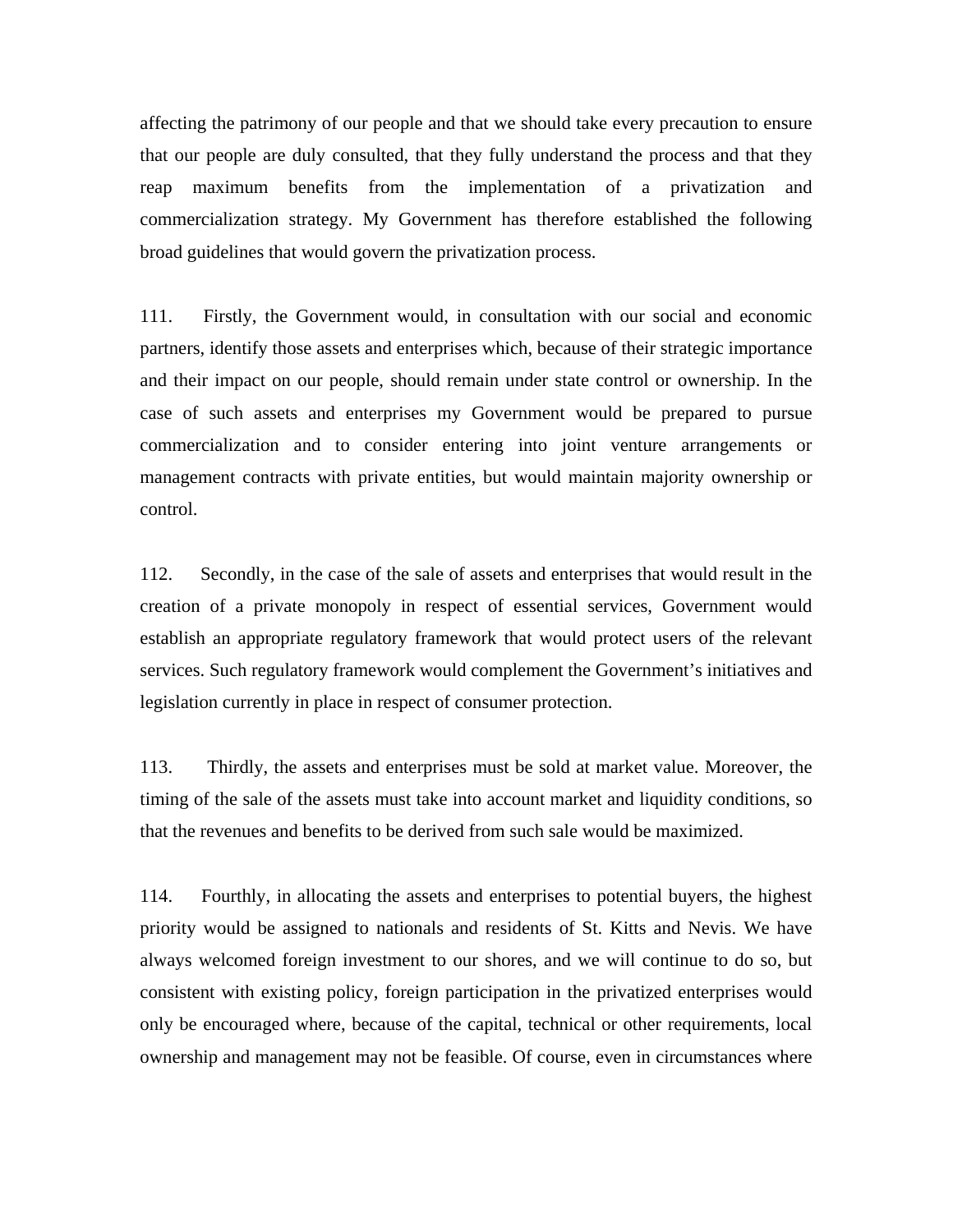100% local ownership is not feasible, we will encourage where possible joint ventures between locals and foreigners.

115. Fifthly, in respect of the sale of the shares that Government holds in enterprises identified for sale, every attempt must be made to fully utilize the facilities of the Eastern Caribbean Securities Exchange where possible. Moreover, the allocation of shares should be implemented in a manner that gives priority to the smallest potential shareholders, including low income groups and displaced sugar workers. In other words, the implementation of this programme must facilitate widespread share ownership and foster a share ownership culture among our people.

116. And sixthly, the process of disposing of Government assets must be characterized by high levels of transparency and accountability. In particular, transparent tendering processes must be employed where feasible, the proceeds of sale must be paid into the Government's Treasury, and the Privatization Unit must submit to the Minister of Finance regular reports, including financial reports, on the progress of the privatization and commercialization programme and on the operations of the Privatization Unit.

117. Madame Speaker, we have already identified a number of assets that seem suitable for privatization within a relatively short period of time. These include a number of Government houses and Government shareholdings in Cable and Wireless and The Cable. Hence, during the first part of next year, we expect that the Privatization Unit would be making appropriate announcements in respect of these assets.

118. Regarding the Electricity Department, the Caribbean Development Bank will provide assistance with the commercialization of that Department. The Terms of Reference for this consultancy have already been agreed on. We expect that the Consultant will begin work early in the New Year. The critical components of the project for commercializing the Electricity Service include the provision of additional generating capacity, the enhancement of the reliability of the electricity supply in all areas of St. Kitts and Nevis, and the improvement of the overall operational efficiency of the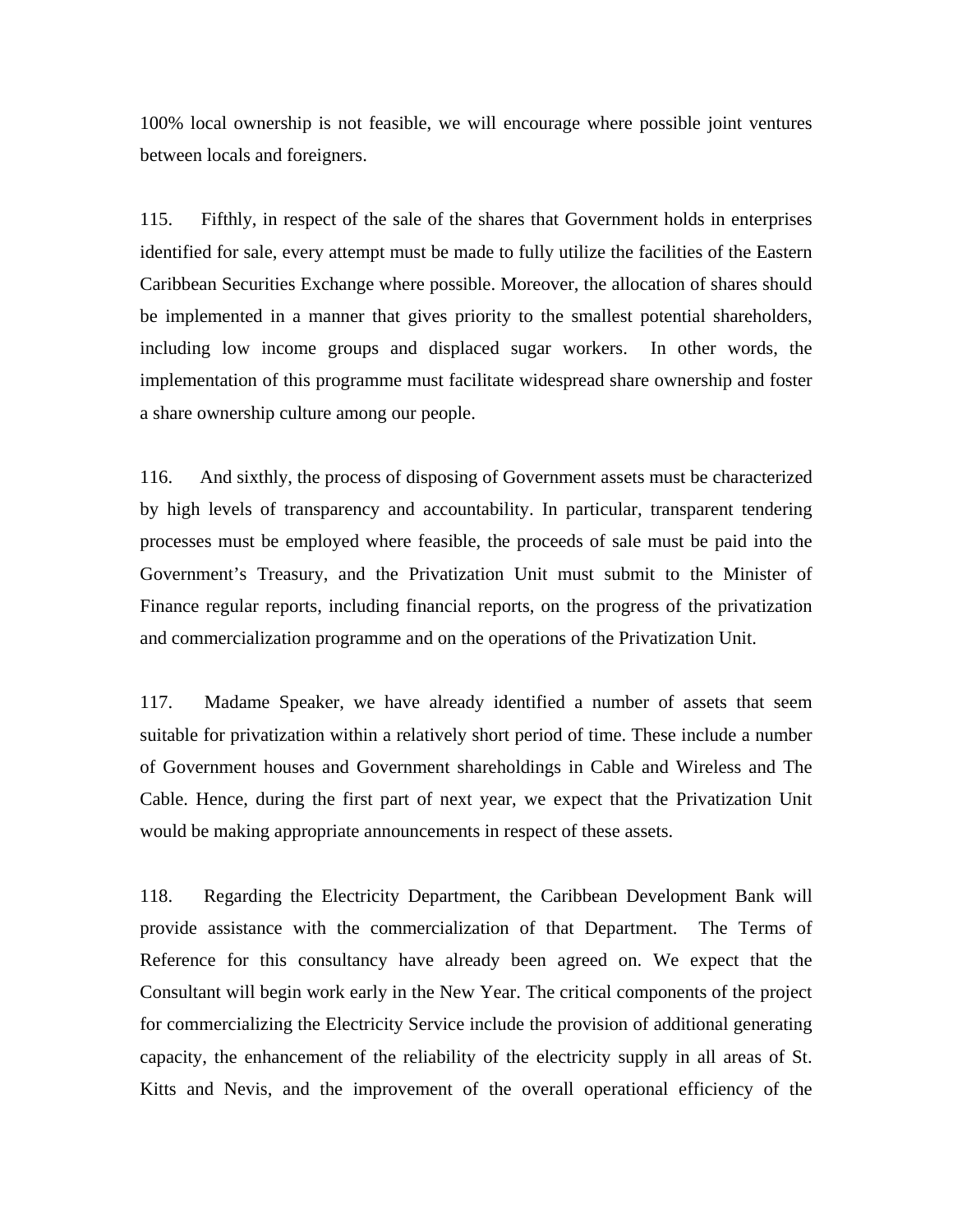Department. In fact, as part of the project, we will be ordering a new generating set shortly with a view to having it delivered and installed by the end of next year.

# *Fiscal Prospects*

119. Madame Speaker, Recurrent Revenue for fiscal year 2006 has been estimated at \$363,502,063. This represents a 12.8% increase over the 2005 revenue estimate of \$322,256,868. On the other hand Recurrent Expenditure for 2006 has been estimated at \$336,953,343 representing a 9.3% increase over the comparative estimate of \$308,320,698 for 2005. We are therefore projecting a Recurrent Account Surplus of \$26,548,720.

120. This year's Budget comes at a time when our economy is in transition. It therefore seeks to target resources to those initiatives aimed at transforming our economy from one where Sugar played a significant role to a more diversified economy led by Tourism and Services. However, this transformation must be undertaken within the context of our fiscal constraints.

To date we have seen a dramatic improvement in the performance of our main revenue heads and this trend is expected to continue in the 2006 fiscal year. However in this Budget we have sought to contain the growth in expenditure while at the same time providing adequate resources to social programmes that will positively impact the lives of the more vulnerable groups of our Communities. Hence, in keeping with our strong determination to restrain expenditure growth the increased resources provided to some expenditure heads have to a large extent been funded by internal reallocation of funds thus reducing the overall increase in the Recurrent Expenditure. In particular, expenditure on personal emoluments has been reduced as several posts which have remained vacant over a period of time have been removed from the Establishment and excess resources have been reassigned to areas where they can be used more efficiently.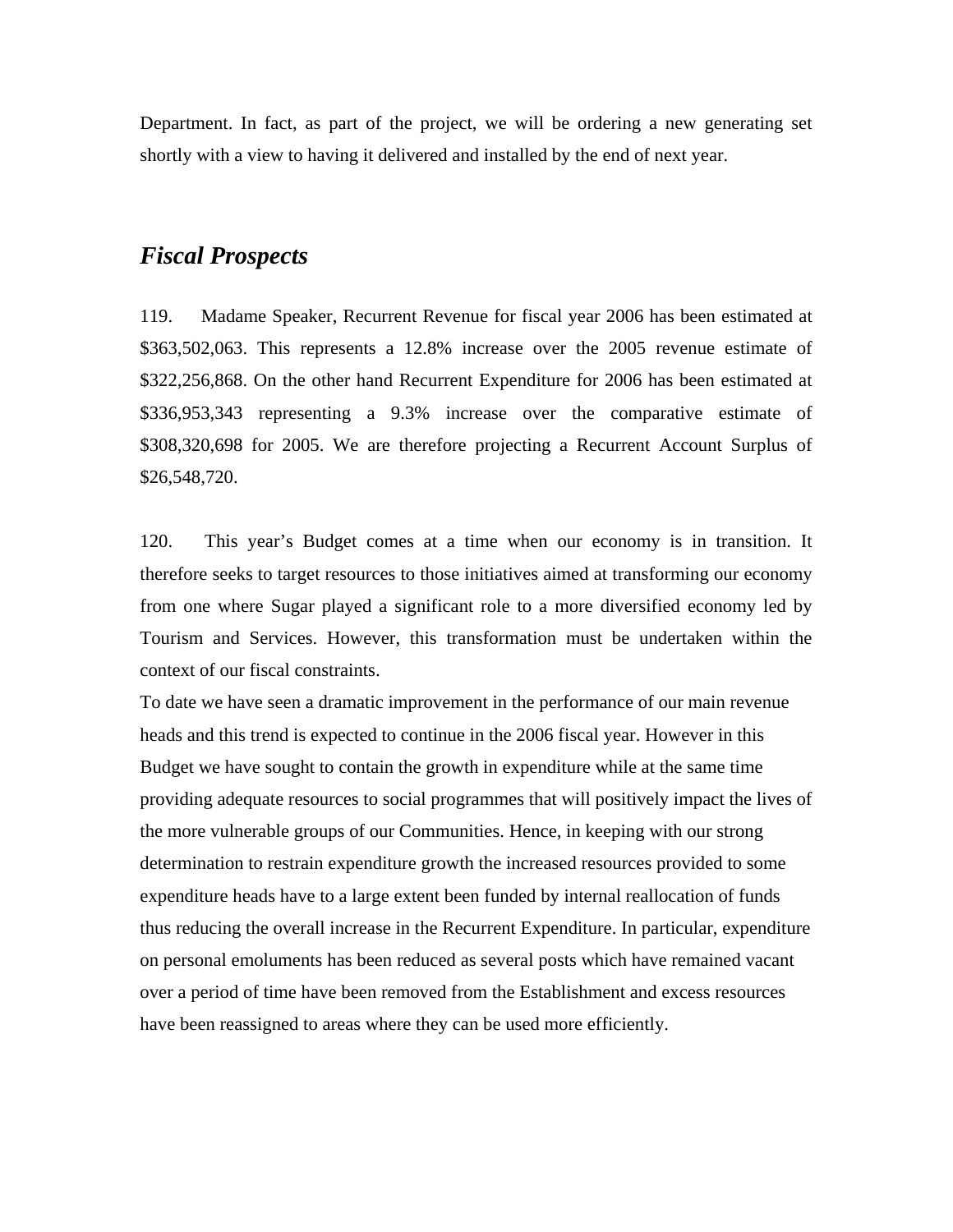121. Madame Speaker, I now present a summary of the proposed changes to Government Expenditure for 2006. The full details of the programmes and activities for each Ministry are contained in the Draft Estimates. I would therefore highlight those programmes and activities which show significant changes in the level of expenditure.

122. The Ministry of Legal Affairs allocation for 2006 represents an increase of \$171,235 or 7.3% over the 2005 estimate. As our economy continues to evolve into a service economy, the Legal Department is increasingly being called upon to provide a wide range of specialized legal services to the Public Sector. The demand for such services has increased even more with the recent closure of the Sugar Industry.

123. Steps are therefore being taken to restructure the Ministry of Legal Affairs and give it the additional capacity it needs to respond to the increased demand for its services in a more timely and efficient manner. To this end provision has been made in the 2006 Estimates for four additional Counsels. One of these would be attached to the Legal Aide Clinic established earlier this year, to enable it to better discharge its mandate of providing quality services to its clients. The Legal Aid Clinic is an important addition to the wide array of institutions and initiatives that my Government has introduced to specifically help the poor. Through this important initiative, even the very poor among us have easy access to effective legal representation.

124. Madame Speaker, the Law Revision Project is well underway and work will continue during 2006 to ensure its successful completion in 2007. One of the objectives of this project is to harmonize our laws with the Constitution of St. Kitts and Nevis. It also seeks to make the laws more accessible and user friendly by placing them on CD-ROM and on the internet. This is one example of my Government's efforts to use technology more effectively in the delivery of its services.

125. Madame Speaker, law and order continues to be a top priority for my Government. We intend to take strong measures to arrest the present spate of incidences of crime with a view towards keeping St. Kitts and Nevis safe for both residents and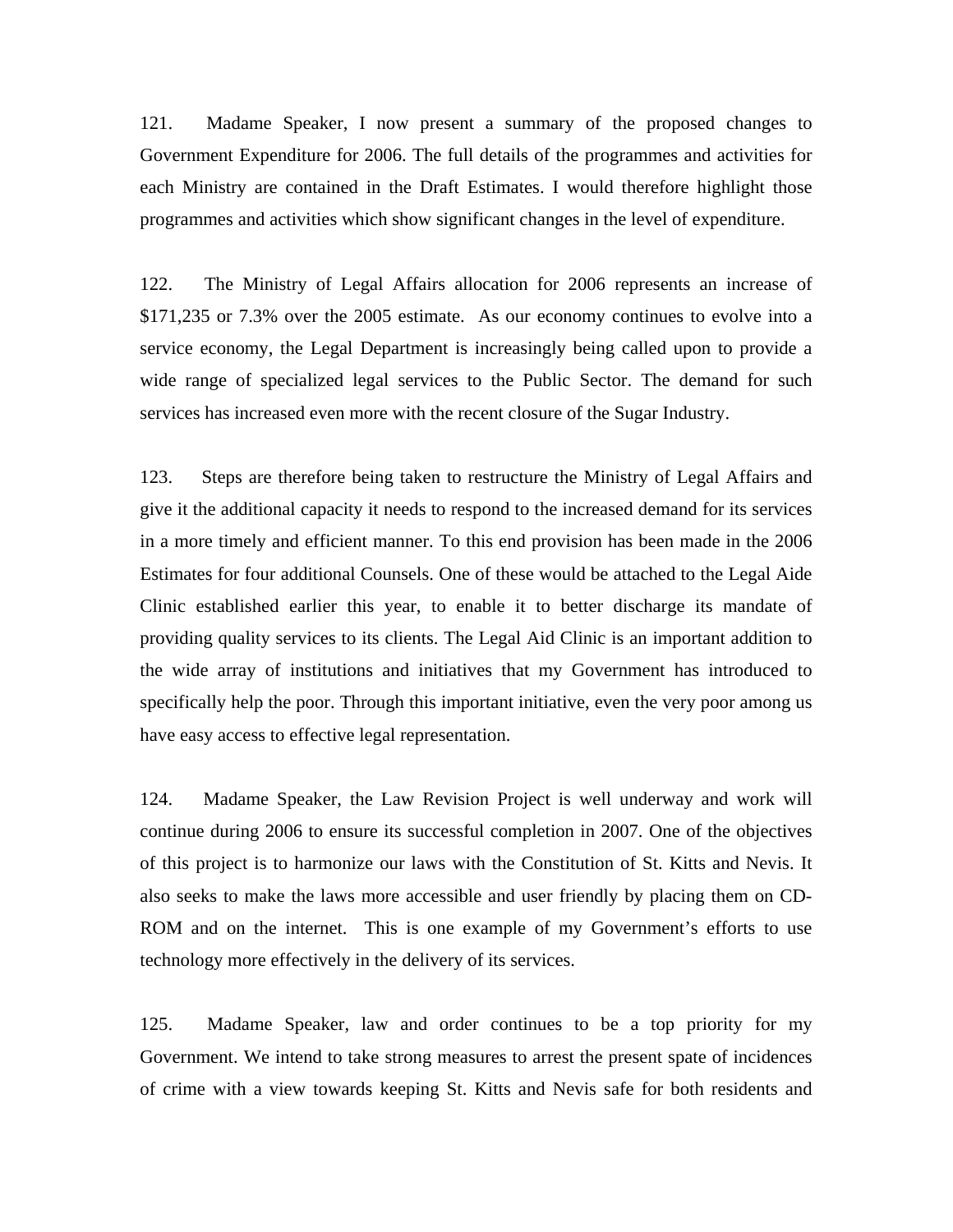visitors alike. These measures would focus on crime interdiction and crime prevention. As a result in the 2006 Budget the Ministry of National Security, Justice, Immigration and Labour has been allocated a significant increase of \$1,876,062 or 5.8% compared to 2005. This increase represents one of the largest increases allocated to any Ministry in 2006.

126. The increased allocation would permit increased police and army patrols, the procurement of better crime fighting equipment, and the exposure of Police Officers to a variety of training programmes. Particular attention would be paid to upgrading the equipment in the Criminal Investigation Department. This would greatly enhance their capacity to investigate crimes and in bringing criminals to justice. For instance, we propose to upgrade our fingerprinting facilities, so that fingerprints lifted from the scene of a crime may be easily and expeditiously compared to the fingerprints of all previous offenders that would be kept in a computerized database. We also intend to cooperate with other regional countries so that our Police would also have access to their databases. This is a critical initiative in the context of the freedom of movement provisions of the CSME.

127. Madame Speaker, the increased allocation to National Security is consistent with the very high priority that my Government assigns to Law and Order and the fight against Crime. Our Police Hotline, to which people can anonymously report criminal activities, has turned out to be a very useful device in detecting crimes. We have also upgraded the rewards given to informants who provide information leading to the detection of crime. For instance, persons providing information leading to the recovery of guns, or the seizure of drugs or the successful arrest in respect of a wide range of criminal offences such as larceny, burglary, and murder are duly rewarded. These rewards vary with the seriousness of the crime and range from \$300 to as high as \$4,000.

128. The Ministry of National Security is also collaborating with the Ministries of Youth and Social Development to specifically target young people, including gang members, with a view towards engaging them in constructive dialogue and involving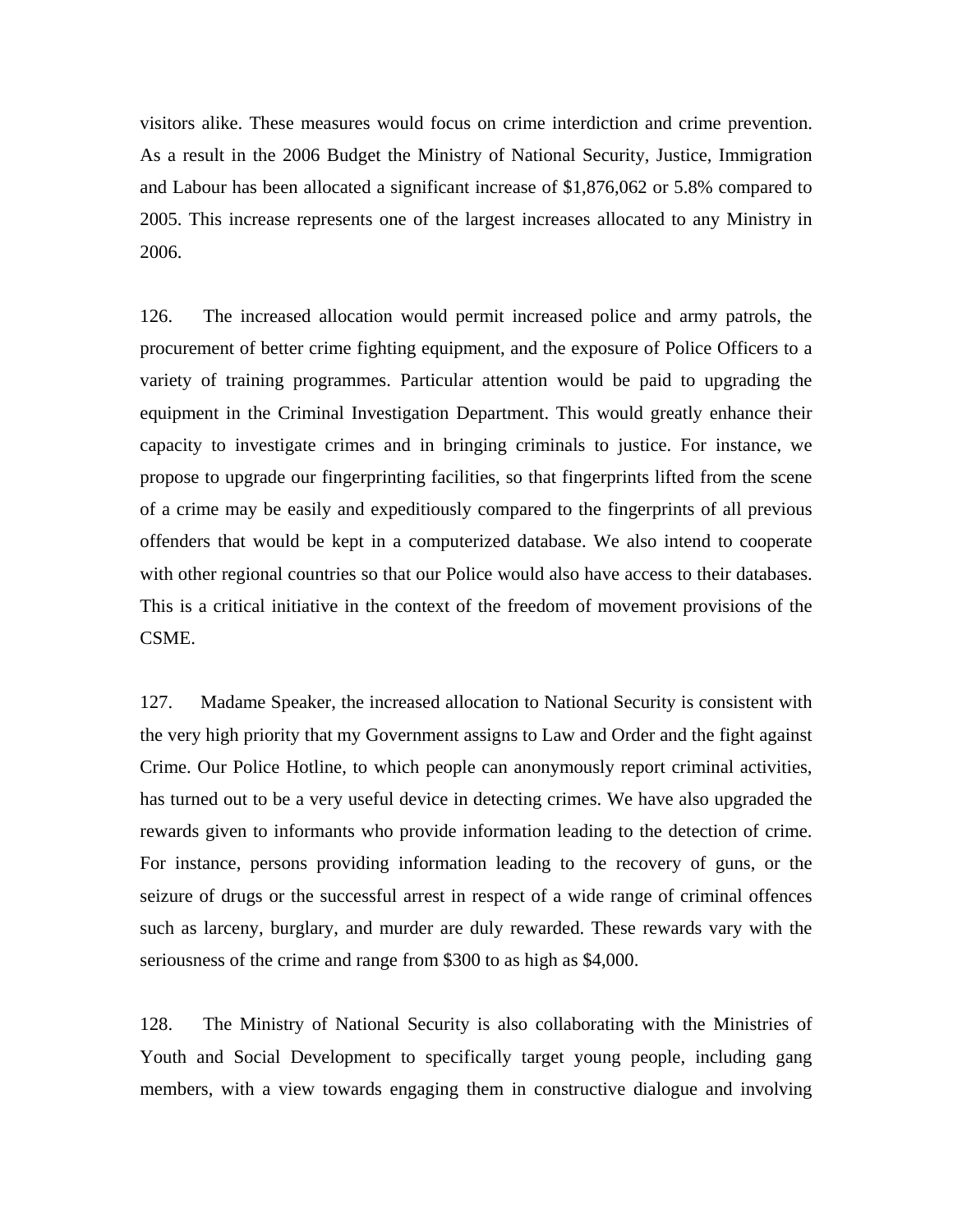them in what has been referred to as a 'Circle of Peace', which has as its key objective the maintenance of peace, law and order in the various communities around our Federation. My Government views youth crime, in particular, as a complex of social, economic and psychological variables which must all be addressed if we are to progressively bring down the crime rate over time.

129. Madame Speaker, we are determined to get to the root cause of criminal behaviour through our social and educational programmes so that our efforts would not only yield short-term results but would help in the creation of a peaceful, harmonious and crime-free society over the longer term. It is in this context that we have procured the financing from CDB to implement a Youth-at- Risk Program which has as its objectives the reduction of juvenile crimes through the early detection and rehabilitation of young offenders into productive citizens, the establishment of a comprehensive juvenile justice system to cope more effectively with young people in conflict with law, and the strengthening of the infrastructure to prevent youth crime as well as respond to children involved in criminal activities.

130. In this regard, we will construct a specialized facility for nurturing our young people who are considered to be at risk. This facility would allow us to separate young offenders from hardened criminals and it would recruit professionals with the expertise required to provide counselling and training to these young people and enable them to acquire income generating skills as well as values consistent with responsible citizenship. Already, a number of our businesses seem prepared to provide employment to properly rehabilitated offenders so that they may be smoothly reintegrated into the society. This practice will help considerably in keeping these persons out of trouble and in reducing the crime rate.

131. The 2006 allocation for the Ministry of Foreign Affairs, International Trade, Industry and Commerce increased by \$650,070 or 4.7% over the 2005 estimate. The major portion of this is to meet the increased cost of the participation of St. Kitts and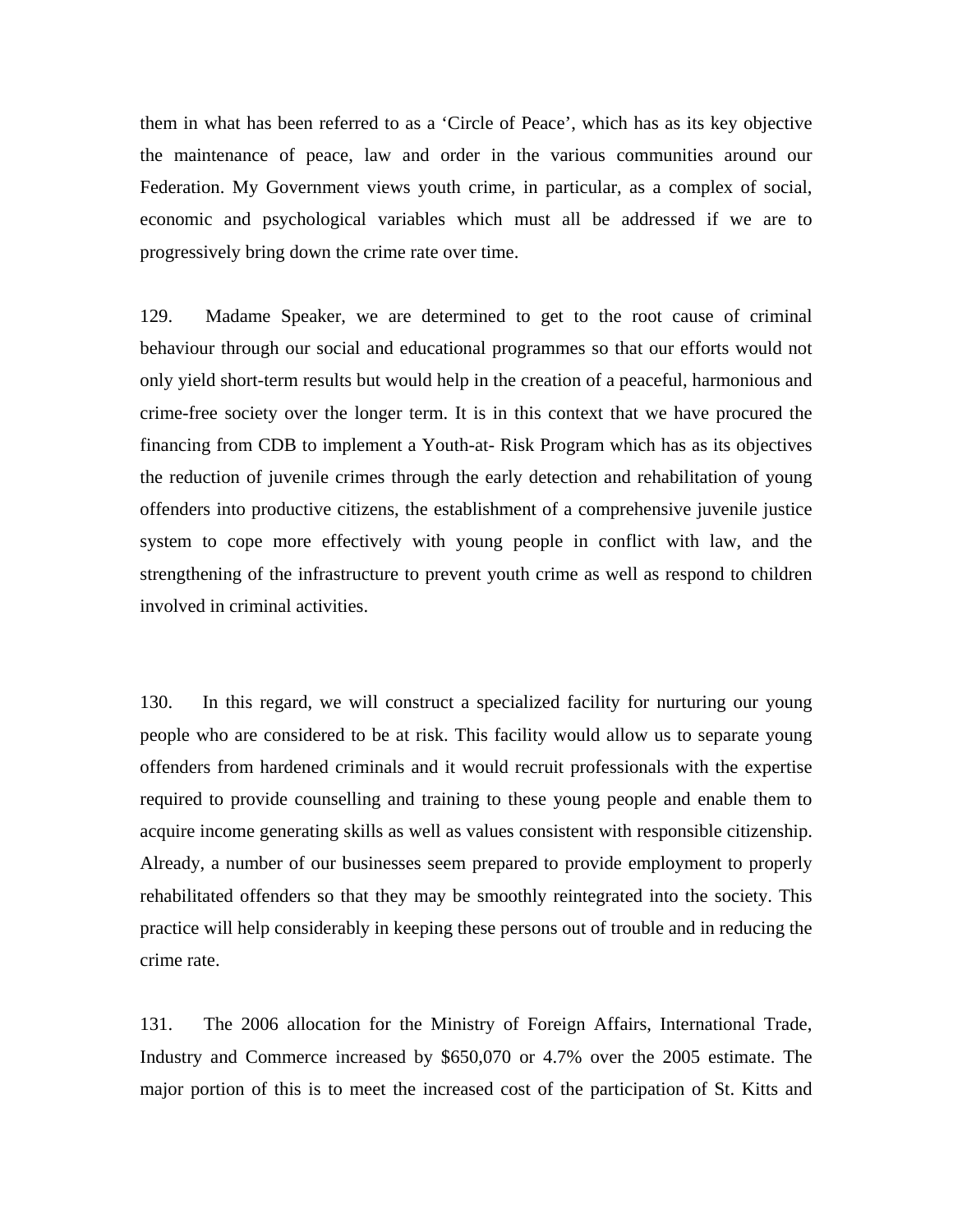Nevis in regional and International Organizations. Resources have also been provided to give this Ministry the administrative capacity to address CSME and WTO matters. We would also wish to ensure that our people who reside overseas are provided adequate representation and assistance through the consular services that we provide. In this regard we will explore the possibility of establishing a Consulate in the Virgin Islands during the course of next year.

132. The 2006 allocation under the Ministry of Finance, Sustainable Development, Information and Technology increased \$10,565,119 or 6.4% over the comparative estimate for 2005. This increase in mainly attributed to debt service payments. Madame Speaker, we expect as the fiscal consolidation programme continues and as the privatization programme takes root, the stock of debt will be reduced substantially and our debt service obligations would fall correspondingly.

133. The Ministry of Housing, Agriculture, Fisheries and Consumer Affairs received an increased allocation \$207,356 or 4.6% over the previous year. A significant portion of this increase has been allocated to the Agriculture Department which will play an increasing role in the development of non-sugar Agriculture in the post sugar economy. Earlier in my presentation, I outlined our programme for developing non-sugar agriculture in the years ahead. The implementation of this strategy will require the progressive strengthening of the institutional capability of the Department of Agriculture. Hence, this year's increased allocation to agriculture is consistent with this overall strategy for developing the non-sugar agriculture sector.

134. Madame Speaker, Tourism is the leading sector of the economy and continued growth in this sector would offset any negative impacts of the closure of the sugar industry. The Ministry of Tourism has therefore been provided an increased allocation of \$221,920 in 2006. It should also be borne in mind that the Tourism Authority receives all of the revenues collected in respect of the Island Enhancement Fund. This Fund has been growing over time and is helping to provide a portion of the resources required to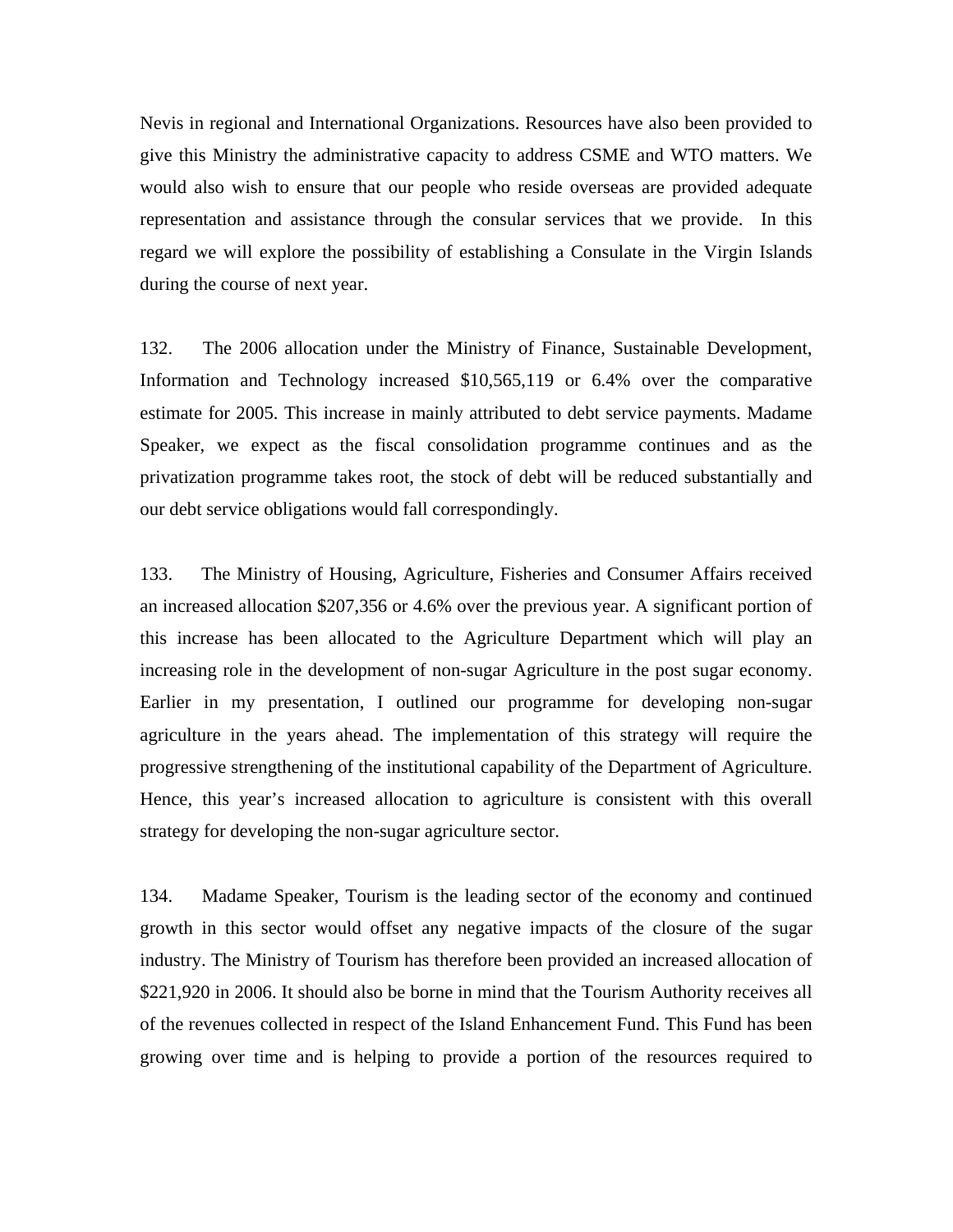intensify our tourism marketing effort including the provision of the guarantees required to expand the airlift into our Federation.

135. The Ministry of Public Works, Utilities and Posts received an increase of \$13,326,134 or 30.4% over last year. Most of this increase is to cover the increase in fuel costs in Electricity generation. The prices of fuel remain very uncertain. However, we have based this estimate on the assumption that the prices in 2006 would be substantially below the prices recorded in the latter part of this year but would still be well over US\$50.00 per barrel. This assumption is consistent with the prediction of a number of Markets Analysts but the differences between the forecasts of these Analysts are very substantial.

136. The allocation for the Ministry of Health was increased by \$3,964,190 or 14.5% over 2005 allocation. This increase would allow the Ministry of Health to enhance its capacity so that it may provide free medical services to former SSMC employees. Additionally, we are continuing to improve the level of health care delivery at the JNF Hospital by providing additional services. In particular, for 2006, we propose to fully operationalize the Private Ward. We are also proceeding with plans to move beyond the peritoneal dialysis that we currently offer to the more technologically advanced and effective haemodialysis. This would bring relief to many of our nationals who find it necessary to go overseas and incur massive costs for this vital service. We are also prepared to implement more aggressively our Community Health Programmes through our Health Promotion Unit and the National HIV/AIDS Council.

137. The 2006 allocation for the Ministry of Education and Youth increased \$317, 507 over the 2005 estimate. This represents a net increase after the transfer of \$1,000,000 to the Human Resources Department to pay the salaries of teachers on study leave. In other words, the education system has benefited from a total increase of the \$1,317,507, but some \$1 Million is being expended on its behalf by the Human Resources Department.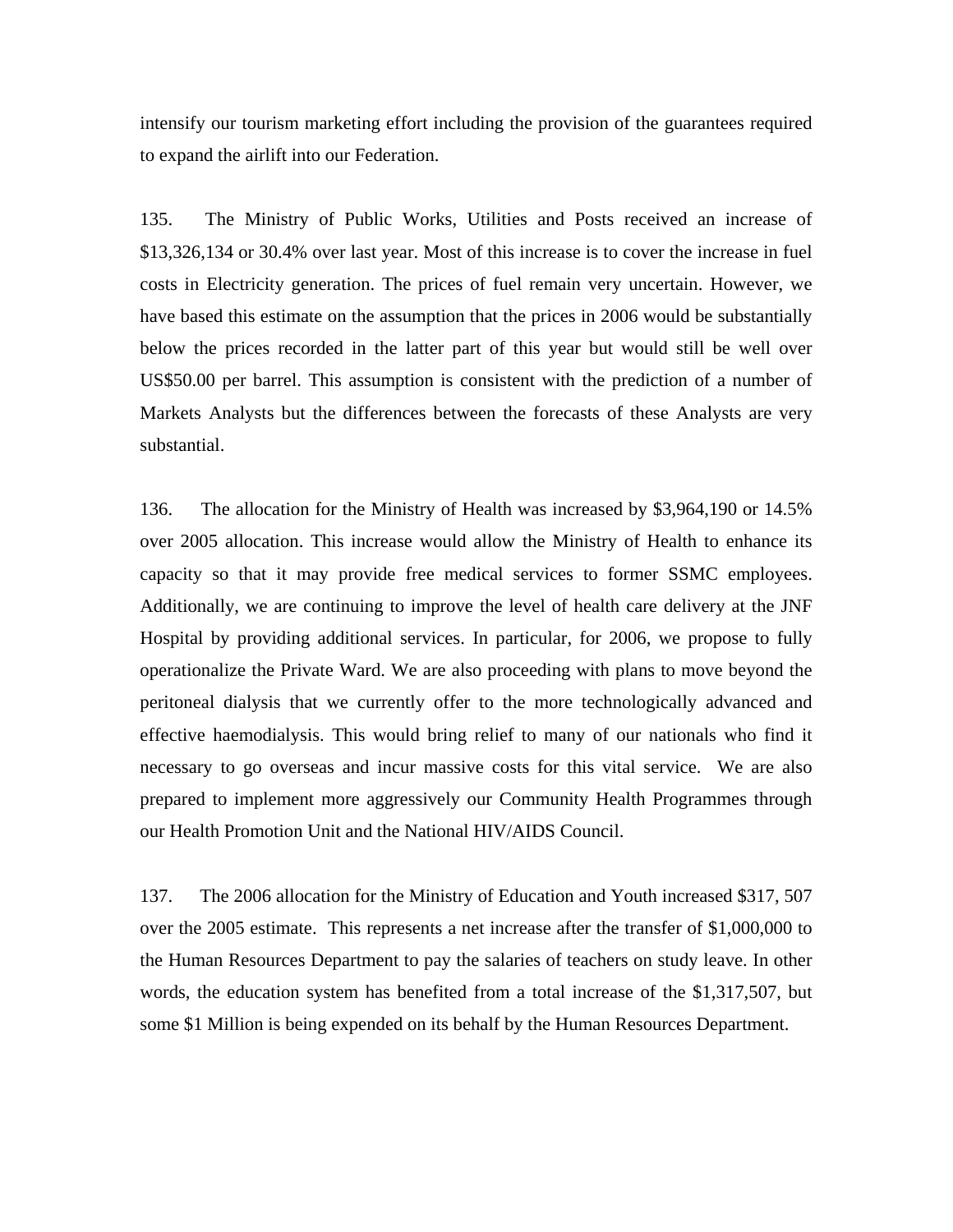138. Prior to this new arrangement, replacement teachers could not be appointed to the posts left vacant by teachers on study leave. This placed them at a disadvantage and slowed down their progress through the ranks of the teaching service. This initiative would therefore give the Department of Education greater flexibility in managing its teacher resources.

139. Madam Speaker our students continue to excel at the CXC Exams. This we are proud of because it can be attributed to our advanced Comprehensive System of Education, an envy of our Caribbean neighbours. However, we are now changing the focus of the educational system to ensure that more students of varying abilities are given the opportunity to complete high school. We want to ensure that even those students who are not capable of passing 10 or 11 CXC subjects are provided every opportunity to complete their high school education and to attain whatever number of subjects are consistent with their capabilities. Hence in evaluating the performance of schools we will not only be focusing on the number of passes as a percentage of the number of subjects sat. We will also place great focus on the number of successful students relative to the total number of students enrolled at the School.

140. We will also enhance our efforts at identifying students with learning disabilities at a very early stage, and to take corrective action to prevent them from leaving school prematurely in a state of frustration and disillusionment. The Ministry of Education would also be restructuring the remedial programmes in schools to make them more responsive to the needs of the slower students. Focus will be on improving reading and language skills as well as core mathematics skills, basic science and social studies. We are convinced that our success in guiding a greater percentage of our students through the entire school system and reducing the number of dropouts, would help to reduce crime dramatically.

141. Madame Speaker, we also intend to ensure that even where students are not able to complete the formal academic requirements of a high school education, they would be provided with alternative training that would prepare them to take up entrepreneurial and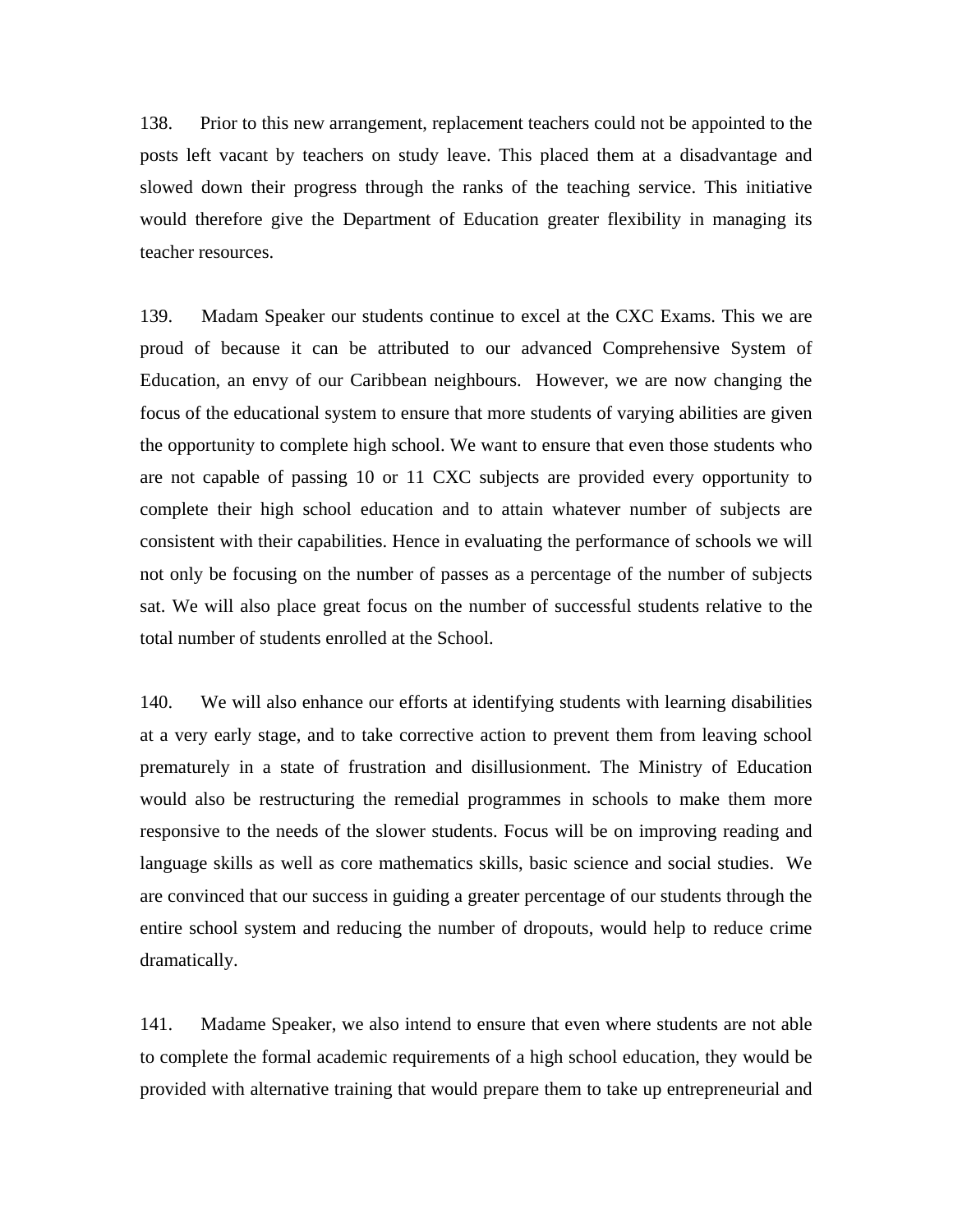employment opportunities in our society. In this regard, we have been actively involved in consultations with the CXC and participating Governments to arrive at a new examination structure that would help us to address this need. Consequently a new CXC examination structure will be introduced in 2006-07 that will enable students to select electives that will help to develop skills relevant to the workplace. In preparation for this important initiative, the Ministry of Education has been in consultations with the Caribbean Association of Training Agencies (CANTA) with a view towards identifying skill areas from which students may choose. We are also collaborating with CXC and our regional partners to ensure vocational skills qualification are duly endorsed by CXC and recognized regionally and internationally.

142. We also intend to expand the role of the Advance Vocation Education Centre, Youth Skills and Project Strong to provide life long learning opportunities for school leavers, young adults and unemployed persons. Moreover, in expanding the roles of these institutions we will also seek to build an integrated Vocational Education System by creating linkages and exploiting synergies between the operations of these institutions. Already, The Youth Skills and the Clarence Fitzroy Bryant College have begun to play an invaluable role in retraining the former SSMC workers with the requisite skills to allow them to re-enter the job market. Indeed we propose to convert the Youth Skills Programme into a National Skills Training Programme and expand its mandate to cover a much wider range of skills and to serve a much broader clientele.

143. These activities will become even more critical in the context of the CSME and globalization. Our people must be given the opportunity to benefit from training and retraining to enable them to move smoothly into the new and more competitive sectors as opportunities dry up in old and non-competitive sectors of the economy. Madame Speaker, our people are our most valuable resource. My Government intends to use education as a tool to harness and develop the innate abilities of our people to enable them to participate meaningfully in the economic and social development of our beloved nation.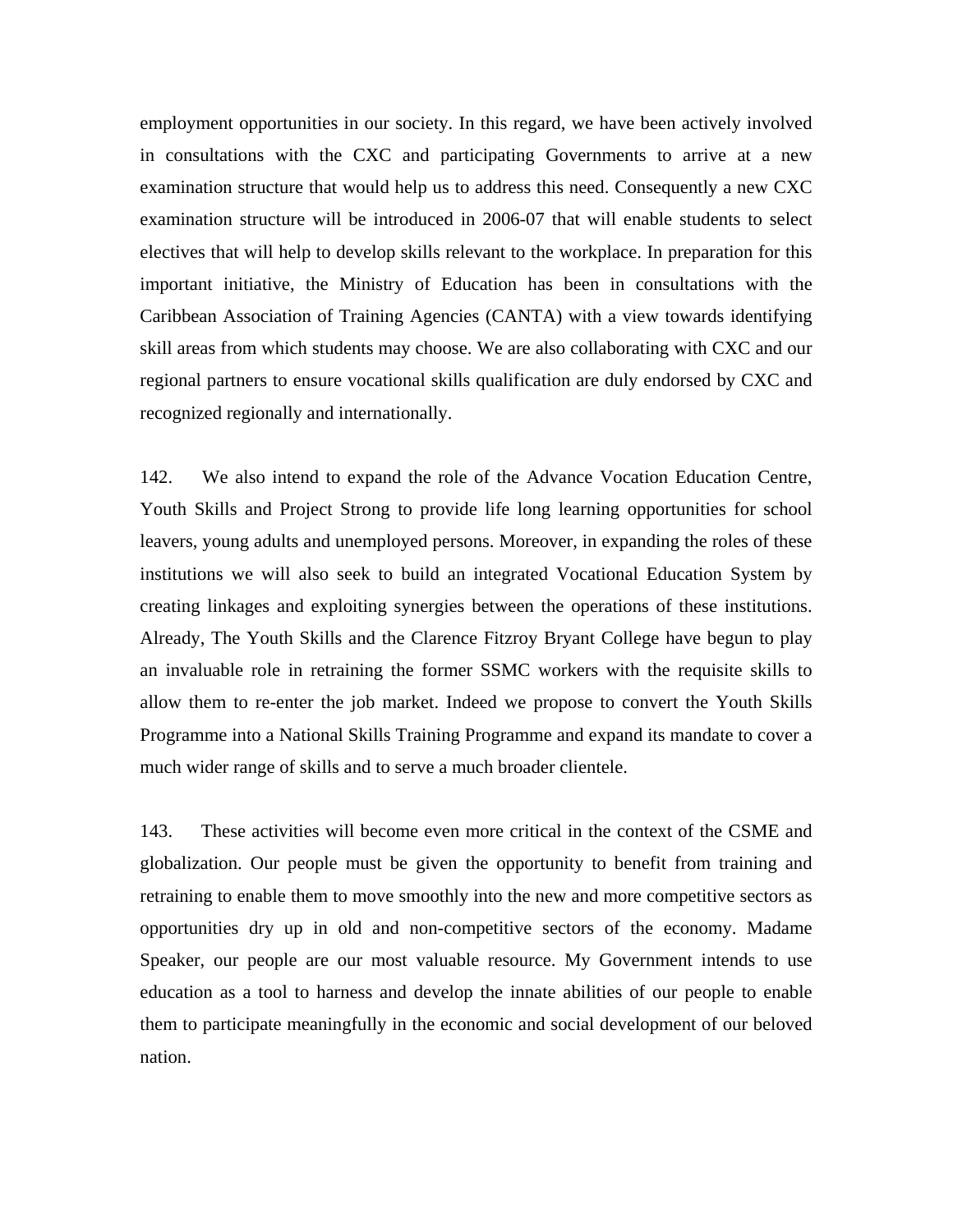## *Development Projects*

144. Madame Speaker, since entering office my Government has pursued an ambitious Public Sector Investment Programme that has dramatically improved the standard of living of all our citizens. Despite the financial constraints that we are currently experiencing we have carefully selected the capital projects that would promote economic activity, improve our physical infrastructure and expand our utilities to meet growing demands. Our aim then is to implement the projects that will have the greatest impact on the quality of life of our people.

145. We have made considerable investments in the upgrading of all our roads. During 2006 we will commence the construction of the West Basseterre Bypass Road at a cost of \$20 million. This project will help to ease the current traffic congestion in Basseterre. It is our intention to have this road completed in time for the World Cup as it will help us to cope with the increased flow of traffic at that time. This project will also provide additional employment opportunities for our people.

146. Madame Speaker, a reliable electricity supply is critical to our development. Recognizing this we intend to continue with the Electricity Improvement Project which would upgrade the electrical distribution systems. We also intend to pursue the installation of a new generator in an effort to upgrade the generating capacity of the Power Station to meet the increasing demands for electricity due to economic development. In addition we will continue to upgrade the physical facilities of the Power Station by constructing a warehouse and renovating the Power Station building.

147. The role that Police and Defence Force play in maintaining law and order cannot be underestimated. It is therefore important that they be provided with comfortable physical facilities in order to be able to carry out their duties in an effective manner. The upgrade of the existing facilities would require a large capital investment and therefore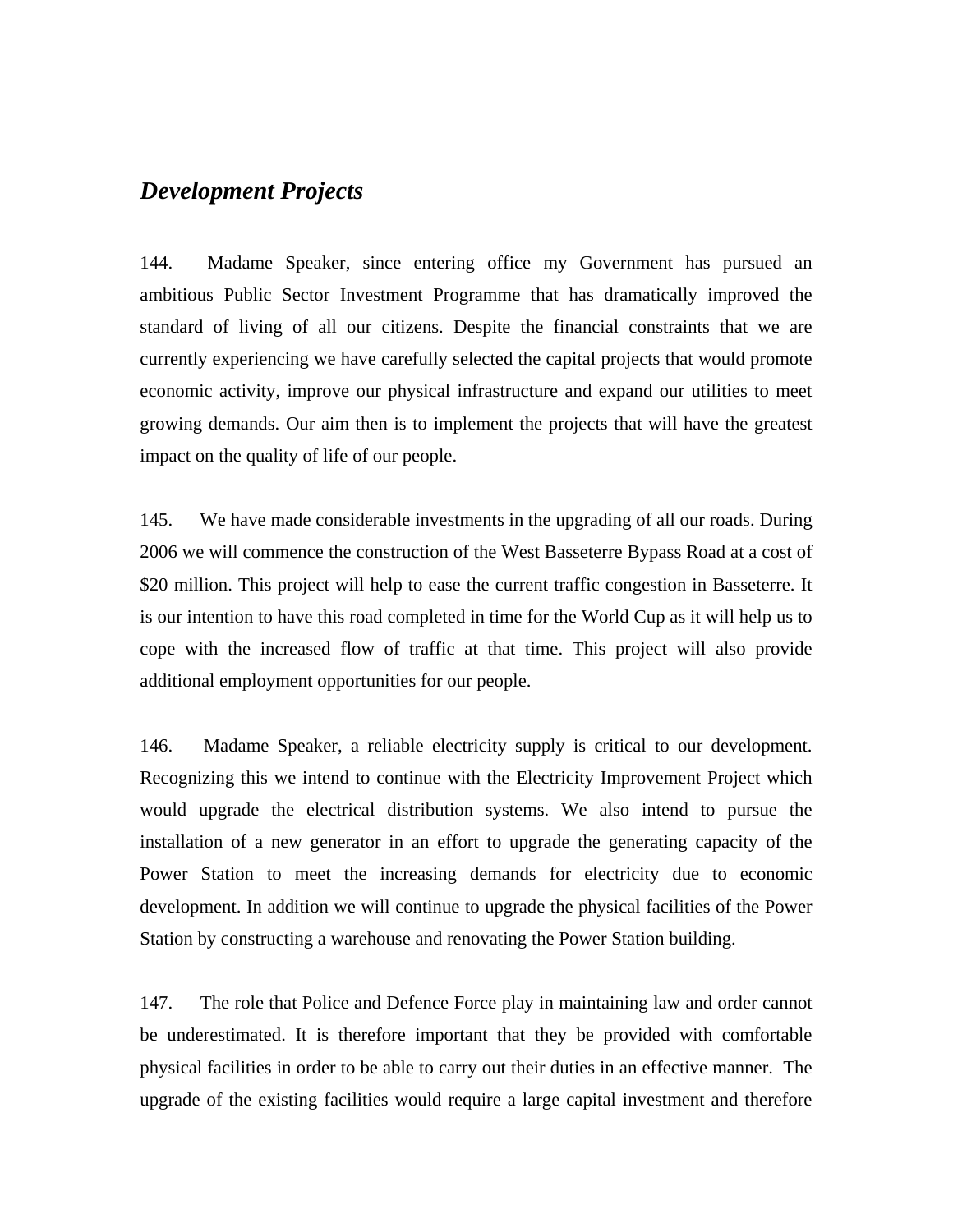would have to be done in phases. During 2006 we intend to begin the construction of the Dieppe Bay Police Station which has been out of operation for some years now. We are also in consultation with the CDB with respect to the funding of a comprehensive project for upgrading of Police and Army Facilities around the Federation and for providing additional crime fighting equipment for the Police.

148. Madam speaker we are a member of the Global Community. Unfair as it may seem small countries such as St. Kitts and Nevis are expected to put in place the same costly security systems as the more developed countries have in their immigration departments. The 2006 Budget provides resources in the amount of \$865,000 to complete the establishment of a Machine Readable Passport System. St. Kitts and Nevis would be one of the first Caribbean Islands to have such a system in place. A passport reading machine is an indispensable tool used by immigration officers in the efficient processing of persons at our borders. This system is also part of our preparation for the implementation of the CSME.

149. Madame Speaker we have invested heavily in the Customs Reform Project that is being undertaken by the Crown Agents. Under this project Customs Officers have received management training and management procedures and systems at the Customs Department have been upgraded. The effectiveness of the reform is already being reflected in the dramatic improvement in collections. The final phase of the project is the computerization of the entire Customs Department. This includes the installation of the TRIPS Software that would be used to process of customs entries and would provide vital management information. TRIPS would also allow businesses to submit their entries to the Customs in electronic format resulting in a significant reduction in the time it takes to clear goods from the Customs. \$265,000 has been allocated to this Project.

150. During 2006 work will commence on refurbishing the Customs Building so as to improve the physical environment in which Customs Officers currently have to operate. Moreover large amounts have already been invested in computer and other equipment. It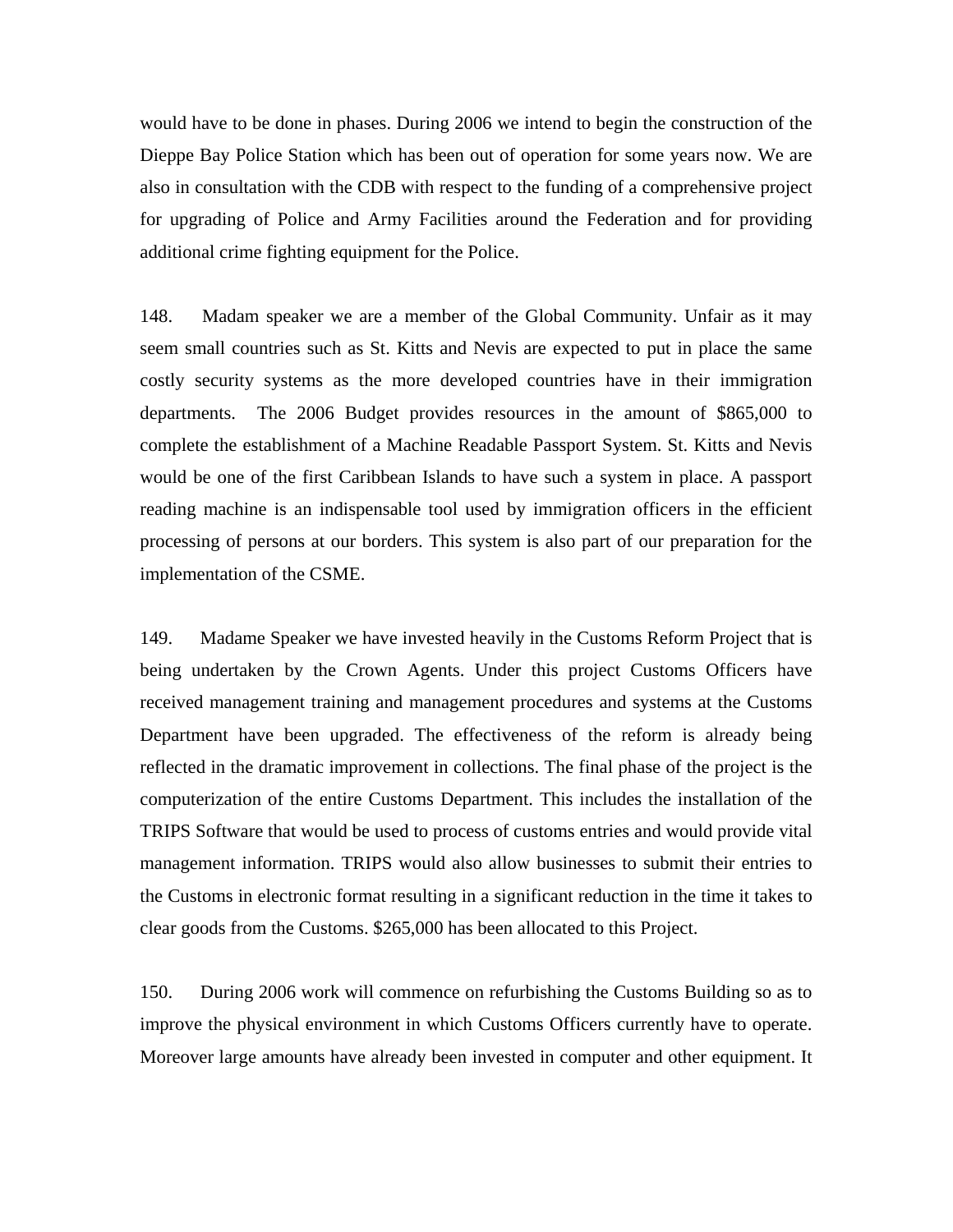is therefore important that we secure our investment by ensuring that they are housed in proper facilities.

151. Madame Speaker the strides made in Social Development under my Government is unsurpassed in the annals of our Federation. This has been reflected in our Federation's achieving a Human Development Index that is better than some of the more developed countries of the world. This is an achievement that we are proud of. St. Kitts and Nevis did not achieve this by chance but by my Government's massive investment in high impact social development projects. We have seen the building of community centres , the construction and upgrading of our primary and secondary schools, the construction of nurseries and pre-schools, the upgrading of health centres and the construction of sporting facilities to name a few.

152. In the 2006 Budget we have provided \$1.4 million to implement a number of social development projects aimed at further improving the quality of life of our people especially the young. The \$1.4 million would be complemented by \$1.7 million in grant funds. The projects are listed in the draft estimates but I would take this opportunity to name a few. These include:

Fencing of the St. Pauls Health Centre Construction of alleys at Molineux, Camps and Tabernacle Expansion of Molinuex Health Centre Upgrading of Saddlers, Dieppe Bay and Tabernacle Primary Schools Fencing of Newton Ground Primary School The Refurbishment of Irish Town Primary School Construction of the St Paul's Nursery and Pre School

Resources have also been provided for the fencing of the Verchilds playing Field and for the continuation of the Warner Park Development Project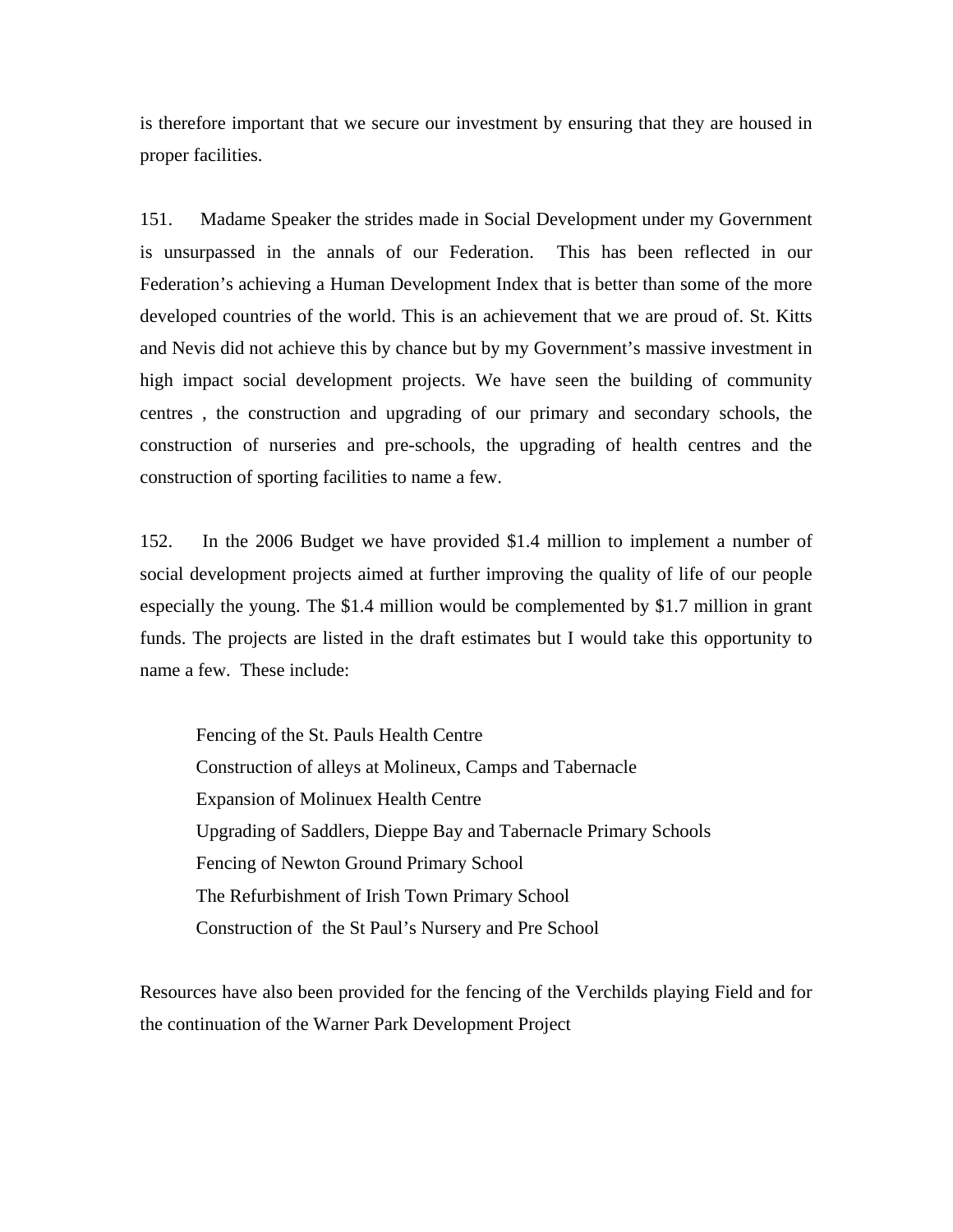153. With the demise of the sugar industry, we must intensify our efforts to develop other sectors that would provide employment for our people. One Sector that shows much promise is the Fisheries Sector. There is great demand by locals and the hospitality industry for fresh fish. It is therefore important for our fishermen to be provided assistance in the form of training, and the processing and marketing of their catch to allow them to take full advantage of the opportunities available to them in fishing. It is for these reasons and more that the Old Road Fisheries Complex has been conceived. The project is estimated to cost \$20.0 Million and construction of the facility would begin in 2006.

154. Madame Speaker we intend to proceed with the construction of the Saddlers Secondary School in 2006. This would be a state of the art facility and would be the first school in St. Kitts Nevis to be completely accessible to the physically challenged. Adult education programmes and skills training programmes will also be delivered at this facility to persons of the neighbouring communities thus relieving them of the inconvenience of travelling long distances to benefit from training. The school would provide both students and adults of Saddlers and the surrounding communities with greater access to education and training in a wide range of subjects and skills.

155. HIV/ AIDS continues to pose a serious threat to our populace. During 2006 we intend to reconstruct the Pogson Hospital to provide a range of health and medical services including control and prevention of HIV/AIDS and we will implement the HIV/AIDS Prevention and Control Project to complement our already extensive range of activities aimed at promoting healthy life styles through our Health Promotion Unit. This project is estimated to cost \$14.9 Million. It is expected that this project would greatly assist in the fight against HIV/AIDS and help to protect our people from this deadly pandemic that could seriously undermine the implementation of our development strategy if not effectively countered.

### *Fiscal Measures and Budget Initiatives*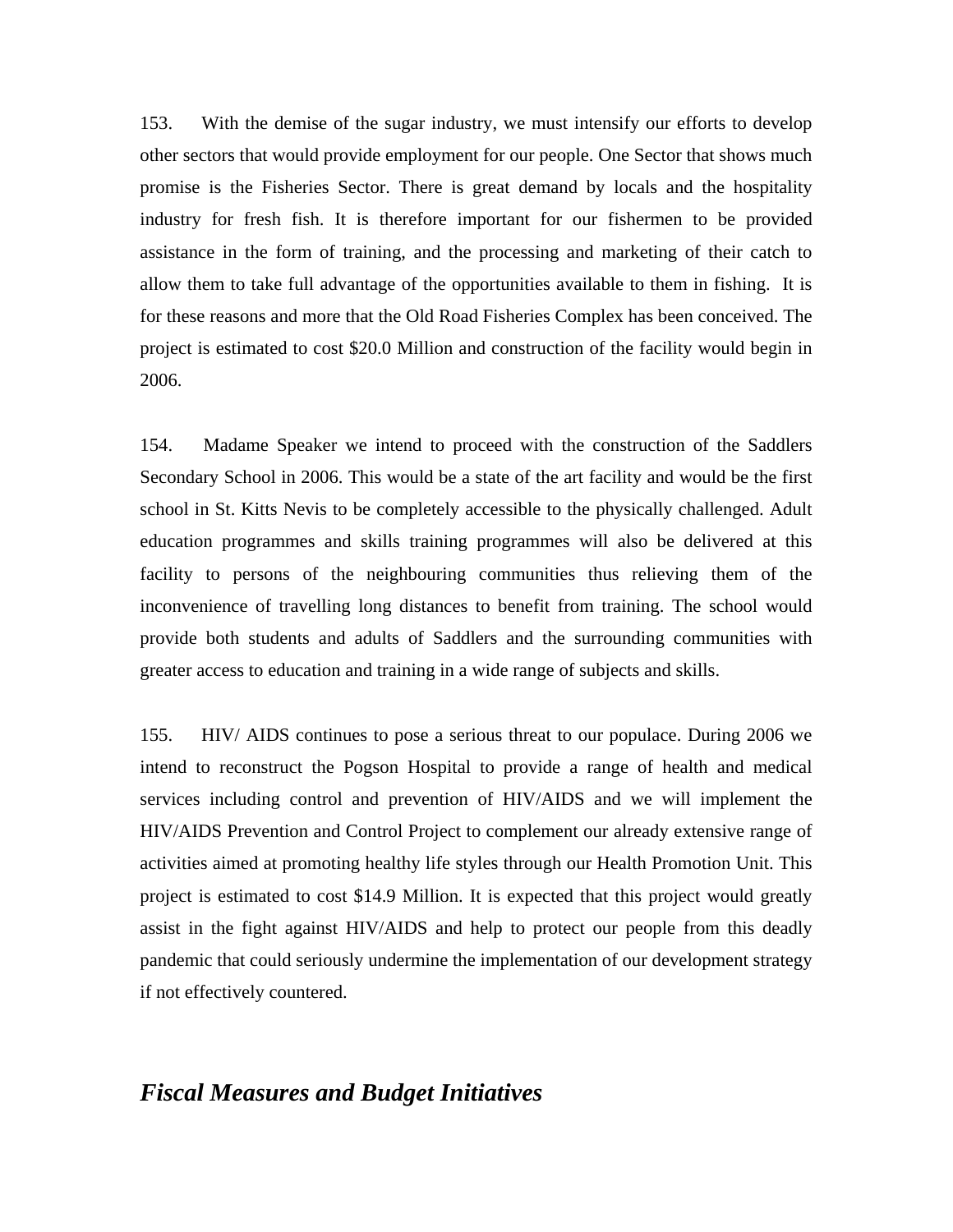156. Madame Speaker, I have outlined my Governments plans to further the growth and development of our economy particularly in light of the need for transformation after the closure of the sugar industry and in addressing our debt situation. All of our citizens would agree that in order for our country to face the challenges which inevitably accompany change, both the public and private sectors have areas of responsibility that must be fulfilled. Government is responsible among other things for creating a stable and predictable macroeconomic environment. However the Government on its own does not have all of the finances, knowledge and social capital necessary to propel the economy along the desired path. The citizens of St Kitts and Nevis must therefore be prepared to contribute to the successful transformation of our country. I am sure that we would all agree that some sacrifices are necessary in order to take us successfully through this period of our development.

157. My Government is committed to tax reform and improvement in tax administration to bring our tax system in line with the realities of the changing structure of the economy. Fiscal measures however must be balanced against our growth objectives and be structured in such a manner that the most vulnerable groups among us are not adversely affected and hence plunged into deeper poverty. Many of our partners in the international and regional community have been emphasizing the efficiency and coverage of income tax and have encouraged us to go this route especially in light of the need for fiscal harmonization of the OECS to permit economies of scale. We have not yet decided on the exact components of the tax structure but during the course of the year we will also be engaging in further public consultations to get the views of our citizens on an appropriate and more progressive tax structure.

158. During these consultations we will expect to obtain the views of our people on the possible implementation of a Sales Tax to permit the reduction of import duties in line with our obligations under the CARICOM treaty, to replace a number of nuisance taxes currently on our books and to prepare the way for the future introduction of comprehensive transaction-based tax. Madame Speaker, it is clear to me that the forces of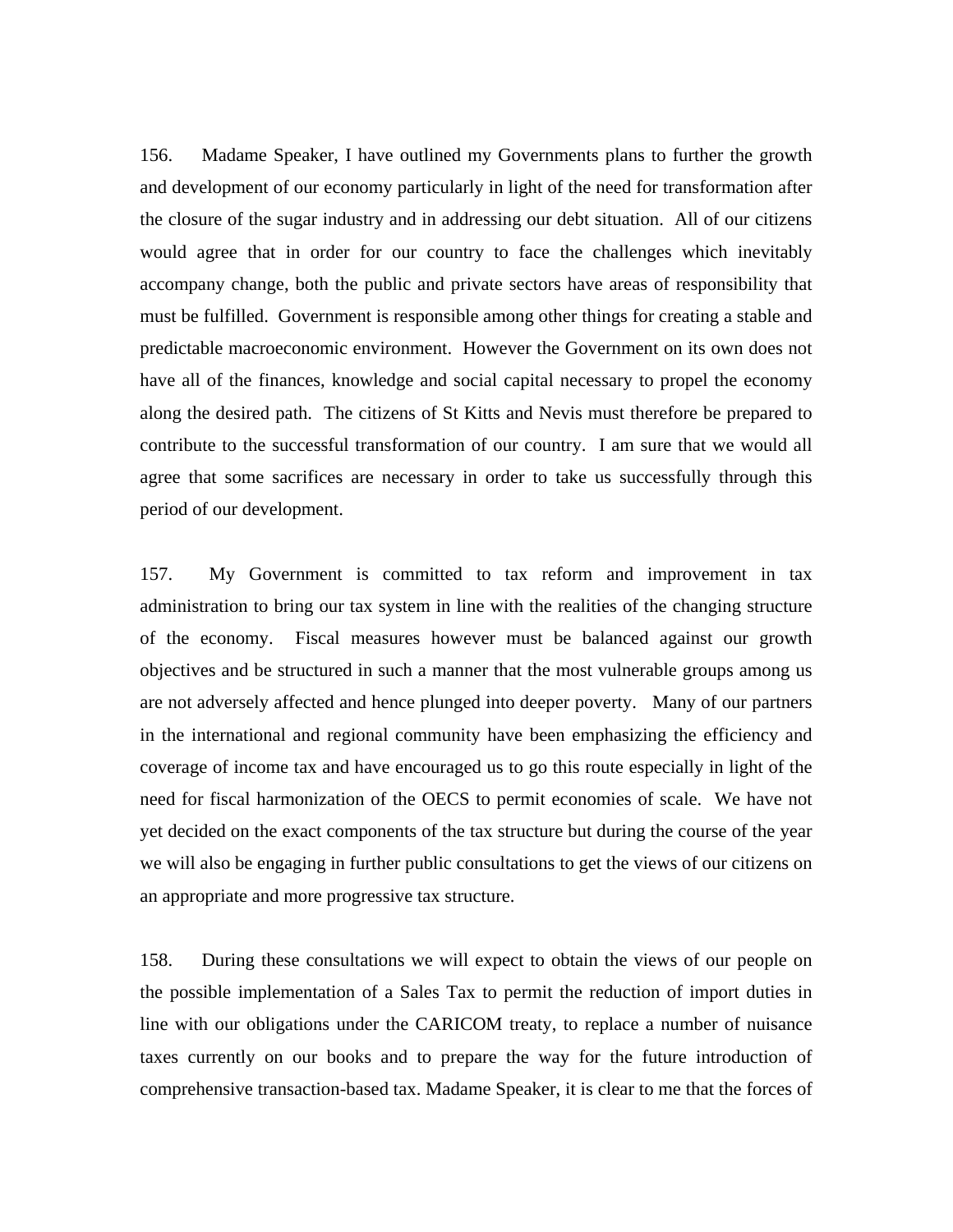trade liberalization and globalization will bring down our import duties over time. It is therefore essential that we set about revising our tax system to protect our revenue base and secure the fiscal stability of our economy as border taxes go down.

159. Moreover, we have sought to act pre-emptively in respect of the possible social and economic consequence of the closure of the sugar industry. But we can never be certain that we have fully and accurately forecasted the extent and magnitude of those consequences. We must therefore do everything possible to bolster our tax systems and accumulate the resources to give us some flexibility in dealing with any unforeseen consequence of the demise of an industry that has dominated the economic life of our nation for over three hundred years. This is a very difficult challenge when viewed against the backdrop of very high levels of public debt that we must address comprehensively to prevent the undermining of the growth potential of our economy.

160. This is the context in which I invite you to participate in the Consultations on Tax Reform scheduled for early next year, and to join with my Government in confronting the monumental challenges that we face at this time. It is also in this context that I propose a number of fiscal and budgetary initiatives for implementation in 2006.

161. Madame Speaker, there is need to further strengthen tax administration as the means of ensuring that new taxes and increased rates of taxes are only pursued as last resort. Our revenue departments have made substantial strides in improving administrative efficiency and we are heartened by this progress. However, we feel that there is still room for improvement in respect of the valuation of properties for tax purposes, and the assessment and collection of property taxes. The real estate sector is booming in our country but we have not been able to realize the level of revenue that is expected from House and Land Tax. We therefore propose to restructure the Property Division of the Inland Revenue Department with a view towards enhancing its effectiveness and to undertake a land cadastral survey to facilitate the work of the Property Tax Division and to strengthen our land registry generally.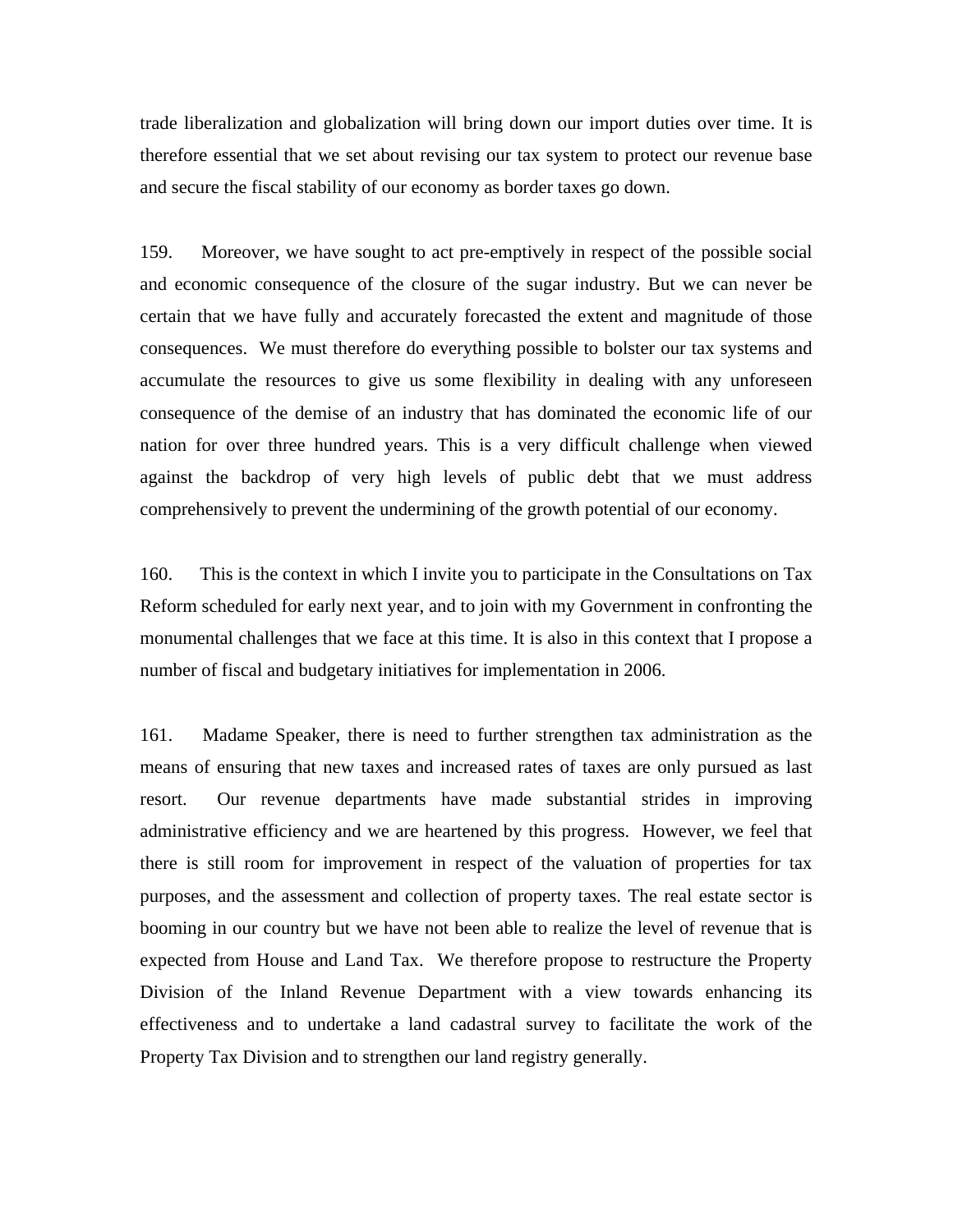162. Madame Speaker, we will also move to pass the necessary legislation to permit the assessment of property tax on the basis of market value instead of annual rental value and to introduce a system of self-assessment by property owners. The property tax system will be restructured so that a greater tax burden will be borne by higher value properties including villas. Owner occupied properties valued at under \$100,000 will be exempted from this tax. My Government has been very successful in promoting home ownership among our low income families. This initiative is part of the process of making home ownership even more comfortable for low-income groups.

163. Madame Speaker, the liberalization of the telecommunications sector has opened up opportunities for not only other companies to engage in this business but the competition has served to reduce prices considerably. We feel that the time is now right to extend the current tax on international calls to land based calls. Therefore effective 1st January 2006 the 5% tax currently applicable to overseas calls will be levied on all telephone calls, including domestic telephone calls. In the context of liberalization and increased competition in the telecommunications sector which is exerting downward pressure on the price of the telephone service, it is unlikely that the overall telephone bill of consumers would increase substantially in 2006 even after the revised tax is levied. It is also worthy of note that the liberalization of the telecommunications sector was a very costly and time consuming exercise. In fact we are still servicing a loan from the World Bank that was used to finance the liberalization process. The increased tax will therefore assist in the servicing of this loan.

164. Madame Speaker, the current Income Tax Legislation requires companies to file their tax returns by the 15th of April each year but allows them three months after their assessment to make payment to the Inland Revenue Department. This does not allow the Government to manage its cash flow in an effective manner. Therefore in order to address this issue the Income Tax legislation will be amended to allow for selfassessment and for payment to be made on the date of filing. Madame Speaker, I would like to emphasize that this does not represent an increase in taxation. It merely requires earlier payment of the Income Tax paid by corporations.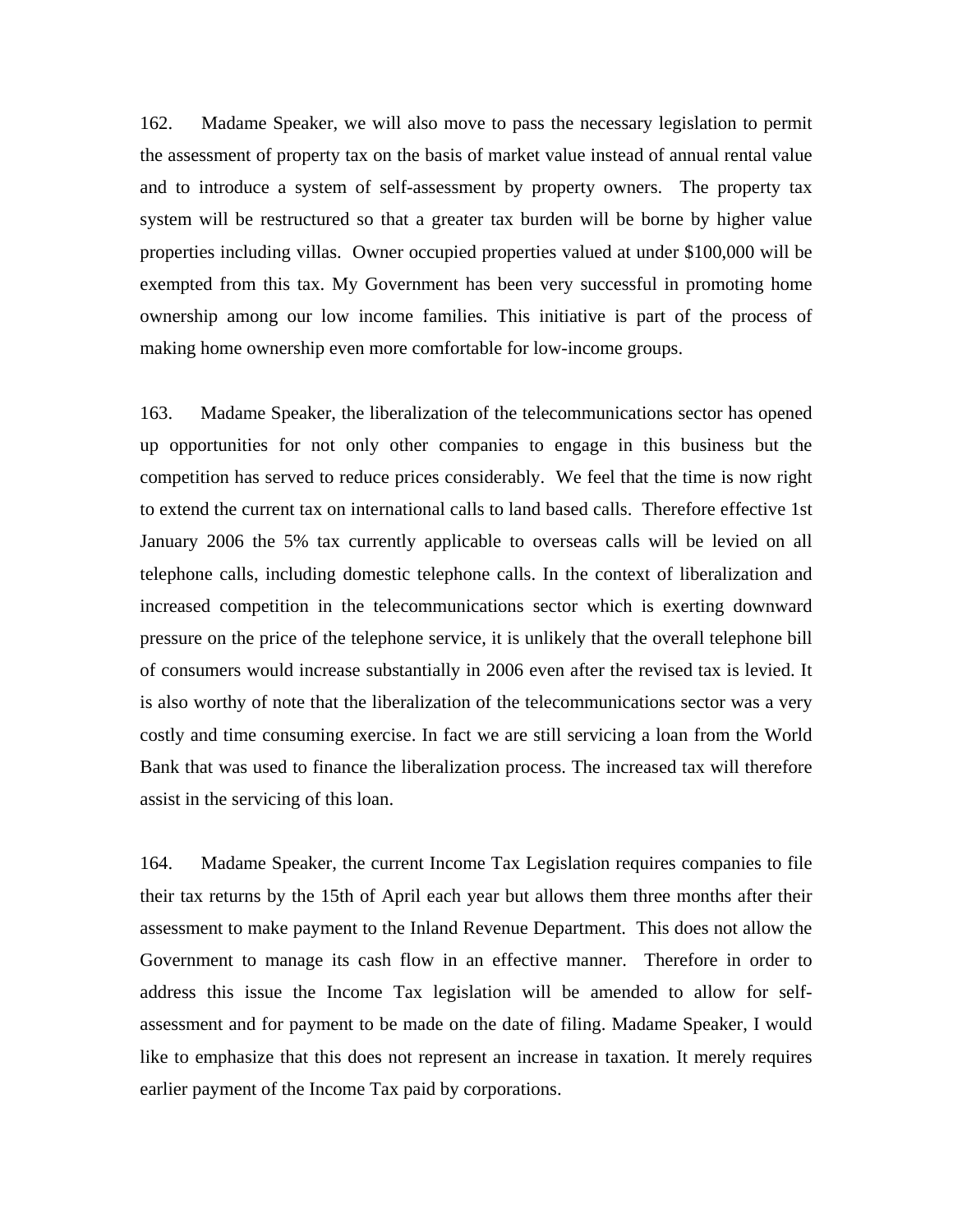165. Madame Speaker, as we begin to tackle the fiscal impact of the closure of the sugar industry matters such as the servicing of the debt, providing for the health, training and social protection of former sugar workers, the maintenance of the environment and land management issues all have cost implications. In trying to come up with innovative ways of raising revenue to assist with the sugar transition we have been consulting with our economic and social partners on the tax system that they feel would be best suited to the structure of our economy. We have also been studying the proposals of the Tax Reform and Administration Commission. One of the overlapping areas of concern is with respect to the lack of 'progressivity' of our tax system in the absence of personal income tax. To address the foregoing from 1st January 2006 we have decided to increase the Social Services Levy from 8% to 10% for salaries in excess of \$8000 per month. This increase would only apply to the portion of salary in excess of \$8000. Madame Speaker, the transition of sugar will result in substantial increases in the cost of our social services, including health care and social safety net payments. This increase will help in defraying a portion of this increased cost.

166. Madame Speaker, in most countries products such as alcoholic and tobacco products which are injurious to one's health and which place a burden on the health system are normally more heavily taxed than other consumer goods. In St. Kitts and Nevis, the reverse is often true in that these goods are sometimes taxed less severely than other goods. To correct this anomaly, an excise duty will be introduced on alcoholic and tobacco products to be levied on the c.i.f. values of these goods plus any applicable import duties. This excise duty will be applied at the rate of 15% initially. This tax is consistent with our efforts at promoting healthy life styles among our people. Moreover, our health system incurs tremendous cost in respect of diseases associated with the consumption of alcohol and tobaccos. It is only fair that the users of these products be asked to bear a portion of this cost.

# *Beyond the Fiscal Year*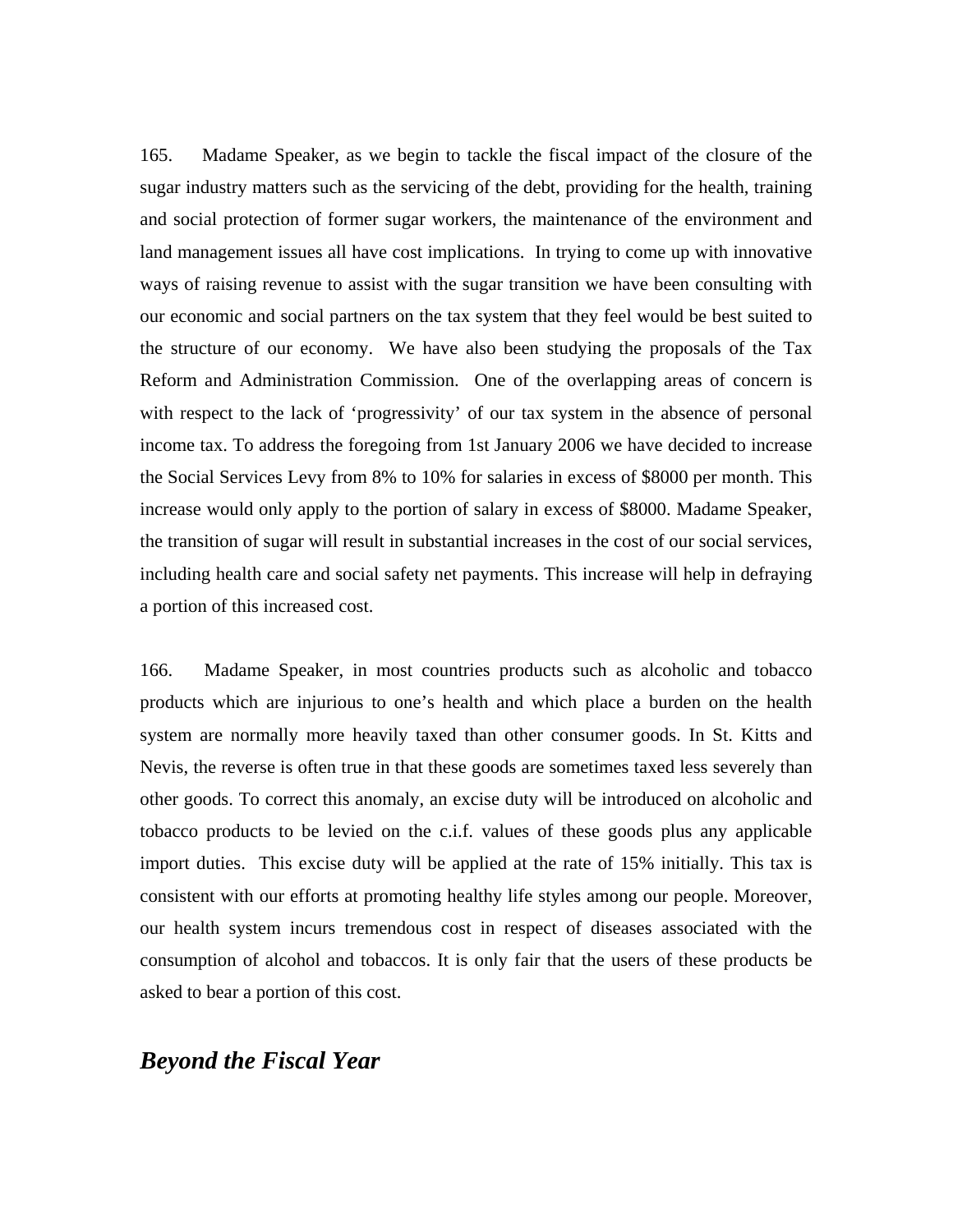167. Madame Speaker, although the Budget relates to the next fiscal year, the development plans of the Government extend well into the future. In particular, our multi-year projections, based on an active scenario involving tax reform, enhanced expenditure controls and the privatization of a number of Government's assets and enterprises overtime, is for the attainment by 2010 of a current account surplus of 5.8% of GDP, a primary surplus of 8% of GDP, an overall surplus of 1.1% of GDP, and the reduction of public sector debt to approximately 117% of GDP.

168. However, the attainment of these objectives will require the significant changes in the way we do business. In particular, the public corporations are responsible for a sizable portion of the public debt. We have commenced a major restructuring of the St. Kitts Air and Sea Ports Authority (The Ports Authority) and we are already witnessing substantial improvements in the financial operations of this entity. Indeed we expect that the process will continue and that by the end of the first half of 2006 the Port Authority will be fully commercialized based on the enunciated policy of Government. As part of the commercialization process, the Port Authority will also pursue private-public sector partnerships schemes for the operations of selected assets such as the new jet fuel depot that will be constructed as part of the ongoing Airport Expansion Project. The National Housing Corporation will also be engaged in a similar exercise to improve its operations.

169. We will also consolidate the operations of the various public sector entities involved in land development. These include the Frigate Bay Development Corporation, the White Gate Corporation and the La Vallee Greens Ltd. Madame Speaker, we believe that the land currently owned by the Government will play a significant role in advancing the development process. We are determined therefore that the entities charged with the management of these lands should operate with great efficiency and effectiveness, and should carry on operations characterized by very high standards of transparency and accountability. As part of the consolidation process, we will ensure that the new consolidated entity is provided professional management, and proper financial and accounting expertise.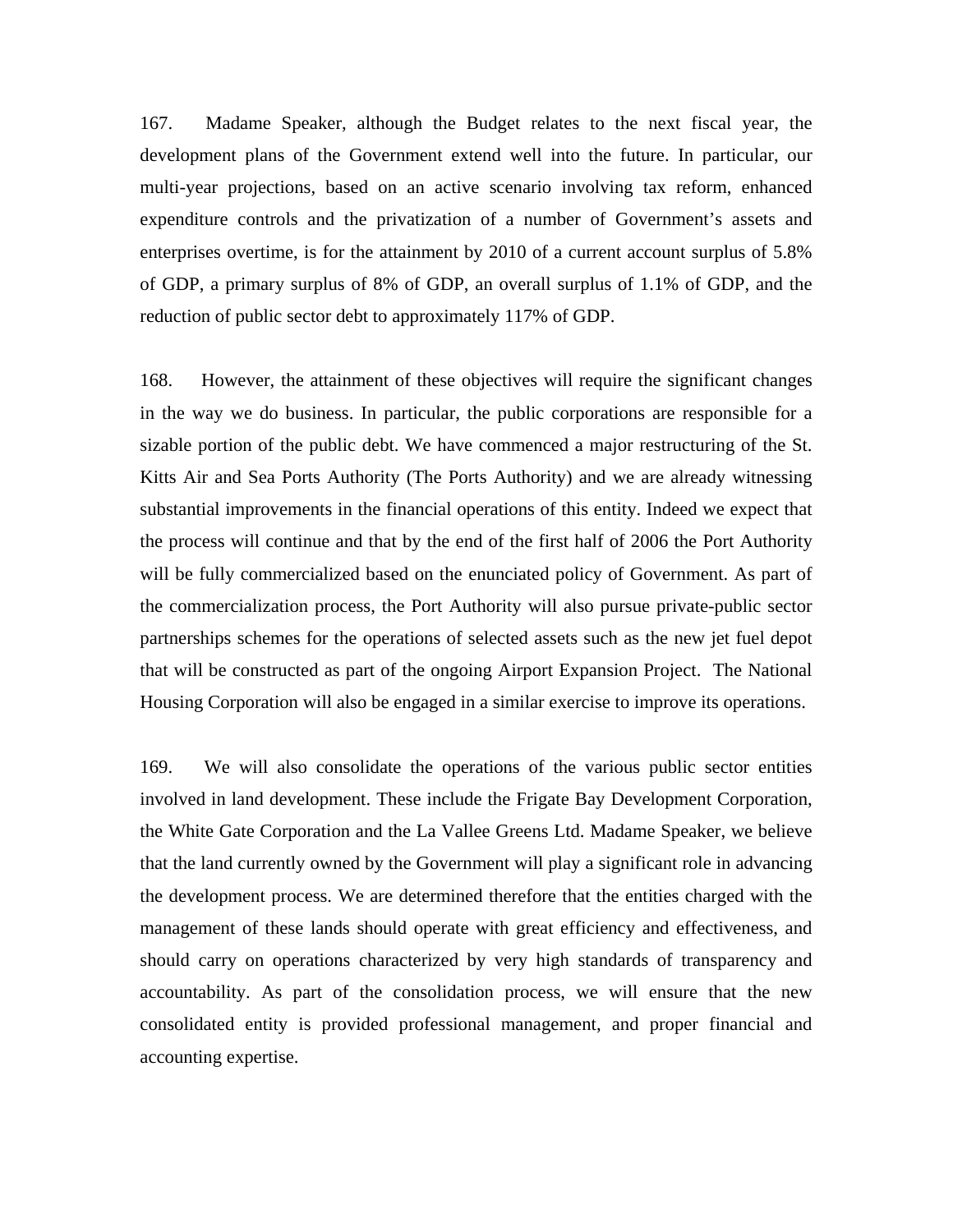170. The operations of the new entity will be guided by a comprehensive land policy that Government intends to enunciate shortly. This policy will require compliance with a land use management plan that would provide for the allocation of lands to village expansion, non-sugar agriculture, tourism projects, housing and the other uses based on the priority assigned by the Government. It would also provide for priority to be given to nationals of St. Kitts and Nevis and for concessions to be given to low income families. It will also require that the land allocation and distribution process be transparent and be capable of withstanding even the most intense public scrutiny.

171. During 2006, we will also pass legislation that will require very high standards of accountability for all public sector entities. Draft legislation has been prepared with the assistance of the Eastern Caribbean Economic Management Programme, and we expect that we should be in position to introduce the appropriate Bill in Parliament during the first half of next year.

172. Madame Speaker, a comprehensive energy policy will also be critical to the attainment of the long term goals we have set ourselves. The prices of petroleum products have been unusually high and it seems unlikely that they would return to their previous levels at any time soon. Indeed, with the increasing demand for oil brought about by the rapid growth of the Chinese economy, it seems likely that the increase in the world supply of oil would not be able to keep pace with the demand for it. Hence, there would be continued upward pressure on the price of oil. I have therefore established a Committee to devise an appropriate energy conservation plan aimed at reducing our reliance on fossil fuels. In the meantime we are also exploring the possibility of converting the generator sets at the Power Plant from the use of diesel to the use of heavier fuels that would be substantially cheaper.

173. We also urge the public to exercise care and prudence in the use of energy. It is already clear to us that in light of the fiscal realities that we face at this time, Government simply cannot afford to provide the level of price subsidies to consumers as it did in the past. We also believe that by asking consumers to pay the true price of energy products,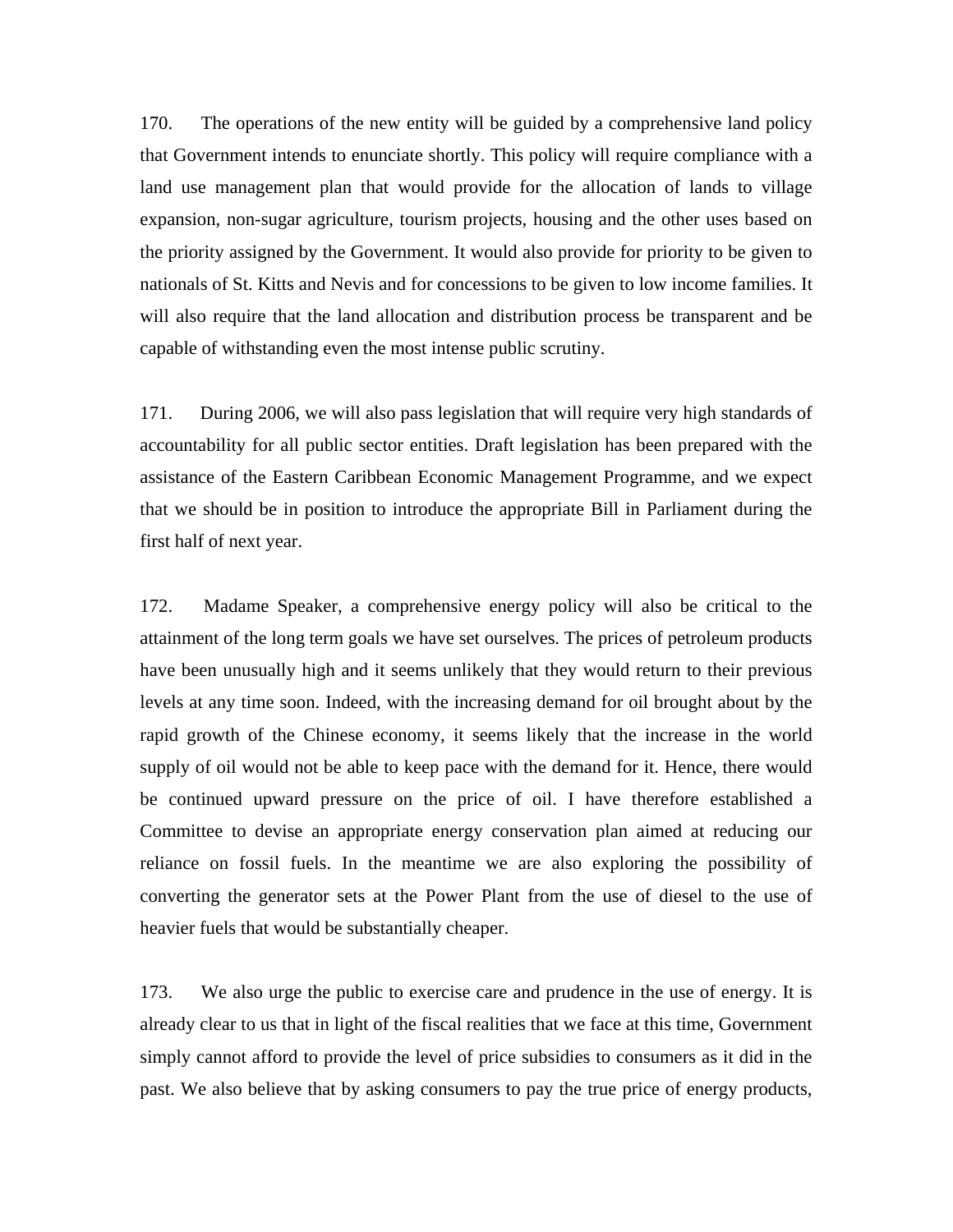we may actually be fostering a culture of energy conservation as people vary their behaviour patterns to reduce their energy bills. Moreover, we believe that it is unfair to levy taxes on the entire population to subsidize the energy consumption of even the most wasteful and extravagant users of energy among us.

# *Conclusion*

174. Madame Speaker, we currently face some of the most difficult challenges that our country has encountered since it attained nationhood. Indeed the loss of the sugar industry is a challenge of monstrous proportions that will require great commitment and sacrifice by all of us, if we are to move forward into a new and dynamic society capable of delivering better and better standards of living for all of our people. This year's budget represents another definitive and confident step forward toward that new society.

175. It brings great hope and cheer to our sugar workers who must have felt a sense despair on that day when the last end of crop horn was blown. Since then, they have been assured that my Government would spare no effort in protecting their welfare. The extensive provisions in this budget for the continued protection of the livelihood of our sugar workers should assure them that the supporting hand of the Government that has kept them steady over the trying period immediately following the end of crop, will continue to hold them up until they can stand on their feet and carve out a new and better place for themselves in this new and dynamic society that we are creating here in St. Kitts and Nevis.

176. This year's budget brings hope and cheer to our young people, who will benefit from a range of training opportunities tailored to meet their needs, inside or outside of the school system. The tremendous growth that our economy has been achieving will open up a whole new set of job opportunities for them. Indeed, the OECS labour survey has indicated that there are over 600 jobs waiting to be filled. We are confident that our expansive programme of vocational training will equip them to confidently take their place in society as entrepreneurs or productive employees.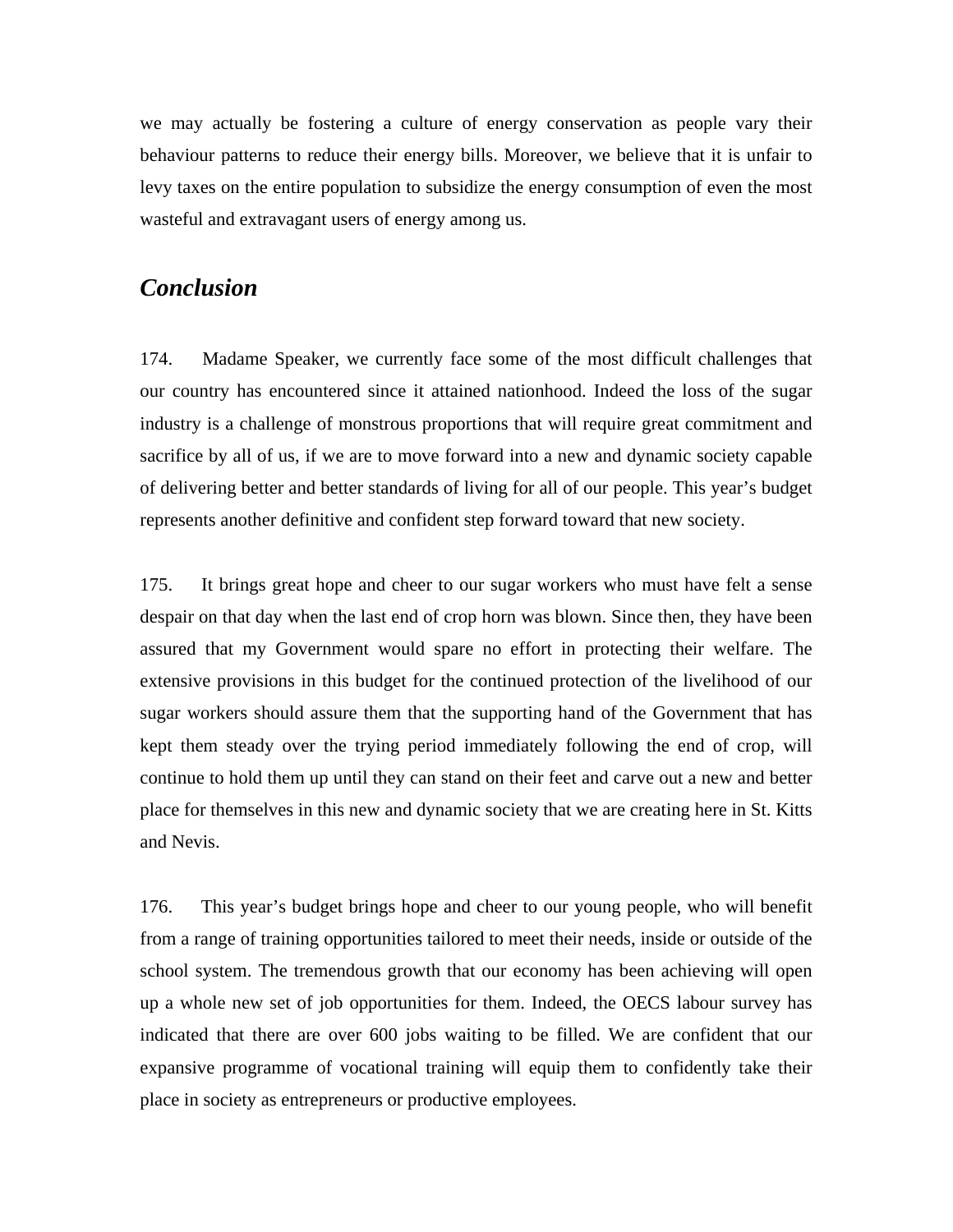177. This year's budget brings hope and cheer to the poor. We continue to build on our strong and internationally renowned record of Human Development. Indeed we were proud that our extensive social infrastructure has been able to accommodate many of our sugar workers that fall among the low income groups of society. Moreover, we continue to extend support to the poor. This budget provides for them to have preferences and concessions in the allocation of land and in the allocation of the shares of privatized entities. It also gives them relief from the payment of property taxes. Moreover, despite the ravages of the oil price shock we have managed to keep the rate of inflation to just about 2.3% in 2004 and the first half of 2005, and therefore spared the poor much of the harm that is usually associated with dramatic increases in the cost of living.

178. The budget brings hope and cheer to the entire society. It establishes quite clearly and unequivocally that transformation is on its way, and with the continued hard work and resourcefulness of our people we can overcome the challenges we face. This budget assures our people that law and order remains the first priority of my Government. It empowers the Police to enhance their law enforcement functions by providing them additional resources. It also seeks to tackle the root cause of crime by reaching into our communities through various social and educational projects aimed at preventing our people from moving into a life of crime and reforming those of our young people who have been in conflict with the law.

179. Madame Speaker, all that is left for us to do is to unite as a people, put our shoulders to the wheel, and press on with the job of nation-building. My Government is committed to forging a national consensus on issues pertaining to fiscal and tax policy, public debt, and economic development in general. This commitment has been amply demonstrated by our very extensive National Consultations on the Economy during the budget preparation exercise. During that momentous session, professionals from the Ministry of Finance and Sustainable Development and other Government Ministries presented detailed fiscal and debt data and other information relevant to the development of our Federation. The response was tremendous and this budget has benefited